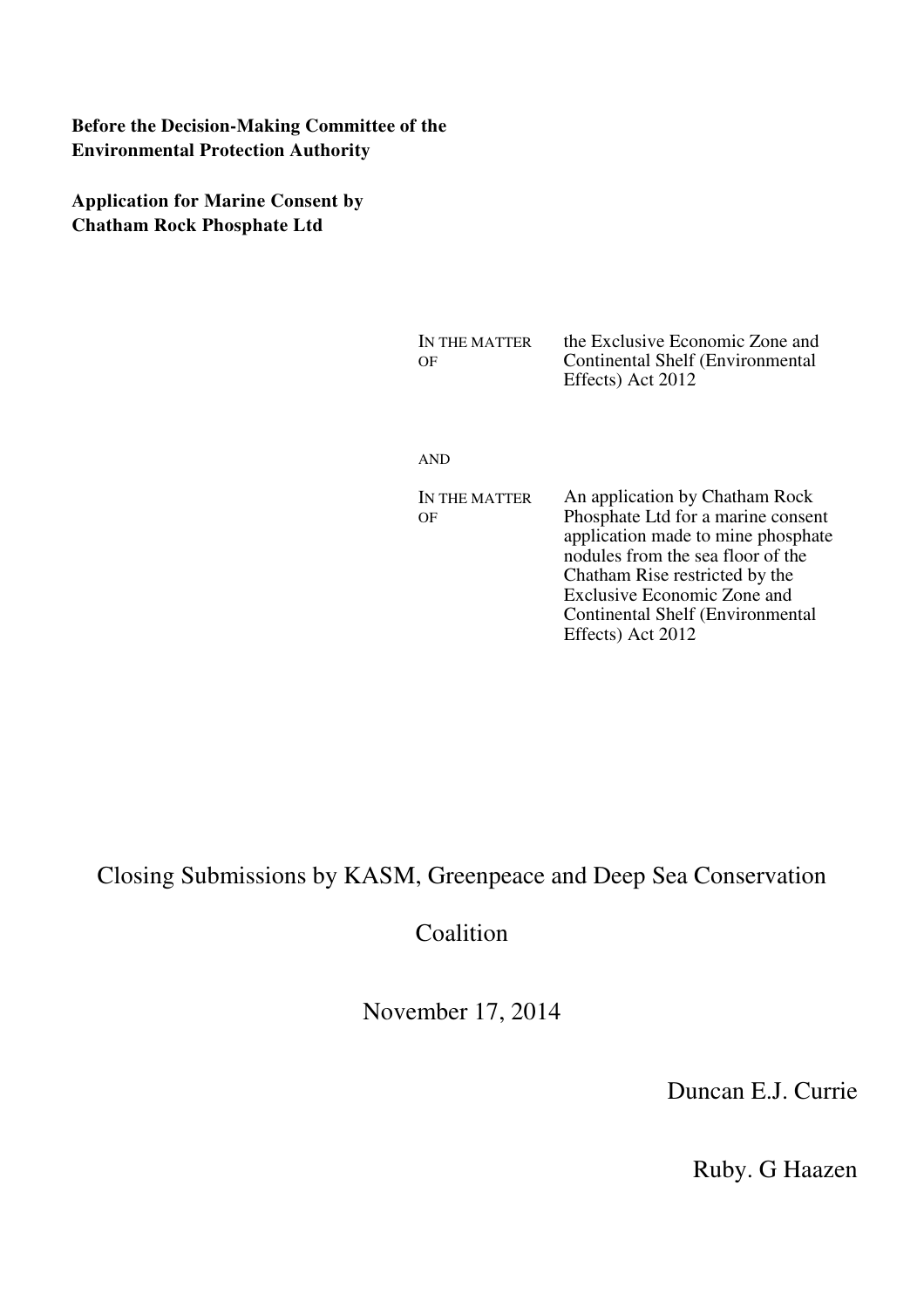# Contents

| The relevance of New Zealand's obligations under the Noumea Convention  3 |  |
|---------------------------------------------------------------------------|--|
|                                                                           |  |
|                                                                           |  |
|                                                                           |  |
|                                                                           |  |
|                                                                           |  |
|                                                                           |  |
|                                                                           |  |
|                                                                           |  |
|                                                                           |  |
|                                                                           |  |
|                                                                           |  |
|                                                                           |  |
|                                                                           |  |
|                                                                           |  |
|                                                                           |  |
|                                                                           |  |
|                                                                           |  |
|                                                                           |  |
|                                                                           |  |
|                                                                           |  |
|                                                                           |  |
|                                                                           |  |
|                                                                           |  |
|                                                                           |  |
|                                                                           |  |
|                                                                           |  |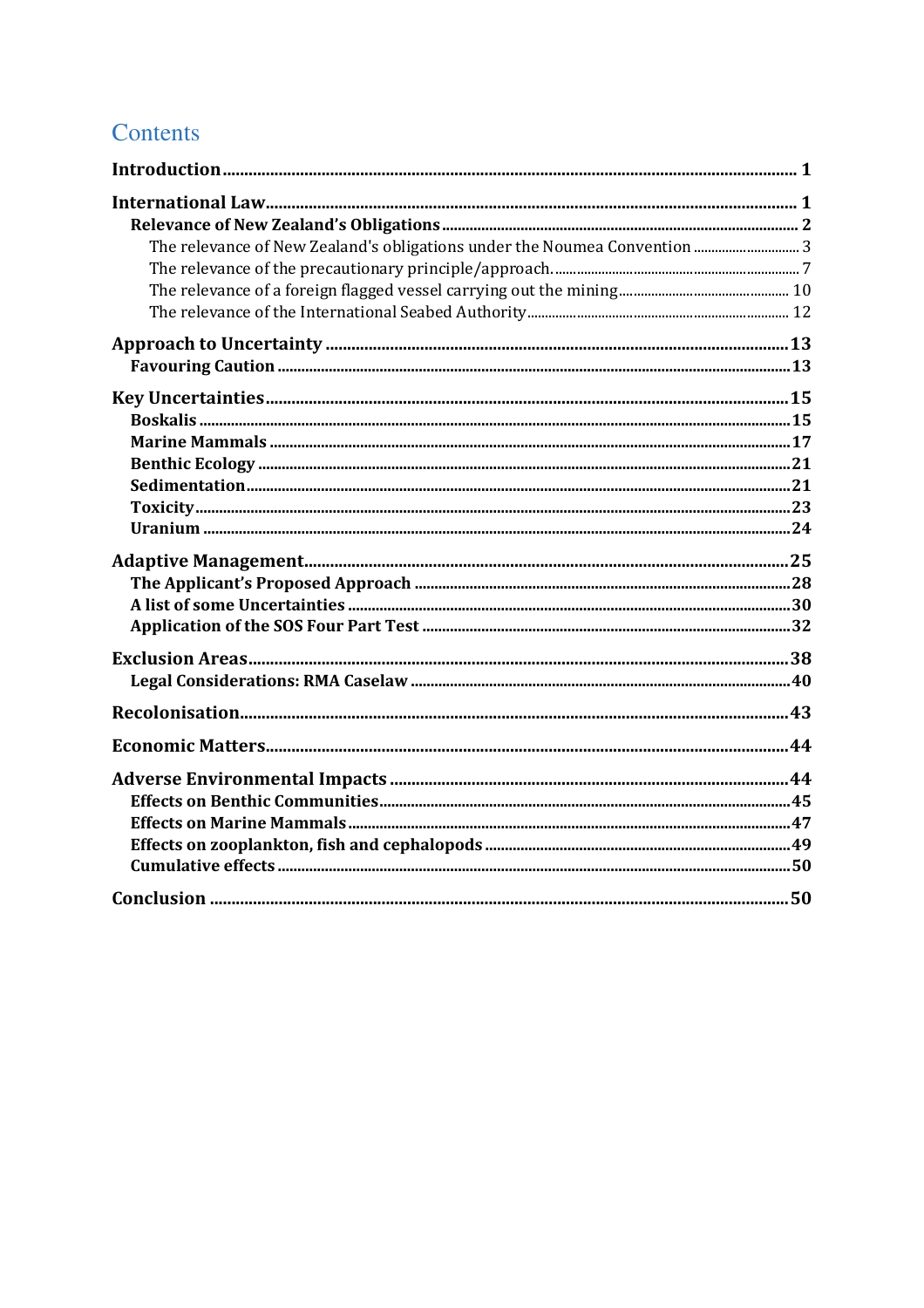## **Introduction**

- 1. These closing submissions are made on behalf of Kiwis Against Seabed Mining, Inc. (KASM), Greenpeace New Zealand, Inc. (Greenpeace) and Deep Sea Conservation Coalition, Inc. (DSCC).
- 2. These submissions supplement our opening submissions and our submissions made in Hamilton on October  $29<sup>th</sup>$ , and for the most part avoids repeating matters contained in those submissions, although some relevant submissions are quoted for ease of reference. KASM, Greenpeace and DSCC oppose the proposed activity. We submit that the application should and indeed must be refused.
- 3. The submission discusses legal matters and supplements our Hamilton submissions on evidential matters. The legal submissions focus in particular on international legal considerations, the claimed spatial management approach, uncertainties, adaptive management and the overall approach.

## **International Law**

- 4. Three points of contention have arisen with respect to international law, as discussed in the Memorandum of Counsel for EPA of 12 November 2014.
	- 1. What is the relevance (to the decision) of New Zealand's obligations under international instruments? Under this, two specific matters arose:
		- a. the relevance of New Zealand's obligations under the Noumea Convention and
		- b. the relevance of the precautionary principle/approach.
	- 2. What is the relevance of a foreign flagged vessel carrying out the mining?
- 5. We will not restate our opening submissions, but will address the submissions for EPA, and add one additional consideration that we raised in both our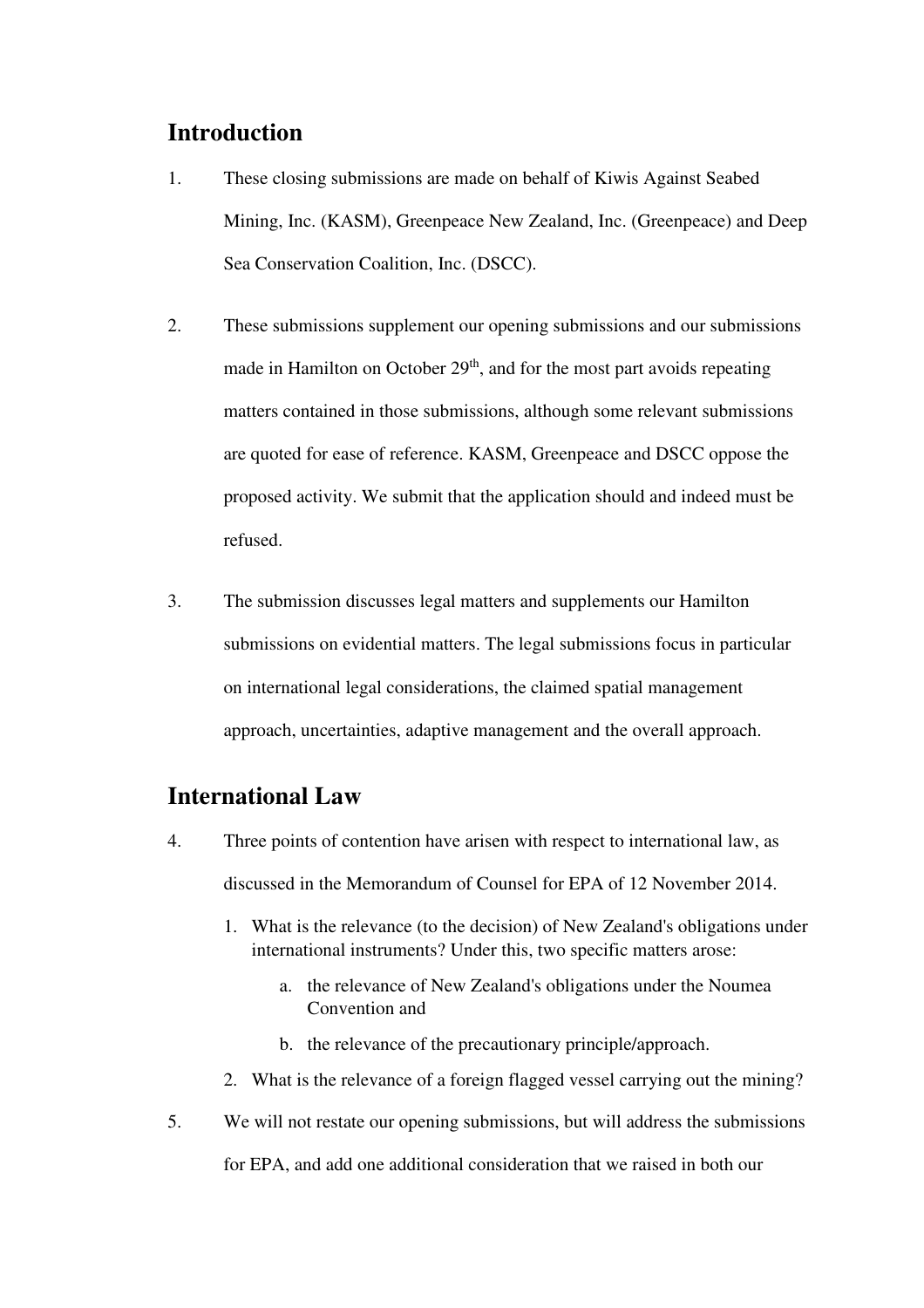submissions, and which Mr Ross-Watt raised, which is the relevance of the

International Seabed Authority.

## **Relevance of New Zealand's Obligations**

6. S 11 provides that:

"This Act continues or enables the implementation of New Zealand's obligations under various international conventions relating to the marine environment, including—

(a) the United Nations Convention on the Law of the Sea 1982:

(b) the Convention on Biological Diversity 1992."

7. The interpretation suggested by EPA Counsel, with respect, is not supported

by the wording of the Select Committee Report which reads as follows:

"Government members **sought** to amend clause 11 to remove wording that would make it constitute an interpretation clause and give UNCLOS independent operating effect, which they believed could cause it to become subject to international obligations not considered by Parliament.

In order to progress clause 11 we have endeavoured to come to an agreement on the wording. However, the final wording of clause 11 **does not reflect** the Government members' preferred final wording of this clause."

8. In other words, the wording which the Government members wanted – which

would NOT make it constitute an interpretation clause and give UNCLOS

independent operating effect – was not accepted. The quotation from the

Supplementary Order Paper –to the opposite effect:

"New clause 11 records that the Act continues or enables the implementation of New Zealand's international obligations so that a decision-maker under the Act does not need to look beyond the Act to be sure that he or she is complying with those obligations."

therefore the EEZ/CCS Act must be seen in that light. It was a Select

Committee compromise, not the wish of the Government members (who drew

up the SOP), that formed the wording of the final Act.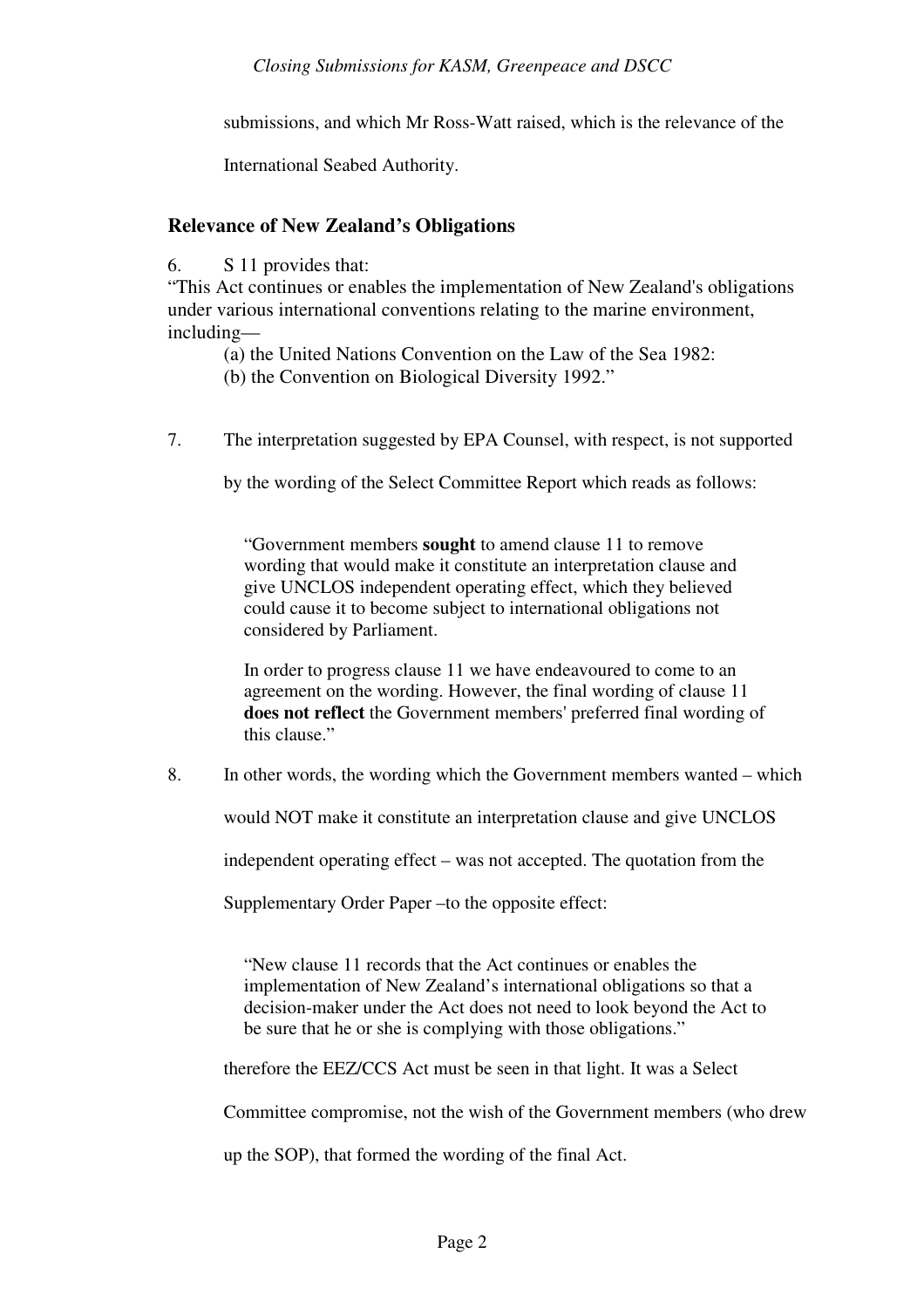- 9. It is our submission, therefore, that the words "continues or enables the implementation of New Zealand's obligations" must be seen as evincing an intent that decision-makers under the Act should comply with New Zealand's international obligations. Therefore the DMC should both take into account New Zealand's international obligations and international best practice, and in the exercise of its statutory discretion, strive to reach a decision consistent with them.
- 10. However, the point of difference between the three Submitters and EPA Counsel may not be of great moment, since, as we submitted in paragraph 32 of our Opening Submissions, "In addition, s 59(2) requires the EPA to take into account "(l) any other applicable law; and (m) any other matter the EPA considers relevant and reasonably necessary to determine the application." Taking into account these and other provisions of s 59(2) and s 11, international obligations are, in our submission, relevant matters which the DMC should take into account." EPA Counsel seems to agree and puts it in this way (para 10): "relevant and authoritative guidance on one or more of the s 59 subjects can be taken from an international instrument, then having regard to that material seems consistent with the 'enabling' function referred to in s 11." So we have, it seems, reasonably common ground that international instruments are relevant.

#### **The relevance of New Zealand's obligations under the Noumea Convention**

11. Dr Santillo explained in his evidence (para 13):

"According to Article 1 of the London Protocol, "The disposal or storage of wastes or other matter directly arising from, or related to the exploration, exploitation and associated offshore processing of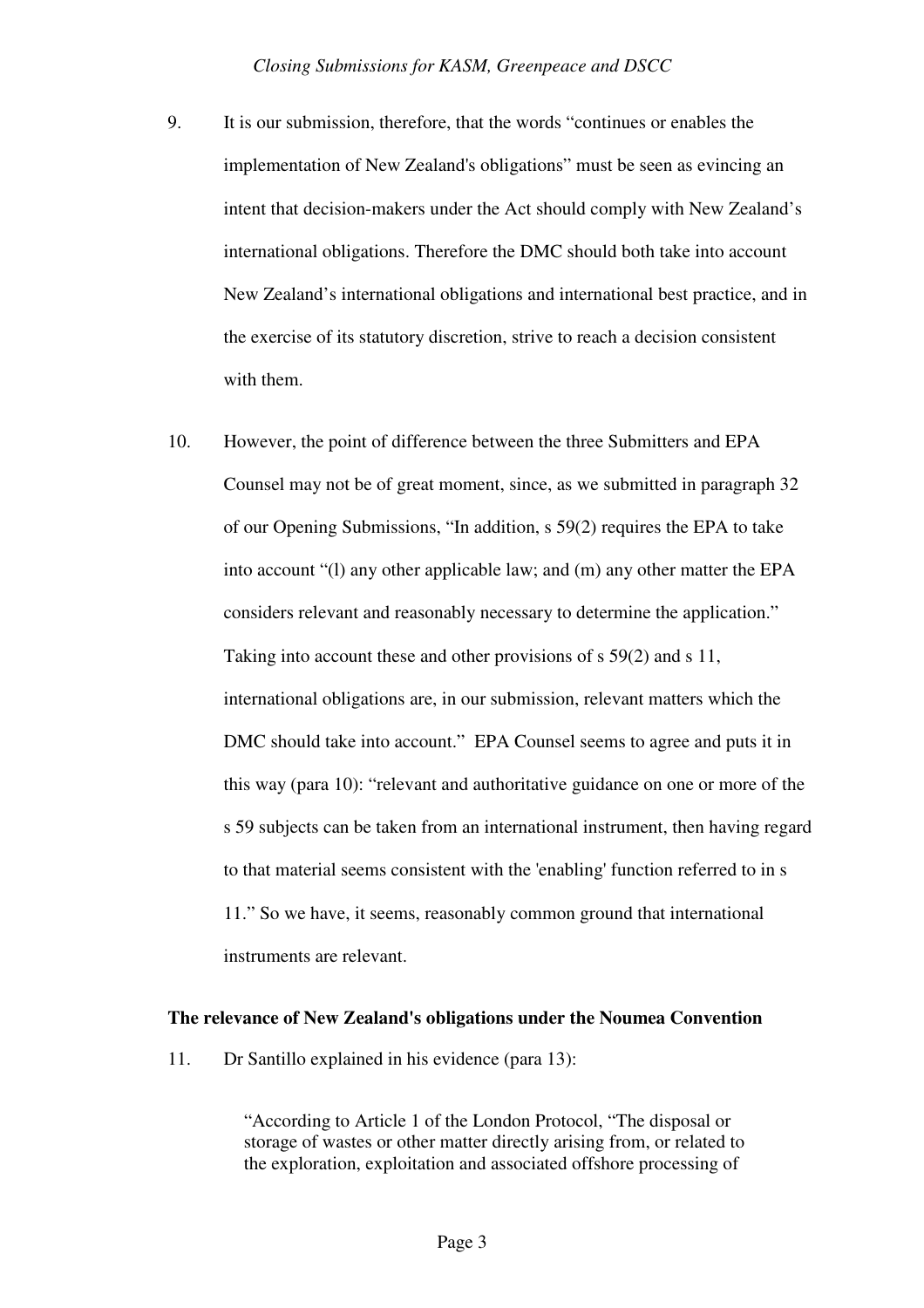seabed mineral resources is not covered by the provisions of this protocol."

Dr Santillo explained the specific relevance, however, of the Noumea

Convention: (para 15):

"The Noumea Convention uses a very similar definition of the term "dumping" as that used under both the London Convention (1972) and the London Protocol (1996), with one notable exception being that **there is no exclusion** provided from the terms of the Noumea Convention for the disposal or storage of wastes or other matter arising from or related to the exploration, exploitation or off-shore processing of seabed mineral resources. It must therefore be assumed that the disposal of such wastes or other matter under the terms of the Noumea Convention (1986) would be treated as dumping and regulated accordingly."

He concluded that the DMC should take into account, *inter alia,* "recently

updated Guidelines developed by the IAEA which enable the conduct of a *de* 

*minimis* assessment and, where appropriate, a more detailed specific

assessment of the potential for radiological impacts, including on marine flora

and fauna."

12. EPA Counsel submitted that (para 21)

"In our view it is not possible to read the provisions of the Radiation Protection Act so as to be consistent with the standards referred to in the Noumea Convention. Accordingly the statutory language in the Radiation Protection Act should prevail. Parliament has set clear levels as to what will constitute radioactive material and what will not. There is therefore no need, nor authority, to seek external scientific advice as to what is radioactive and what is not as the Noumea Convention contemplates."

13. However, the Maritime Transport Act does not require or even permit this

outcome. The Applicant in its EIA stated that (2.4.5)

"The Maritime Transport Amendment Act 2013, previously referred to as part

of the Marine Legislation Bill, which passed into law in October 2013

transferred responsibility for regulation of specific discharges and the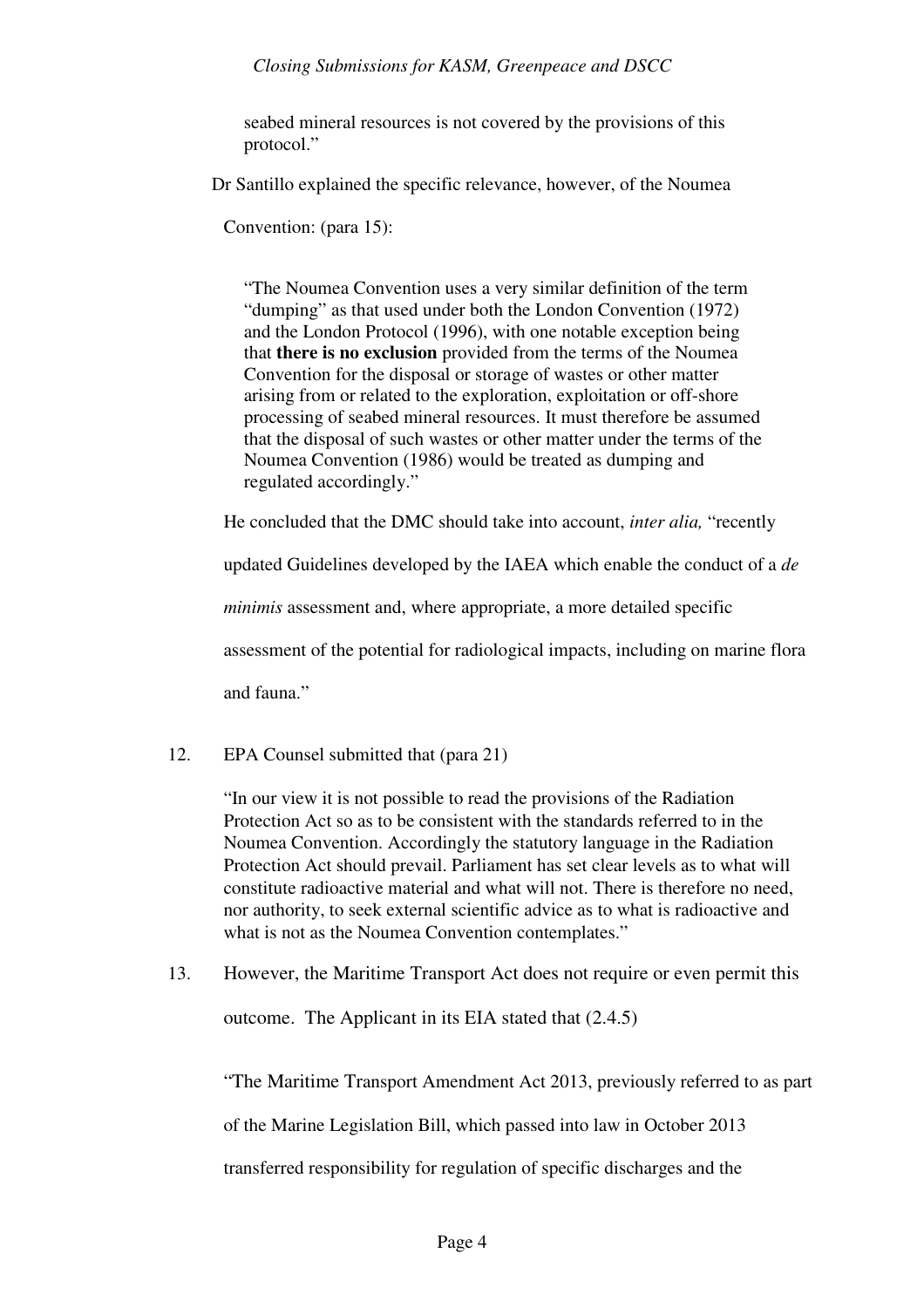dumping of waste under the MT Act from Maritime NZ to EPA and the EEZ Act. This change enabled such activities to be assessed as part of the consent application and also to be assessed as part of one consenting regime." However CRP did not cite specific provisions to explain why that is so.

- 14. However, it can be said that the Exclusive Economic Zone and Continental Shelf (Environmental Effects) Amendment Act 2013 inserted a new (yet to be in force) section 20G into the Act which provides that "(3) However, a person may dump waste or other matter (including ships, aircraft, or structures) if— "(a) regulations allow the dumping to be authorised by a marine consent and the dumping is authorised by a marine consent." Wastes, including waste, containing radioactive substances are to be addressed by this DMC. This, then, puts submissions of EPA counsel into context: it would only be that "radioactive material" cannot be dumped when that section is in force. Material below the statutory threshold would be addressed by the DMC along with other toxic materials.
- 15. Under section 4 of the EEZ/CCZ Act, as amended by the 2013 Act, "radioactive waste or other radioactive matter means any waste or other matter that contains any radioactive material within the meaning of the Radiation Protection Act 1965". The only reference to "radioactive substances" is under s 20(5), which provides that s 20 (b) does not affect the following activities that are regulated or prohibited by the Maritime Transport Act 1994: (i) the dumping or storing of radioactive waste or other radioactive matter" or (ii) the storing of toxic or hazardous waste; or (iii) the dumping of waste or other matter." So clearly where waste (such as the subject of this application) does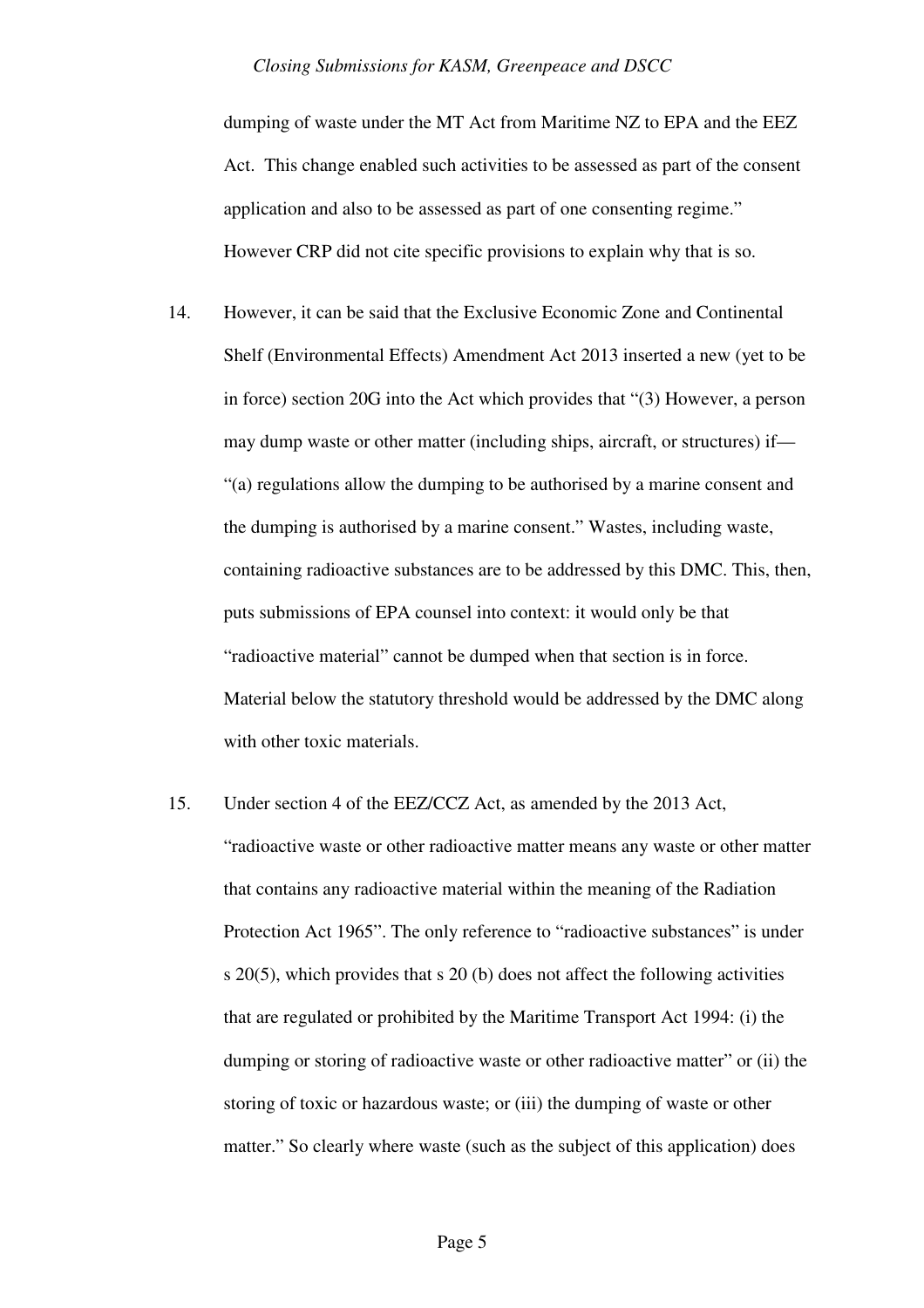not rise to the threshold of "radioactive waste or other radioactive matter" then it is to be treated as other waste under the EEZ/CCZ Act.

16. The new section 20G, when it enters into force,<sup>1</sup> makes this clear:

This section applies to waste or other matter other than: (a) radioactive waste or other radioactive matter.

(3) However, a person may dump waste or other matter … if (a) regulations allow the dumping to be authorised by a marine consent and the dumping is authorized by a marine consent."

While s 11 of the 2013 Amendment Act, and thus s 20G, is not brought into force, which leaves much of the issue of discharges in  $limbo$ , $2$  this does not change the position that waste which contains matter which is radioactive, but which is below the threshold of the Radiation Protection Act, is still be to be addressed by the DMC.

17. Section 59(2) of the EEZ/CCS Act requires the EPA to take into account (a) any effects on the environment or existing interests of allowing the activity; (c) the effects on human health that may arise from effects on the environment; (d) the importance of protecting the biological diversity and integrity of marine species, ecosystems, and processes and (m) any other matter the EPA considers relevant and reasonably necessary to determine the application. The statutory language governing this application is clear. There are no grounds for excluding a matter or effect which falls under a threshold set in another Act for another purpose.

<sup>&</sup>lt;sup>1</sup> The Exclusive Economic Zone and Continental Shelf (Environmental Effects) Amendment Act 2013 Commencement Order 2014 brought into force sections 4(2), 5(10, 13(1), 15,18, 25-32, 35-38, 43, 45 and 46 of the 2013 Amendment Act, on 28 February 2014. So that included the new definition of radioactive waste etc, but not s 11.

 $2^2$  The issue of the status of dumping and discharge under the current regime in the absence of the new Part 2 was discussed by the TTR DMC in the TTR Decision in paragraphs 98 ff.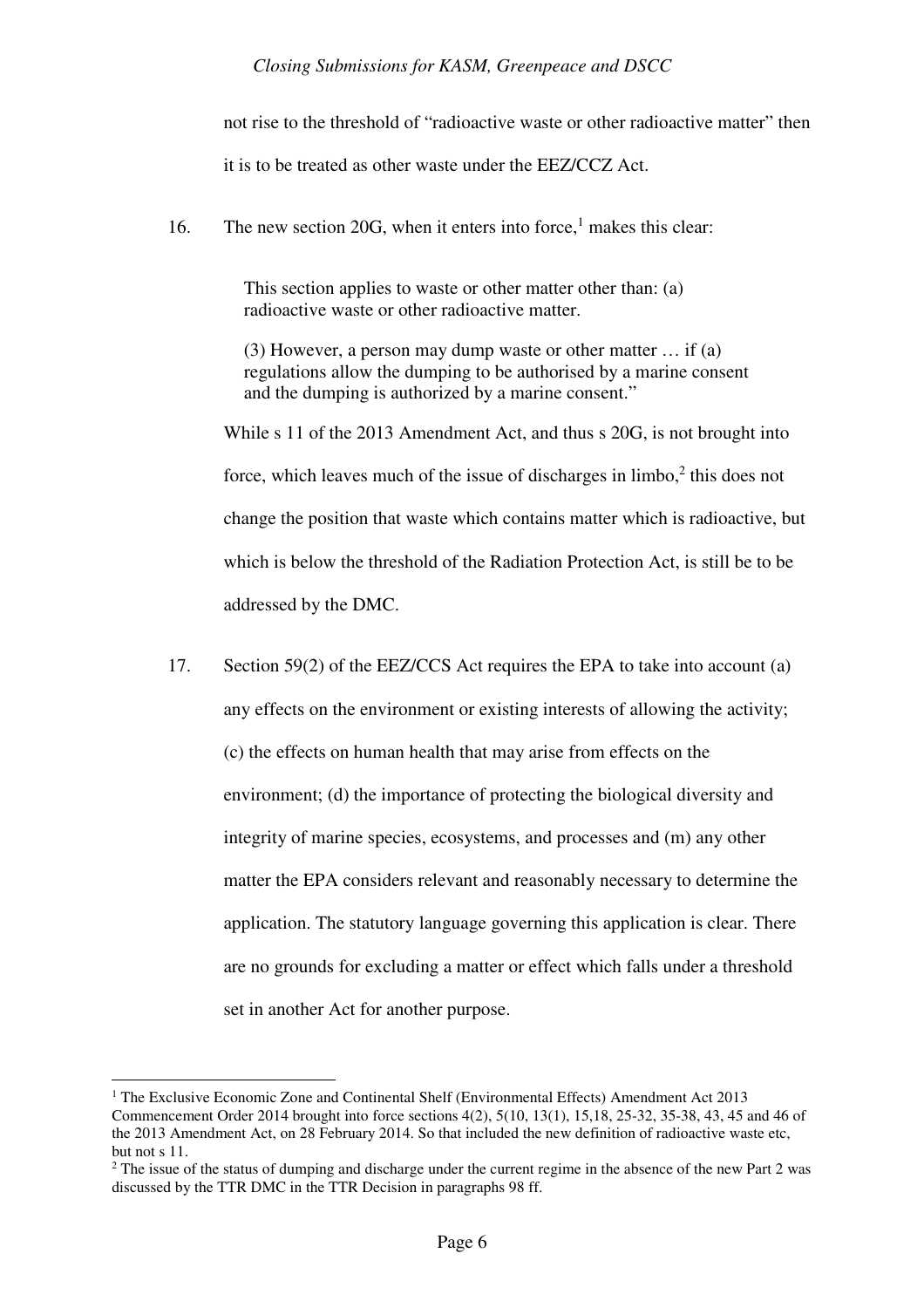- 18. Therefore, our submission is that Dr Santillo's approach should be preferred. The Noumea Convention is relevant to this application. For instance, article 5.1 requires New Zealand, as a Party, to "prevent, reduce and control pollution of the Convention Area, from any source, and to ensure sound environmental management and development of natural resources". So in our submission, the DMC should take notice of the Noumea Convention and strive – consistent with its other obligations under the EEZ/CCZ Act – to do just that. Specifically, article 8 requires New Zealand to "take all appropriate measures to prevent, reduce and control pollution in the Convention Area resulting directly or indirectly from exploration and exploitation of the seabed and its subsoil."
- 19. In summary, it is our submission that given all the above, the DMC should take all appropriate measures to prevent, reduce and control pollution resulting from the proposed mining, as well as apply internationally recognized standards. There is no exception for radioactive substances below the Radiation Protection Act threshold.

### **The relevance of the precautionary principle/approach.**

20. EPA Counsel's Memorandum submits (para 25) that "the language used in s 61 can be taken to embody the precautionary principle/approach" and that "there appears to be no compelling reason to complement  $s \, 61(2)$  with an extraneous precautionary ideal, and nor is it clear from the submissions of KASM, Greenpeace and DSCC in what way that exercise would alter the express requirements in the statutory provisions."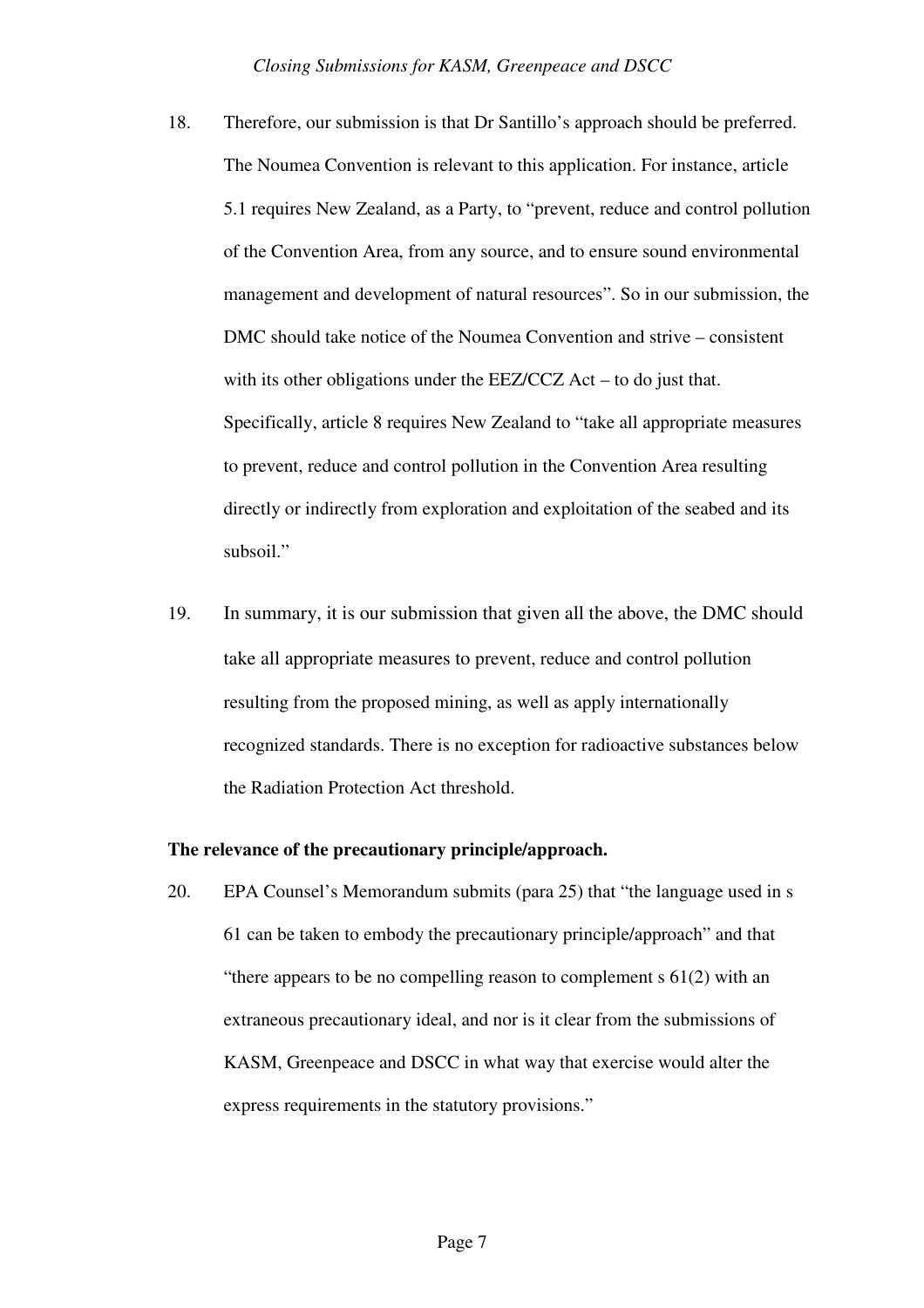21. EPA Counsel (para 26) quoted from Ministry for the Environment advice to the Select Committee to the effect that "Rather than merely noting the term "precautionary principle" or "precautionary approach", the EEZ Bill aims to provide more meaning as to what the concept entails for regulators, the EPA and those applying for, and objecting to, marine consent applications." We would first observe that this does suggest that the MFE at least considers that the Bill intends to incorporate the precautionary approach. But we would also caution that that was merely advice, and one step removed from a statement from the Select Committee accepting that advice. The Select Committee report noted that the Labour Party minority view was that "We are also concerned that new terms such as "favour caution" have been included in the bill without defining what this means or whether it is meant to be more or less stringent than the widely recognised "precautionary approach". (page 8) The Green Party observed that: (page 13)

> "The precautionary approach is a well understood and basic principle of environmental protection in international law. Where there is risk and uncertain information, the onus is on those wanting to undertake the activity to show that it will not cause significant harm.

> Instead of requiring a precautionary approach to decision-making where there is uncertainty, the bill requires decision-makers to "favour caution and environmental protection". Favouring "caution" is a novel concept which is not defined in the bill and no case law has developed to interpret it, leading to legal uncertainty for all parties and unnecessary litigation.

> It was suggested that the bill was consistent with the precautionary approach without explicitly stating it. Clear drafting is desirable. Like a number of submitters, the Green Party recommends that new clauses 33A and 60A require the application of the precautionary approach instead of "caution"."

22. We submit, therefore, that the matter is less clear-cut than EPA counsel

suggests. We submitted in our opening submissions that (para 15):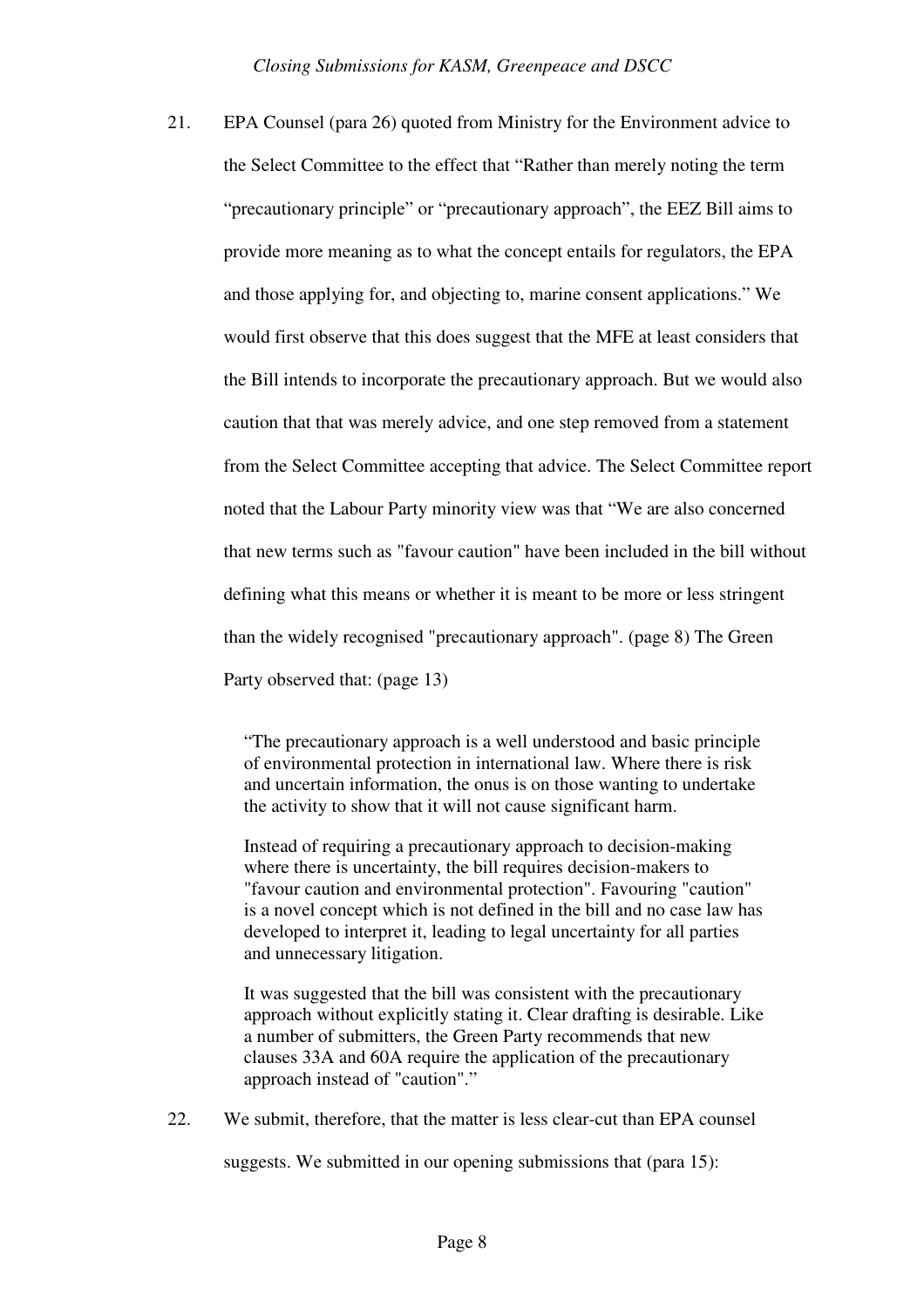"It may be thought that s 61 incorporates the precautionary approach. In our submission, the precautionary approach is different, and while it is still applicable, it is not stated in s 61(2)."

After citing Paragraph 25 of the Rio Declaration, we observed that

"27. The precautionary approach is just that: precautionary; not simply cautious. It moves the decision-making time forward. In other words, action is not to be delayed until full scientific certainty is obtained. Instead, measures to protect environmental degradation must be taken where there are threats of serious or irreversible damage.

28. This will be discussed further in the context of international law. For now, we wish to submit that the precautionary approach is a particular and important way of handling scientific uncertainty. In fact s 62(2) better encapsulates the precautionary approach: "(2) To avoid doubt, the EPA may refuse an application for a consent if it considers that it does not have adequate information to determine the application." S 62(2), in our submission, provides the scope and context for the application of the precautionary approach – in addition to the directives in s 61."

- 23. We supplemented those submissions by reference to international law and practice, and (para 42) observed that the International Court of Justice noted the relevance of the precautionary approach in interpretation of a statute, and has also stated that "The Court is mindful that, in the field of environmental protection, vigilance and prevention are required on account of the often irreversible character of damage to the environment and of the limitations inherent in the very mechanism of reparation of this type of damage." (*Gabčíkovo-Nagymaros Project (Hungary/Slovakia)* para 140)"
- 24. The practical application of these observations and our submissions are, in our view, straightforward.

*Firstly*, under section 61(2) "If, in relation to making a decision under this Act, the information available is uncertain or inadequate, the EPA must favour caution and environmental protection." We do submit that this is not itself a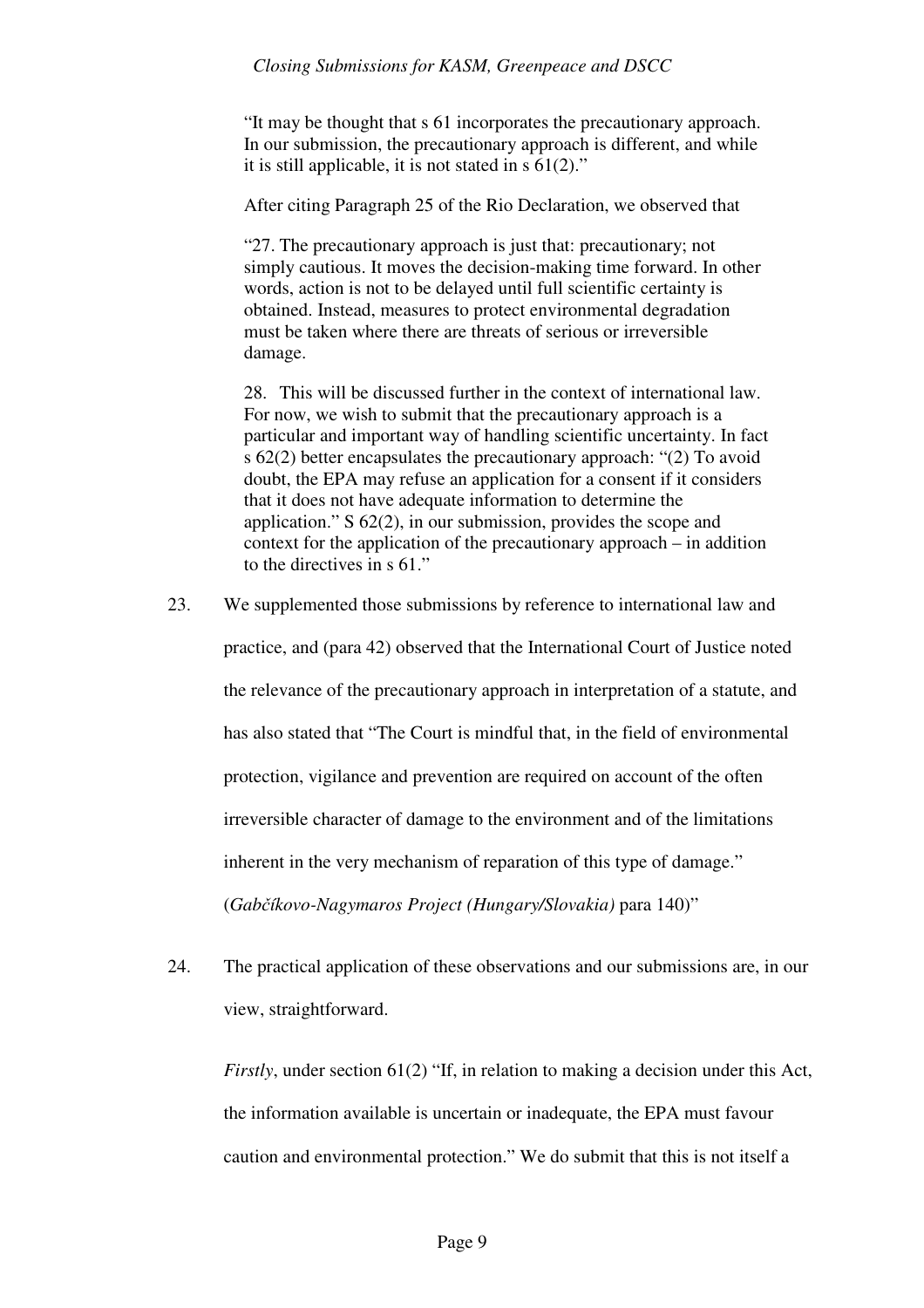formulation of the precautionary approach, which instead is PRE-cautious: it anticipates damage. But that being said, it is without question that this DMC must favour caution and environmental protection, when information available is uncertain or inadequate.

*Secondly*, under section 62(2), "To avoid doubt, the EPA may refuse an application for a consent if it considers that it does not have adequate information to determine the application." In our submission, this actually does give the DMC scope to apply the precautionary approach. In the words of Principle 15 of the Rio Declaration, "Where there are threats of serious or irreversible damage, lack of full scientific certainty shall not be used as a reason for postponing cost-effective measures to prevent environmental degradation." In other words, where there is inadequate information, the EPA may for that reason refuse the consent. In our submission, as we will state further in our submissions, the EPA should refuse the application for the consent, since it does not have adequate information to determine the application.

25. We submit that these submissions both rely on the express words of the EEZ/CCZ Act and accurately reflect international law. We will touch on this also in the context of the adaptive management approach later in these submissions.

## **The relevance of a foreign flagged vessel carrying out the mining**

26. Firstly, we submit that it is clear that the Health and Safety in Employment Act 1992 would not apply to a foreign flagged ship. Under section 3B(1) (i)employed or engaged under an employment agreement or contract for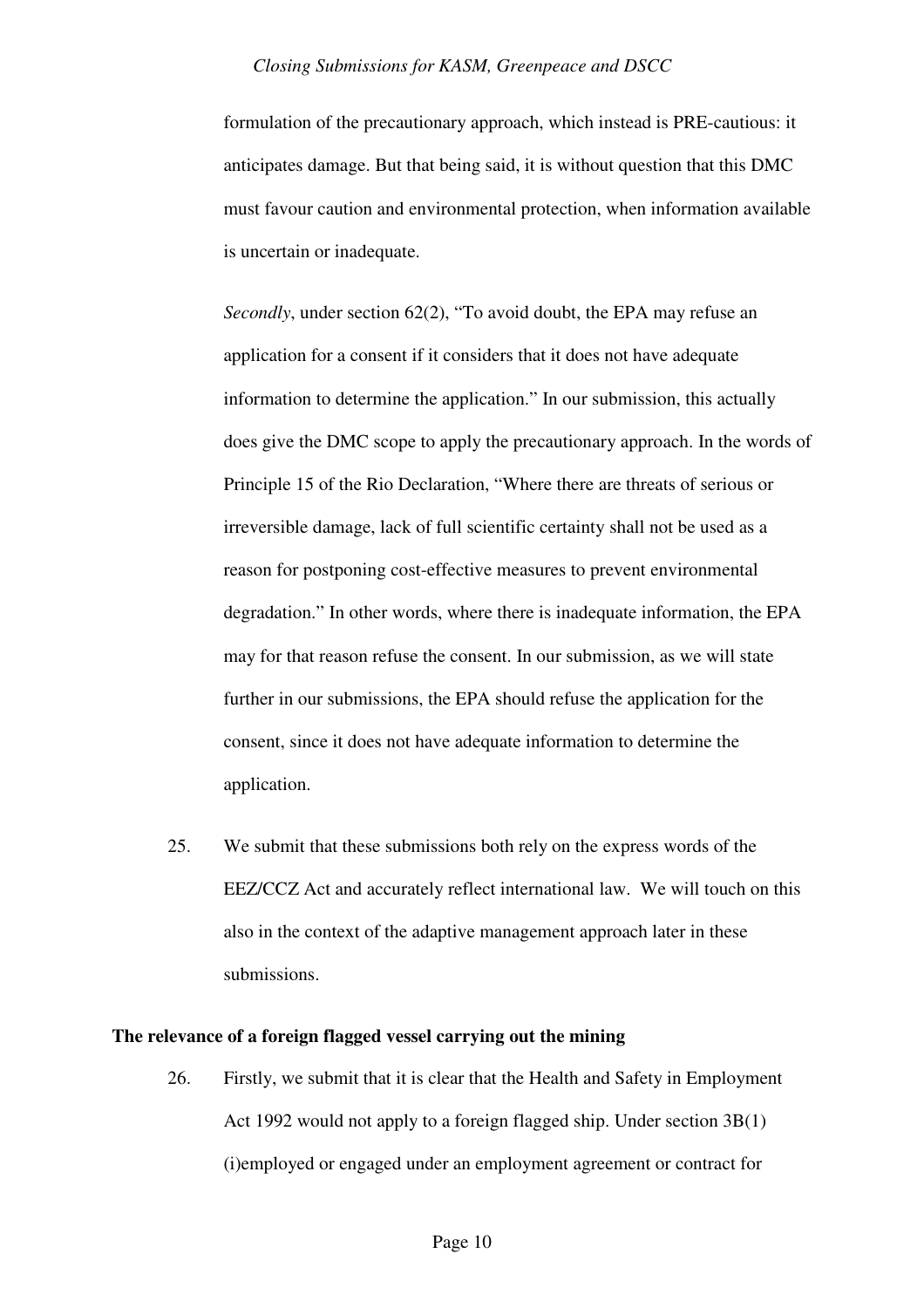services governed by New Zealand law to work **on board a New Zealand ship** or **on board a foreign ship carrying coastal cargo** while the foreign ship is on demise charter to a New Zealand-based operator". A foreign flagged mining vessel will not be a New Zealand ship<sup>3</sup> nor will it be a cargo carrying ship, nor will it be carrying out a petroleum operation. We also submit that it cannot be assumed that either (1) the Bill will be passed in its current form or (2) the mining ship will be a "foreign ship on demise charter to a New Zealand-based operator when it is operating in New Zealand." (Clause 8) In passing, we observe that "New Zealand" is defined to mean "New Zealand includes all airspace within the territorial limits of New Zealand". So it is not even clear that a vessel operating outside territorial waters is "in New Zealand".<sup>4</sup>

In short, all these matters relating to the pending Bill are speculative and cannot be relied on by the DMC.

27. Secondly, while we share ECO's concerns, the Three Submitters' concerns with a foreign flagged vessel go far beyond health and safety legislation. Firstly, it introduces significant uncertainties. While the EPA has jurisdiction over the applicant, it would not have jurisdiction over a foreign flagged ship.

 $3 S 2$  of the HSE Act defines a New Zealand ship as "New Zealand ship has the same meaning as in section  $2(1)$ of the Ship Registration Act 1992". That Act in s 2 defines New Zealand ship as "New Zealand ship means a ship that is registered under this Act; and includes a ship that is not registered but is required or entitled to be registered".

<sup>&</sup>lt;sup>4</sup> Under the Maritime Transport Act 1994 "

New Zealand continental waters means—

<sup>(</sup>a) New Zealand marine waters; and

<sup>(</sup>b) the waters beyond the outer limits of the exclusive economic zone of New Zealand but over the continental shelf of New Zealand

New Zealand marine waters means—

<sup>(</sup>a) the territorial sea of New Zealand; and

<sup>(</sup>b) the waters of the exclusive economic zone of New Zealand.

So "in New Zealand" would mean within New Zealand territorial limits.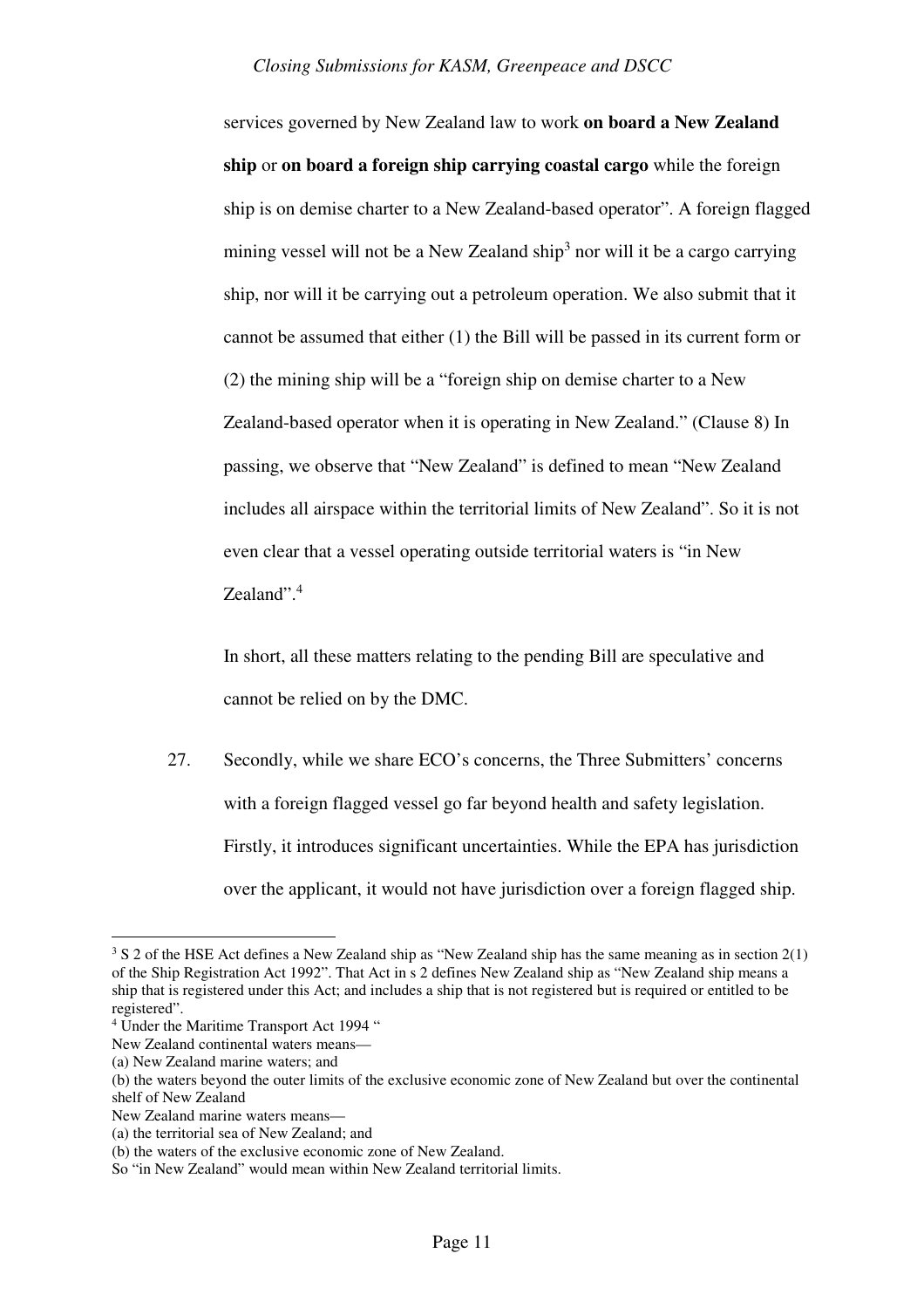In the case of an accident or incident, New Zealand authorities may face jurisdictional hurdles in either arresting a foreign ship or applying penalties with respect to a ship or holding the ship liable for compensation. Fines of up to \$10 million can be levied under section 133. Offences are prescribed in section 132. "A person commits an offence against this Act who **breaches**, **or permits a breach of**, any of the following: a) section 20 (which imposes restrictions on activities): (b) an enforcement order:(c) an abatement notice: (d) section 24 or 167 (which require a person to comply with the EPA's instructions when stopping an activity)." We can conceive of a situation where **CRP** claims it did not breach, nor did it permit a breach, as the Bosklis' ship's master operated independently, or in breach of its contract with CRP, or in breach of instructions, for example.

28. Analysing this foreign flag issue could be the subject of a lengthy dissertation on international and maritime law. We will merely observe that numerous enforcement and compensation issues, as well as health and safety issues, arise with a foreign flagged ship operating outside New Zealand territorial waters. These issues are compounded by Boskalis' practice of flying a Cyprus flag: a flag of convenience. (Dr Steenbrink, transcript page 534-5). Flags of convenience are typically used to avoid stricter administrative and regulatory controls of more responsible countries such as New Zealand or the Netherlands.

## **The relevance of the International Seabed Authority**

29. In our opening submissions and Hamilton submissions we noted that UNCLOS in art 208.3 requires that for seabed activities within national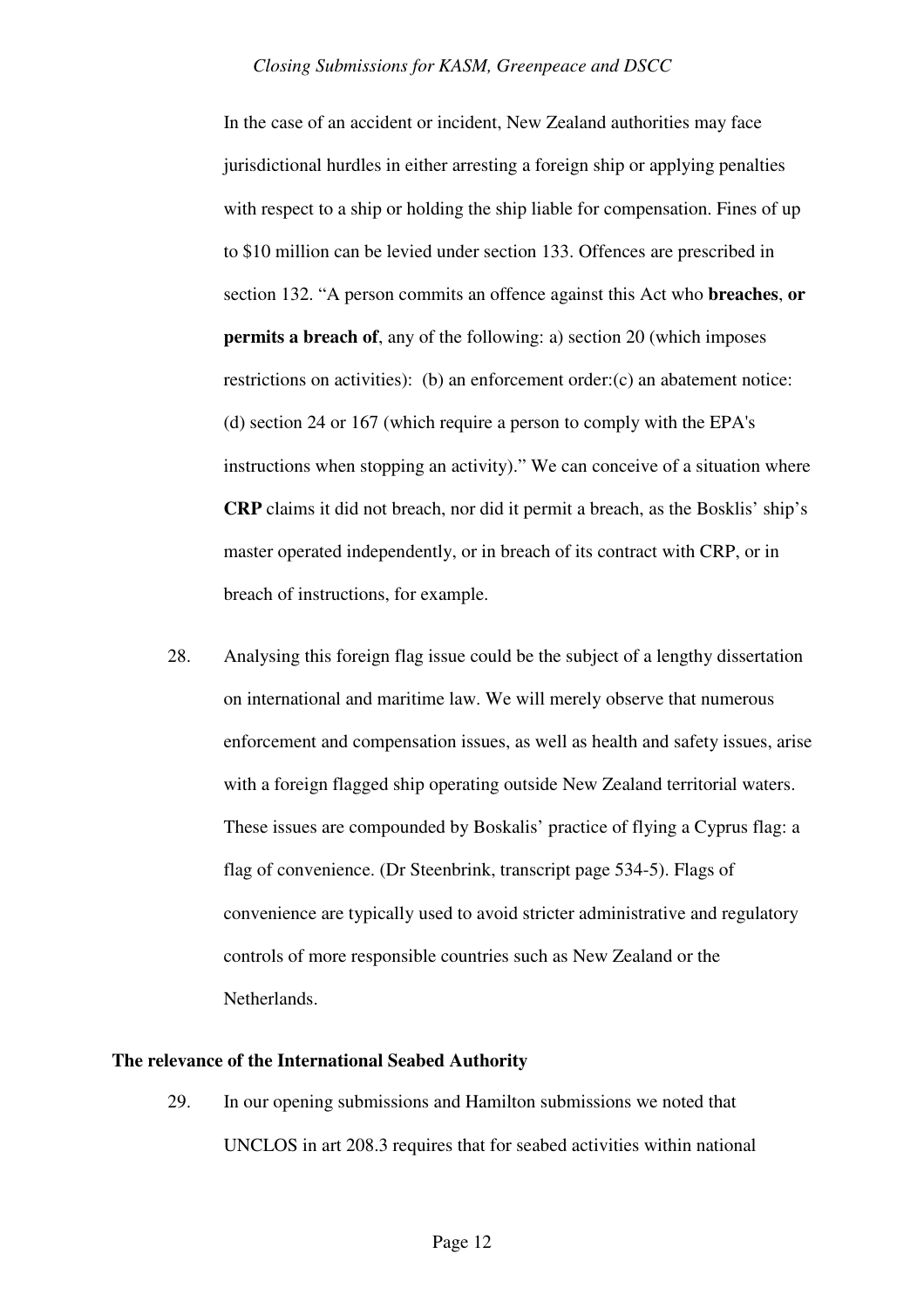jurisdiction, laws, regulations and measures shall be no less effective than international rules, standards and recommended practices and procedures and that States must also enforce such laws.<sup>5</sup> We outlined in our opening submission matters which must be covered, which include protecting and preserving rare or fragile ecosystems and habitats,<sup>6</sup> preventing, reducing and controlling pollution from seabed activities<sup>7</sup> and conserving biodiversity.<sup>8</sup> Certainly the exploration regulations and the Environmental Management Plan explicitly incorporate the precautionary principle. The DMC is somewhat hampered in this regard since the ISA has only developed exploration regulations and has not yet developed exploitation regulations, but this underlines the uncertainties that characterise seabed mining at present.

## **Approach to Uncertainty**

## **Favouring Caution**

30. The TTR DMC had this to say about uncertainty and section 61(2):

"139. Section 61(2) contains an important direction. We must "favour caution and environmental protection" where the information is uncertain or inadequate. This provision is an explicit statement that, within the context of the EEZ Act, the promotion of sustainable management requires a cautious approach. The taking of risks in this environment is not encouraged, and we note that this direction is not to be traded off against the attainment of economic wellbeing. In other words, the requirement to favour caution and environmental protection in the face of uncertain or inadequate information is an absolute one, and we remind ourselves of section 10(3), which makes it clear that applying the information principles in section 61 is one of the ways the purpose of the EEZ Act is achieved.

<sup>5</sup> UNCLOS arts. 214, 215.

<sup>6</sup> UNCLOS Art. 194(5). Also see Noumea Convention art. 14.

<sup>&</sup>lt;sup>7</sup> UNCLOS Arts. 194(3)(c) (marine environment generally), 208(1) (national jurisdiction), 209(2) (the Area). See also Noumea Convention art.8.

<sup>8</sup> CBD Arts. 5, 6, 8.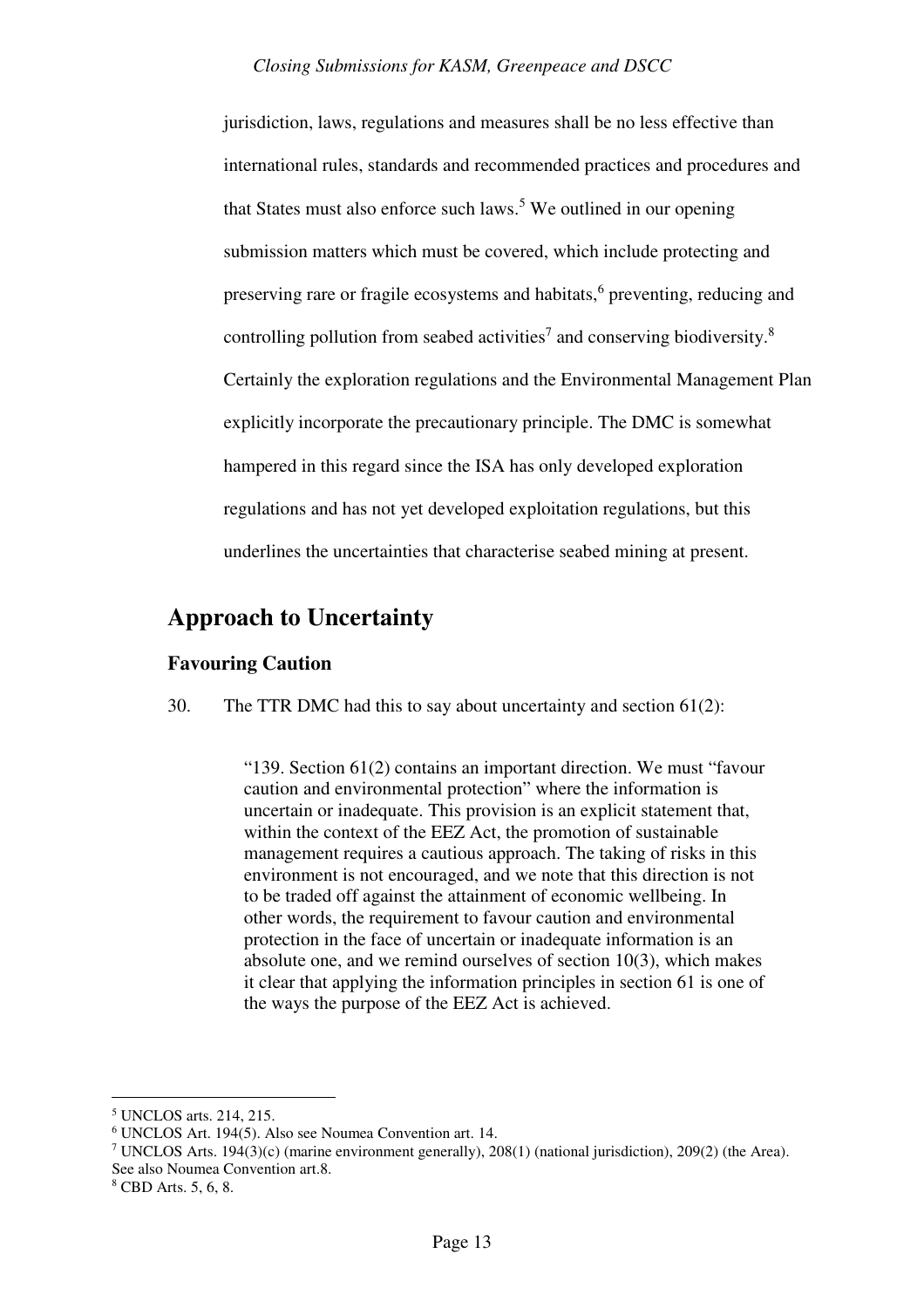- 31. In our submission, this is correct. Section  $61(2)$  is mandatory. There is an additional consideration: Section 61(2) addresses information available in the present tense: if it "*is*" uncertain or inadequate, the EPA must favour caution and environmental protection, and section 62(2) provides that "To avoid doubt, the EPA may refuse an application for a consent if it considers that it *does not* have adequate information to determine the application." Both are in the present tense: they do not contemplate that the EPA may, sometime in the future, get certain or adequate information – after it has "determine[d] the application."
- 32. Firstly, the DMC must base decisions on the "best available information"<sup>9</sup> (s  $61(1)(b)$ . Then it must under s  $61(1)(c)$  take into account any uncertainty or inadequacy in the information available. The consequence of this is spelled out in s 61(2): the DMC must favour caution and environmental protection. Since this, at least in our submission, would mean that the mining is likely to be refused, the EPA must under s 61(3) first consider whether taking an adaptive management approach would allow the activity to be undertaken. It should then, for the reasons given, apply the *SOS* Supreme Court 4 point test. In particular, it should consider under leg (d) the extent to which an adaptive management approach will sufficiently diminish the risk and the uncertainty. For reasons we discuss below, we believe it is clear that the Applicant's proposed 'adaptive management' will do neither.

Therefore, the overall question: - whether any adaptive management regime can be considered consistent with a precautionary approach, or, in the words

<sup>&</sup>lt;sup>9</sup> "Best available information" means the best information that, in the particular circumstances, is available without unreasonable cost, effort or time."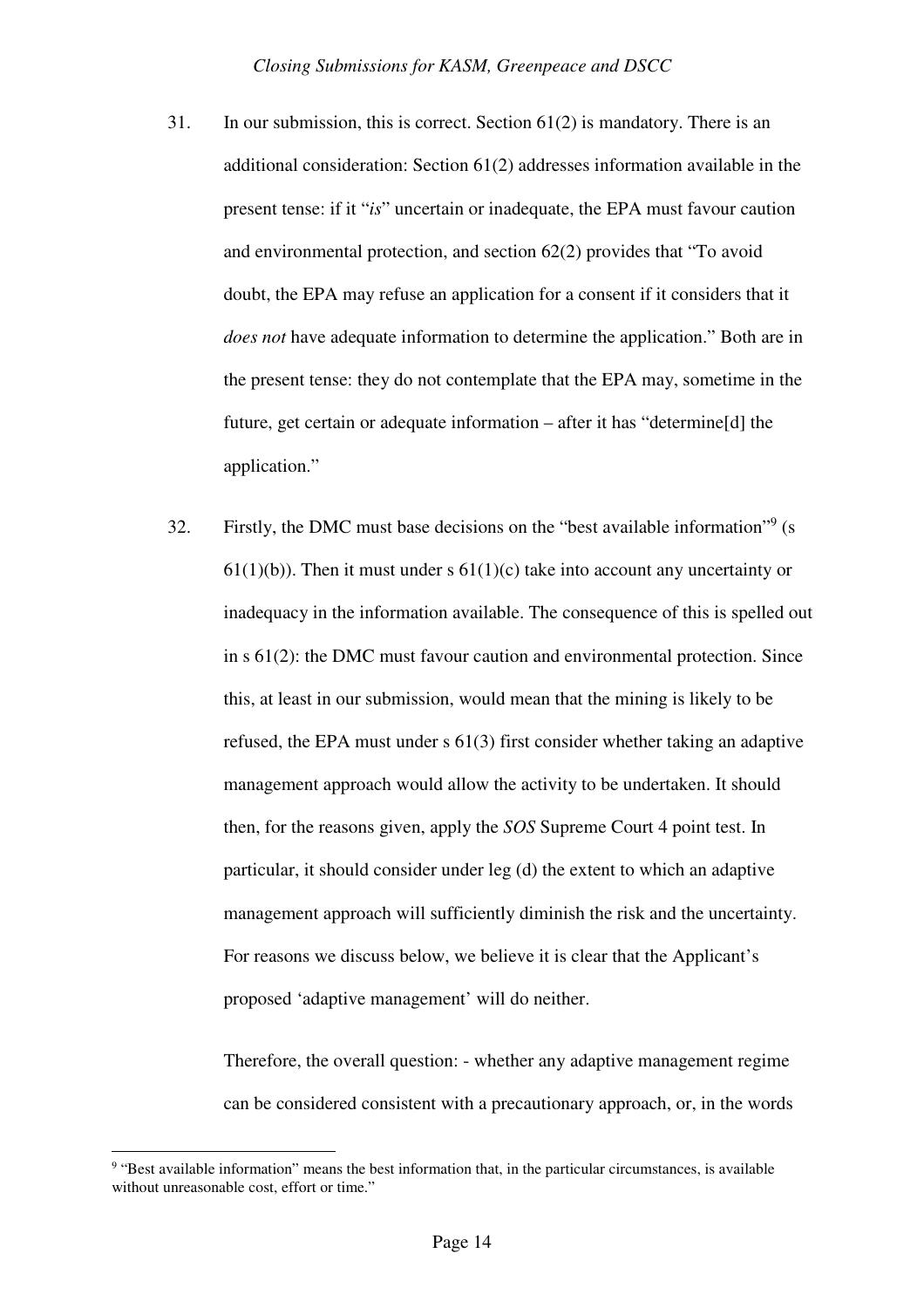of the Act, "would allow the activity to be undertaken" – must be resolved in the negative. We are then left with s 62(2): the DMC may refuse an application for a consent if it considers that it does not have adequate information to grant the application.

## **Key Uncertainties**

## **Boskalis**

- 33. We submitted in our Hamilton Submission that the intention of CRP to use an independent contractor introduced numerous uncertainties and problems. The involvement of Boskalis brings issues of execution of any consent, compliance and enforcement. Key among them is that the DMC can have no confidence that Boskalis will in fact even carry out the mining. It may grant a consent and then a completely different company will arrive to carry out the mining, using different techniques and equipment. So the evidence, from the overall technique, to the equipment and materials used, and of course the consequential effects, are all subject to that overall rider: this all may change. And obviously adaptive management cannot resolve this uncertainty.
- 34. Even if they do get the contract and execute it, the evidence Boskalis executives presented was of a concept only – "a good drawing of the idea how it works, the processes described" - not even a detailed design.<sup>10</sup> This is compounded by the fact that deep seabed mining has never been carried out, anywhere in the world.<sup>11</sup> Neither the system nor even the ship has been built, or modified, yet. Notable, in our submission, are two issues: the risers and the

 $10$  Mr Van Raalte transcript day 5 1/10/14 page 590, 605,

<sup>&</sup>lt;sup>11</sup> Current diamond mining uses a drill, and is 150 metres. Transcript Day 2 26/9/2014 Mr Falconer page 216, 219.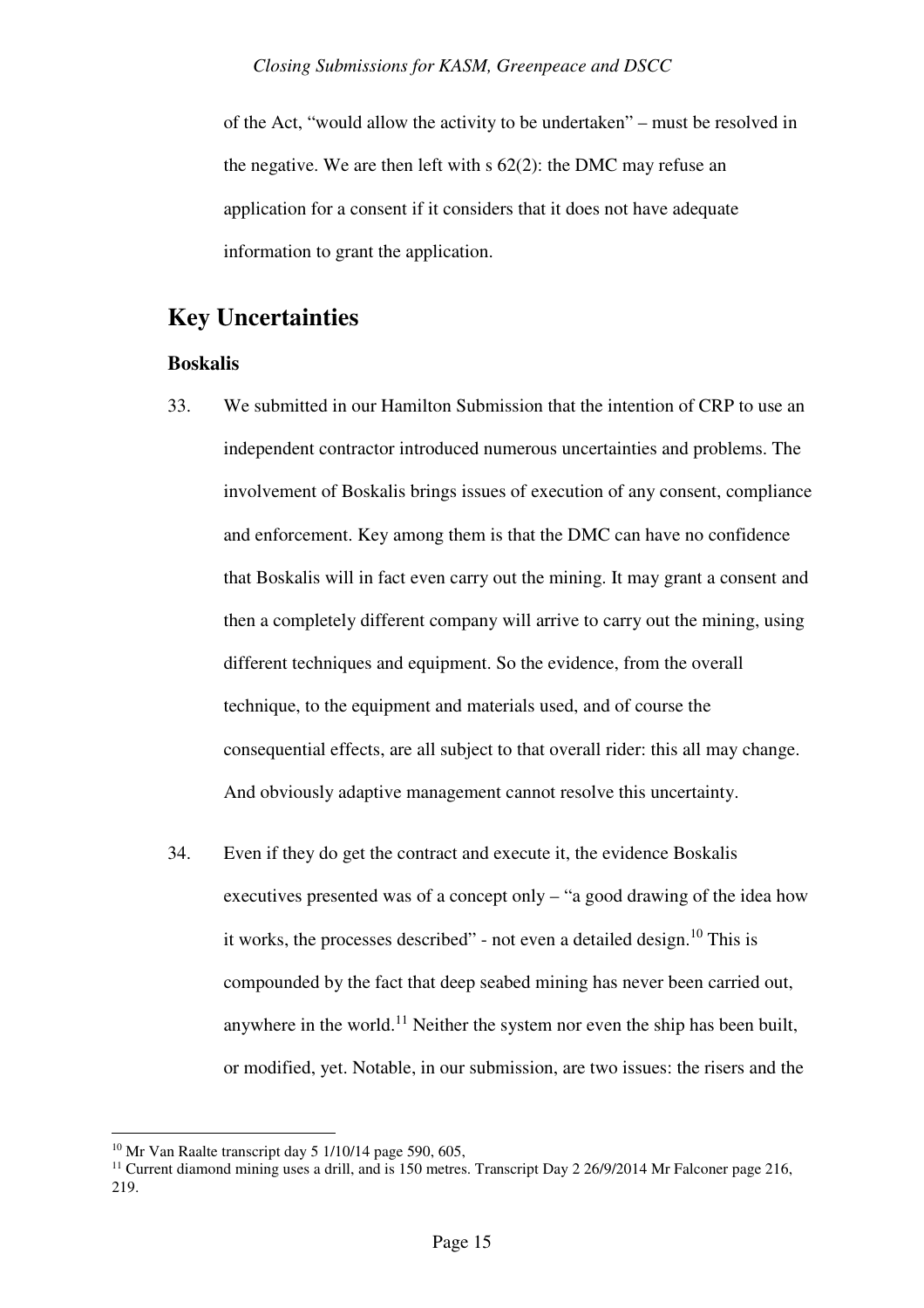processing. The risers are only a concept and have never been built. JASCO did not even try to model the frequency and noise they would create. The processing was tested in a laboratory setting, untested.<sup>12</sup> The diffuser has not been designed and the outflow velocity from the pipes has yet to be determined.<sup>13</sup> This would, in our submission, affect the plume, and is a significant uncertainty: how and even whether they will achieve the speeds used by the plume models is unknown.

35. This also means that the party appearing before the DMC is not the operator that will be carrying out the activity on the water. There will always be a degree of separation between CRP and its contractor. Dr Steenbrink acknowledged to Mr Christensen that the binding commitment is with CRP, rather than Boskalis.<sup>14</sup> When the contractor will fly a foreign flag of convenience, Cyprus, and when Boskalis failed to disclose in its evidence convictions as well as active investigations for environmental infractions, this adds to the concerns. They have even been convicted of bribery in one country.<sup>15</sup> The implementation of the conditions are going to be reliant in the water on the execution by Boskalis, yet it is CRP that has the legal obligation, and Boskalis will be in a private contractual relationship with CRP.

<sup>12</sup> Mr Van Raalte transcript day 5 1/10/14 page 607.

<sup>&</sup>lt;sup>13</sup> Mr Van Raalte transcript day 5 1/10/14 page 607. "I have not been informed yet about the latest test results about a Jet 3D model whether it should be seven or eight metres or something or even four metres per second outflow velocities. That is something that still depends on final modelling but the modelling shall determining what we have to achieve and that number has been the input for the plume modelling,"

<sup>&</sup>lt;sup>14</sup> Dr Steenbrink transcript day 5 1/10/14 page 543.

<sup>15</sup> Dr Steenbrink transcript day 5 1/10/14 page 727.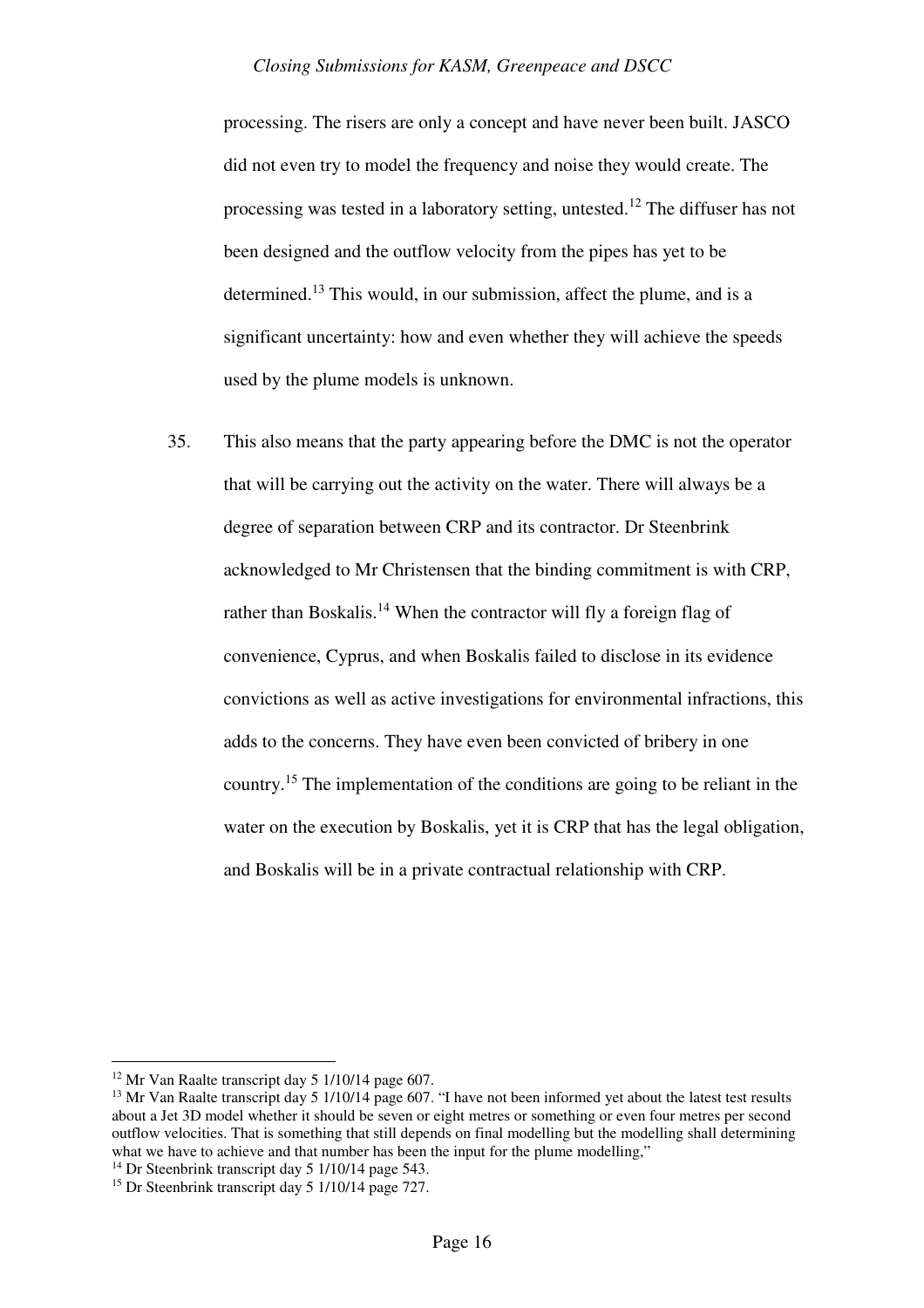### **Marine Mammals**

36. Inexplicably, the Applicant failed to undertake the most basic of marine mammal surveys: a systematic survey.<sup>16</sup> Not only did it not conduct aerial surveys, acoustic or visual surveys; it did not even put marine mammal observers – "a couple of marine mammal observers and one person with a hydrophone array"<sup>17</sup> on its cruises. It cannot be said to have provided the "best" available information." Insufficient information has been provided.<sup>18</sup> That leaves uncertainty about what marine mammals are present, which are there for feeding, and whether they are transient or migratory.<sup>19</sup> The example was given of the research which found that the South Taranaki Bight is an important habitat for blue whales: not even the most basic field research has been done.<sup>20</sup> Instead, the DMC only has opportunistic data which is not a substitute for dedicated systematic surveys.<sup>21</sup> Even Mr Cawthorn said he would "prefer" to see some dedicated surveys over the Chatham Rise area "ideally" before mining takes place.<sup>22</sup> Mr Cawthorn acknowledged that the lack of funding and observers he referred to in his evidence related to the past, and that trained observers are now available.<sup>23</sup> Mr Hawthorn confirmed that an aerial survey was done for the TTR application, and could have been done in the Chatham Rise: $24$  in fact he specifically agreed that it was a matter of

<sup>16</sup> Transcript pg 1489 Mr Ross-Watt, pg 1552 1554 Dr Childerhouse.

<sup>&</sup>lt;sup>17</sup> Ass. Prof. Liz Slooten day 13 Transcript 21/10/14 page 1459.

<sup>&</sup>lt;sup>18</sup> Ass. Prof. Liz Slooten day 13 Transcript 21/10/14 page 1448.

<sup>19</sup> Dr Ketten day 13 Transcript 21/10/14 page 1537.

<sup>&</sup>lt;sup>20</sup> Dr Childerhouse, day 13 Transcript  $21/10/14$  page 1575. "But those whale have probably been there for a lot longer. But it is only we have collected enough data to actually look out there that we have been able to confirm that they are there.'

<sup>&</sup>lt;sup>21</sup> Dr Childerhouse, day 13 Transcript  $21/10/14$  page 1583.

 $22$  Mr Hawthorn, day 13 Transcript  $21/10/14$  page 1592.

 $23$  Mr Hawthorn, day 13 Transcript 21/10/14 page 1596.

 $24$  Mr Hawthorn, day 13 Transcript 21/10/14 page 1596.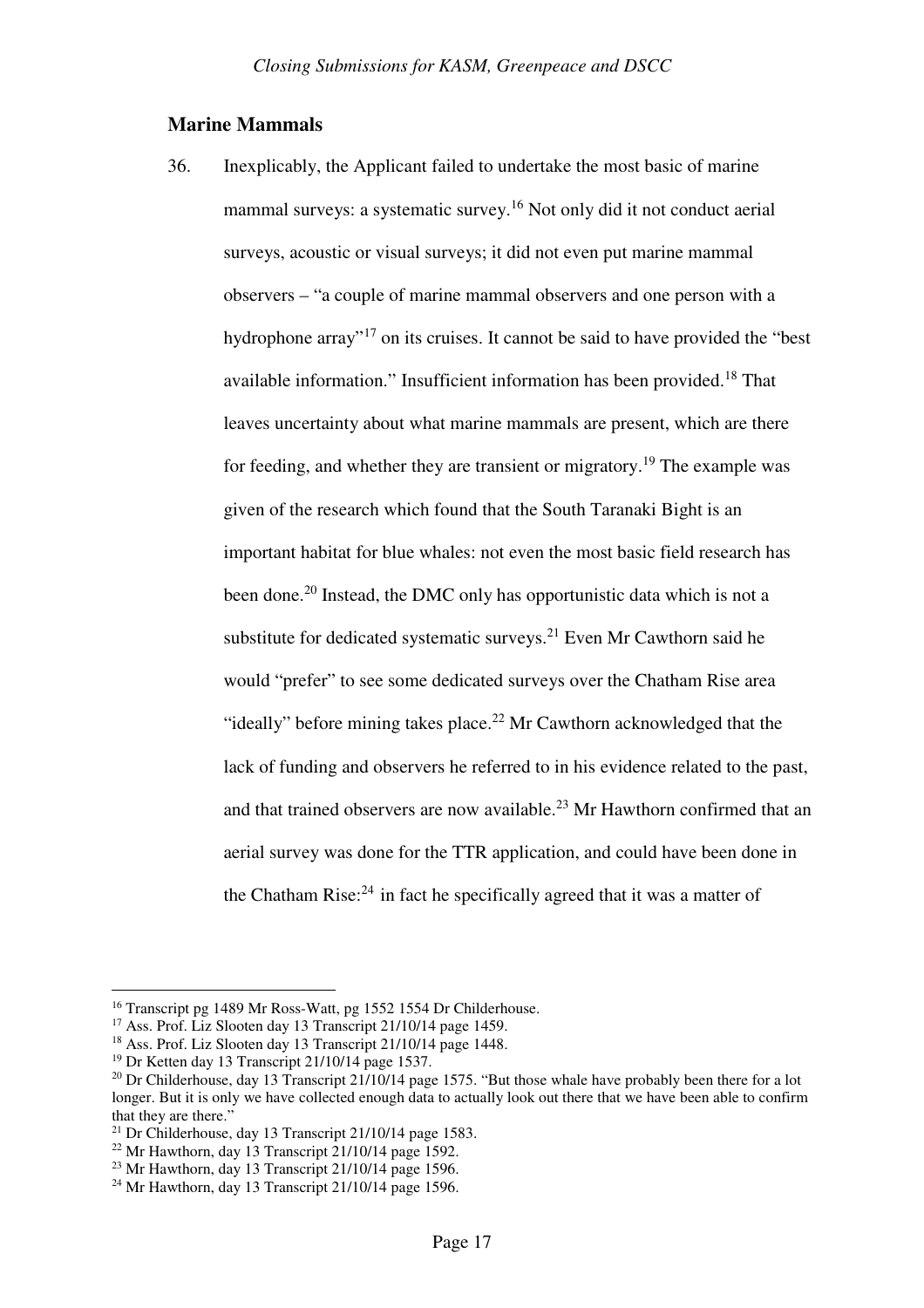resources and also that it would "be a reasonable thing to do." $25$  Placing marine mammal observers onboard survey vessels "could and should have been done" at little additional cost, since vessels were already chartered.<sup>26</sup> Yet not even this simple step was not taken.

- 37. Nor did the applicant obtain any ambient noise measurements, despite knowing, as Mr Hawthorn stating in his evidence, that whales are sensitive to any sounds different from or above the ambient (natural background) level.<sup>27</sup> The best explanation he could give for that omission is that he was commissioned by CRP some considerable time after all the survey work had been completed.<sup>28</sup> We have had no explanation from CRP. Instead CRP provided an estimation from other regional seas and similar depths,<sup>29</sup> whereas Dr Keetten said that an ambient noise measure would require actual recordings over time to provide an ambient measurement,<sup>30</sup> and this was not done.<sup>31</sup>
- 38. We do know that the lack of data is a problem: experts agreed that the area is significant for feeding marine mammals $32$  and that the area could be significant.<sup>33</sup>
- 39. Noise is a significant uncertainty. The JASCO modeling simply did not model noise from the risers, so there is no evidence on the noise. Expert at the Joint Witness statement were unable to reach agreement re the significance of noise

<sup>25</sup> Mr Hawthorn, day 13 Transcript 21/10/14 page 1596.

<sup>&</sup>lt;sup>26</sup> Transcript pg 1554 Dr Childerhouse.

 $27$  Mr Hawthorn, day 13 Transcript 21/10/14 page 1596.

<sup>28</sup> Mr Hawthorn, day 13 Transcript 21/10/14 page 1596.

<sup>&</sup>lt;sup>29</sup> Dr Ketten day 13 Transcript  $21/10/14$  page 1521.

 $30$  Dr Ketten, day 13 Transcript 21/10/14 page 1540.

 $31$  Dr Ketten, day 13 Transcript 21/10/14 page 1540.

<sup>&</sup>lt;sup>32</sup> At 5, pg 1461 of the Transcript, Evidence in chief of Associate Professor Slooten. Paragraph 23 of Mr Cawthorns Evidence, 25 august 2014.

<sup>&</sup>lt;sup>33</sup> At 25, pg 1638 of the Transcript, Evidence in chief of Dr Huber.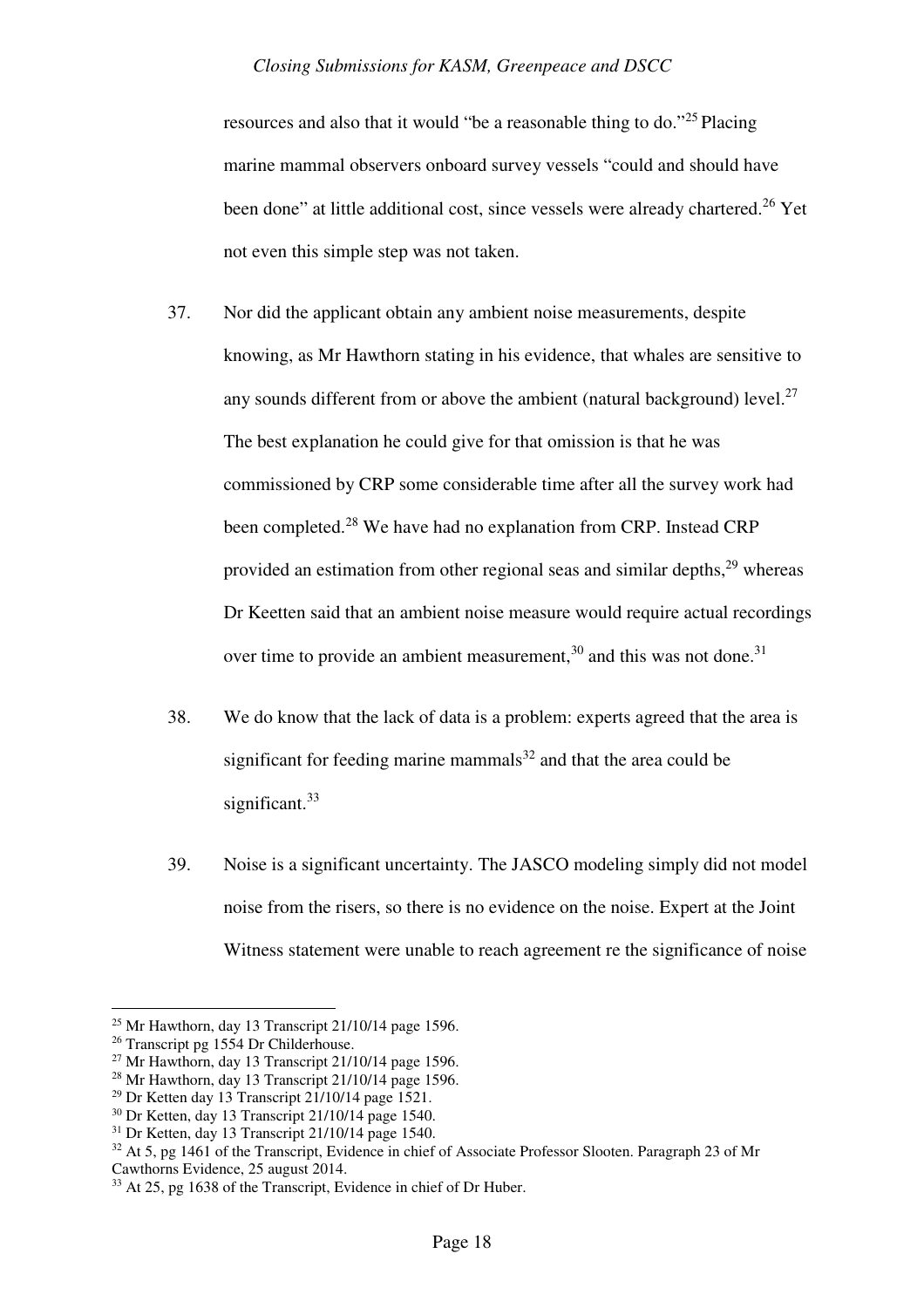from the riser pipes.<sup>34</sup> The experts at the Joint Expert conference had that there will be high frequency noise from materials banging against the side of the riser.<sup>35</sup> While Dr Ketten thought the noise will not exceed the noise of the pumps,  $36$  with respect, that is a high bar: the pumps are estimated to emit 195.8 dB.<sup>37</sup> While the experts may not expect that the risers would not emit an additional 195.8 dB, with respect that should give DMC little comfort. And while she believed high frequency noise will drop out (with distance), she could not estimate the lowest frequency emitted.<sup>38</sup> Thus in our submission, the noise of the risers is a significant uncertainty. The "best available information" is simply not good enough.

In addition, the JASCO evidence was based on recordings where the original recording equipment could not record over 40 kiloherz.<sup>39</sup> Marine mammals can hear well above 40 khz and even above 100 khz.<sup>40</sup>

40. While JASCO and Dr Ketten expressed confidence in their noise modelling, they are modelling an activity which has never taken place, at depths that have never seen seabed mining, no effort was made to model the noise made by the risers, the very large 12 MW pumps were extrapolated from 2.7 MW pumps, and the modelers were not produced as witnesses. In our submission, very little weight can be placed on the modelling. Even taken at face value, the

<sup>&</sup>lt;sup>34</sup> Issue 1. Schedule 1, Joint Witness Statement expert conferencing for Marine mammals (Wednesday 15 October 2014).

<sup>35</sup> Dr Ketten, day 13 Transcript 21/10/14 page 1527.

<sup>36</sup> Dr Ketten, day 13 Transcript 21/10/14 page 1527.

<sup>37</sup> Dr Childerhouse , day 13 Transcript 21/10/14 page 1555

 $38$  Dr Ketten, day 13 Transcript 21/10/14 page 1527.

 $39$  Dr Humheson, day 14 Transcript 22/10/14 page 1602, 1604.

<sup>40</sup> Dr Ketten , day 13 Transcript 21/10/14 page 1544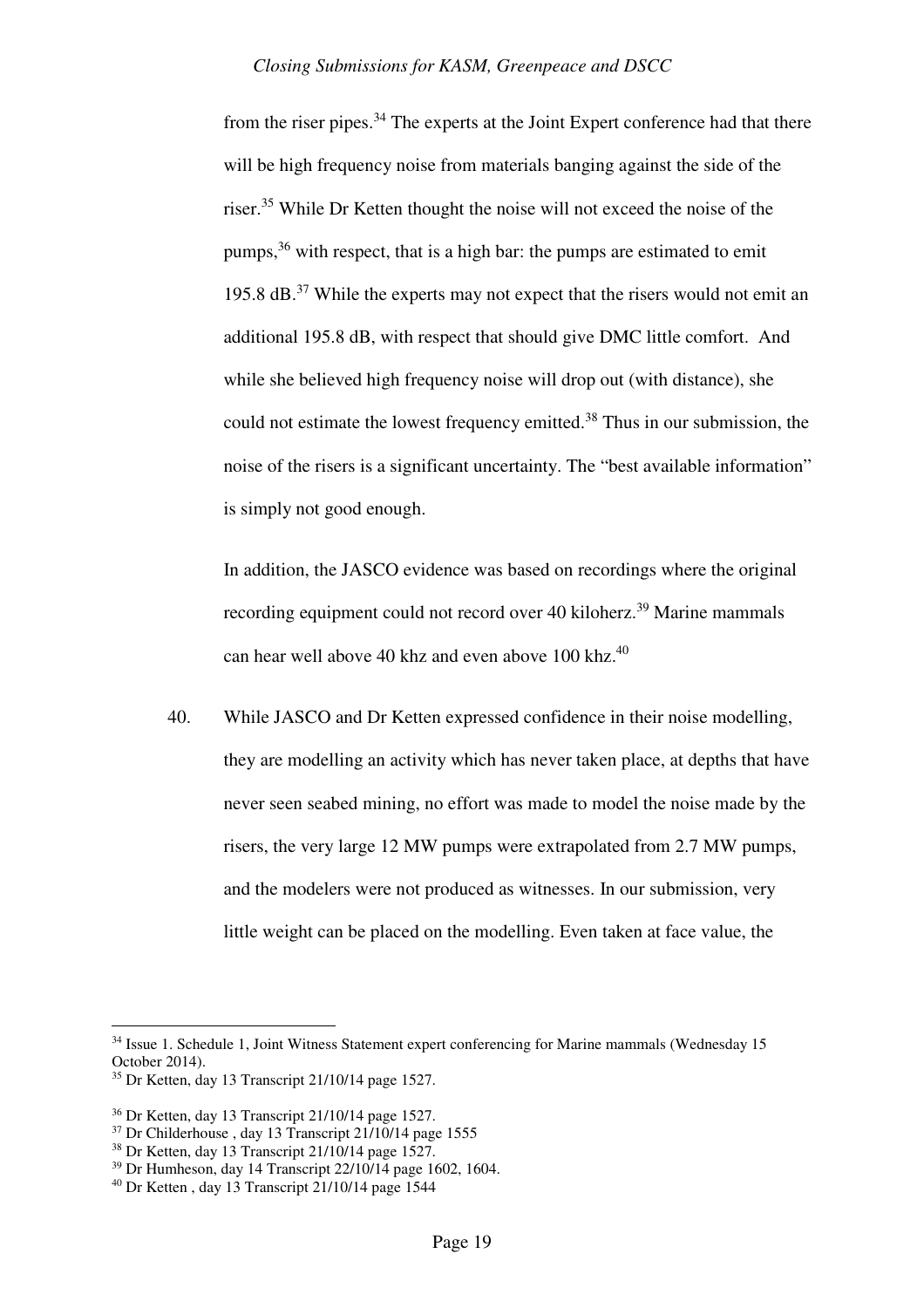estimate of 195.8 db is a very loud noise, which can cause TTS all the way to 3 km from source.<sup>41</sup>

- 41. Nor can these uncertainties be resolved through mitigation. Mining will take place at night when it is very difficult to see a whale.<sup>42</sup>Assoc. Prof. Slooten's evidence is that the probability of detecting beaked whales is very low. Mitigation monitoring detects fewer than 2% of beaked whales if he animals are directly in the path of the ship<sup> $43$ </sup> and the probability of a marine mammal observer on a seismic survey vessel detecting a beaked while directly on the transect line of the vessel is 1-2%. As beaked whales spend only 25% of the time vocalizing, even a combination of visual and acoustic methods still leaves a low probability of detection.<sup>44</sup> And even if all marine mammals were detected within a 1.5 km safety zone, the vast majority affected are likely to be far beyond that, and may experience temporary threshold shift, physiological stress or behavioural disruption.<sup>45</sup> Since there is a risk – either possibly moderate, or moderate – of TTS within 3 km, a 1.5 km safety zone is plainly inadequate, in any case, in our submission.
- 42. Section 34(4) of the Act provides that "In this section, best available information means the best information that, in the particular circumstances, is available without unreasonable cost, effort, or time."

<sup>&</sup>lt;sup>41</sup> Prof. Slooten, day 13 Transcript pg  $1456()$ 

 $42$  Mr Hawthorn, day 13 Transcript  $21/10/14$  page 1595.

<sup>43</sup> Assoc. Prof. Slooten Supplementary evidence para 50.

<sup>44</sup> Assoc. Prof. Slooten Supplementary evidence para 50.

<sup>45</sup> Assoc. Prof. Slooten Supplementary evidence para 53.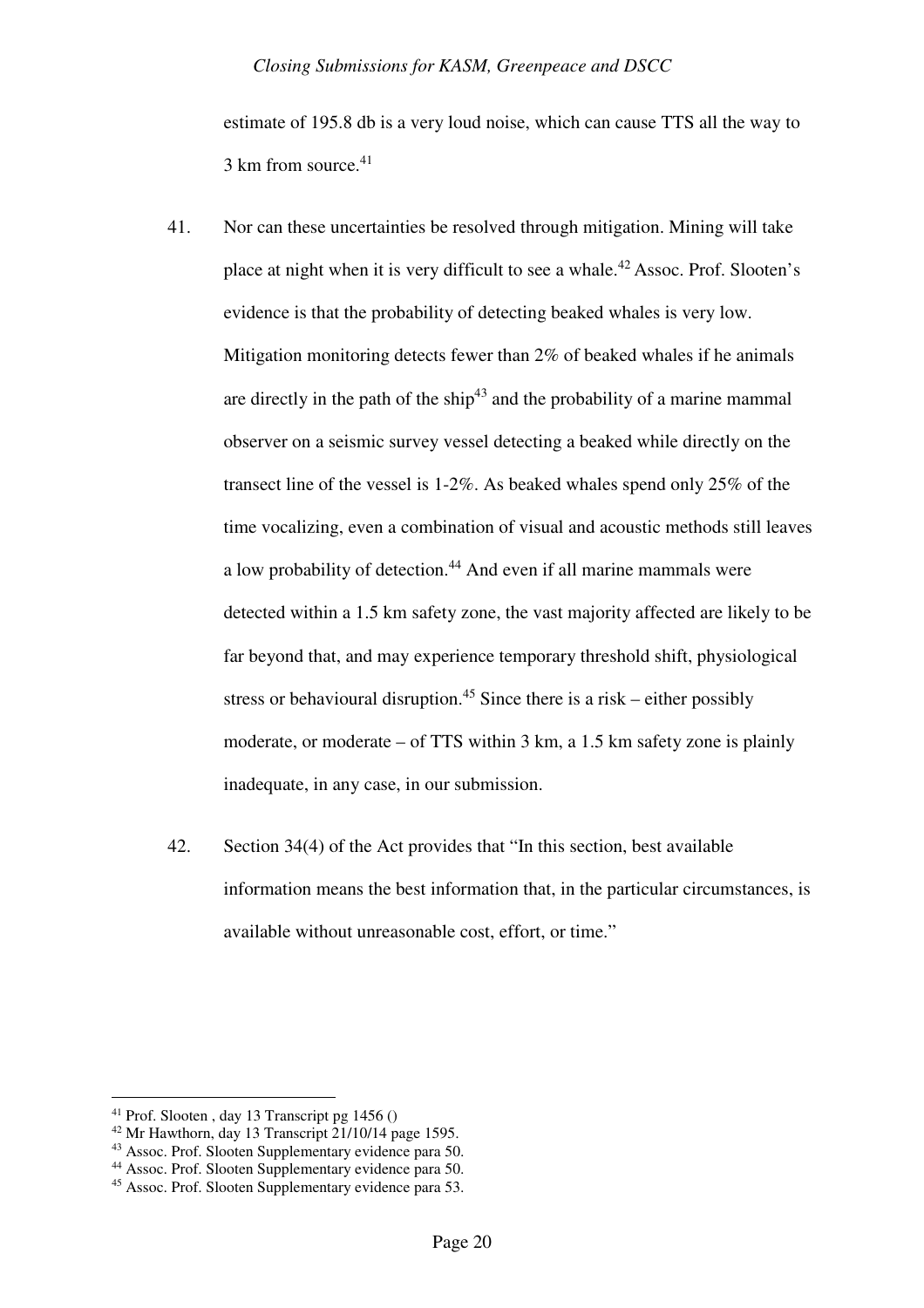## **Benthic Ecology**

- 43. There are substantial uncertainties around the benthic communities in the marine consent area and this prevents a sound assessment of the potentially adverse effects of the proposed mining activity on the Chatham Rise.<sup>46</sup> The lack of data includes detailed descriptions of major components of the benthic community, organisms and community responses to mining impacts, and the recovery and recolonisation potential of organisms that would be removed or affected by the mining.<sup>47</sup>
- 44. The benthic ecology experts agree that "inadequate geographical coverage of information in the surrounds means that we cannot predict with confidence the overall impacts of mining on organisms, communities and ecosystems at the broader Chatham Rise scale."<sup>48</sup>
- 45. Uncertainty about the distribution and presence of these communities in the proposed marine consent area (outside of MP55549) and elsewhere on the Chatham Rise will limit the DMC's ability to assess the potential scale and significance of the adverse effects and to adequately take into account section 59 (2)(d) and (e) of the Act.

## **Sedimentation**

46. The experts in the benthic ecology and spatial planning conference state that there is insufficient information to assess the indirect effects of changes to the

<sup>46</sup> At 5, pg 296 of Transcript, Evidence in chief of Dr Berkenbusch.

 $47$  Ibid.

<sup>48</sup> Issue 1, Schedule 1, Expert Conferencing for Benthic Ecology and Spatial Planning (Tuesday 16 and Saturday 27 Sepetmebr 2014.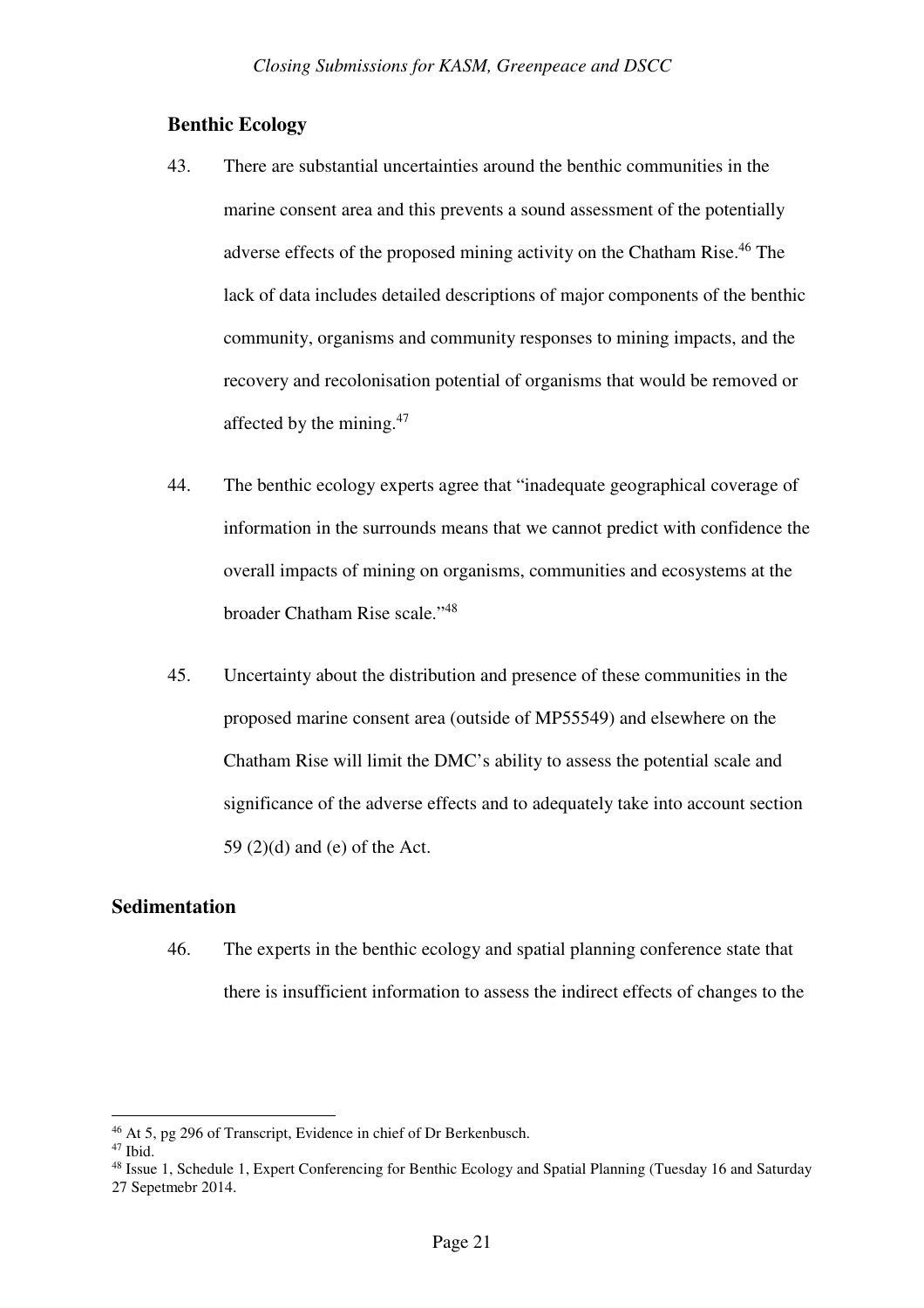sediment regime (sedimentation and total suspended solids (TSS)) on benthic communities.<sup>49</sup>

- 47. Professor Peake in his evidence raised the issue of the sensitivity of the sediment plume model and that there was variability about the height of the plume. Given the swell height out at the Chatham rise "keeping them in more than 10 metres I think are almost impossible. And so it comes down to the sensitivity of the modeling and that's an issue which the radiochemistry group were concerned about, the uncertainties associated with many of the estimates that came out of the modeling there."<sup>50</sup> While the Boskalis witnesses claimed<sup>51</sup> that with a heavy (40/50/60 tonne) weight the diffuser will stay 10 metres from the seafloor, we submit that this is new technology, that there is a 400-450 metre pipe behind a moving ship in often heavy seas and that the DMC can have no confidence that the diffuser will stay 10 metres from the bottom. Whether it is 10, 20, or 30 metres nobody can say. This matters, since the modelling is based on diffusing from 10 metres. This is a significant uncertainty. $52$
- 48. Adding to this is the fact that only 7 months monitoring was done Dr Spearman said "the model works very well for the six months that you have got"<sup>53</sup> and the modelers used a global model, not local measurements, for tidal and eddy information.<sup>54</sup> The measurements that were done were done at 30

<sup>49</sup> Issue 3, Schedule 1, Expert conferencing for Benthic Ecology and Spatial Planning (Tuesday 16 and Saturday 17 September 2014).

<sup>50</sup> At 10, pg 824 of Transcript, Evidence in chief of Professor Peake.

<sup>51</sup> Transcript pg 595 Van Raalte

 $52$  If there was a condition averaging the distance, then the averaging must be effective to control effects: e.g. average over a day, a week or a month would clearly not be effective.

<sup>53</sup> Transcript page 516 Dr Spearman

<sup>&</sup>lt;sup>54</sup> Transcript page 559.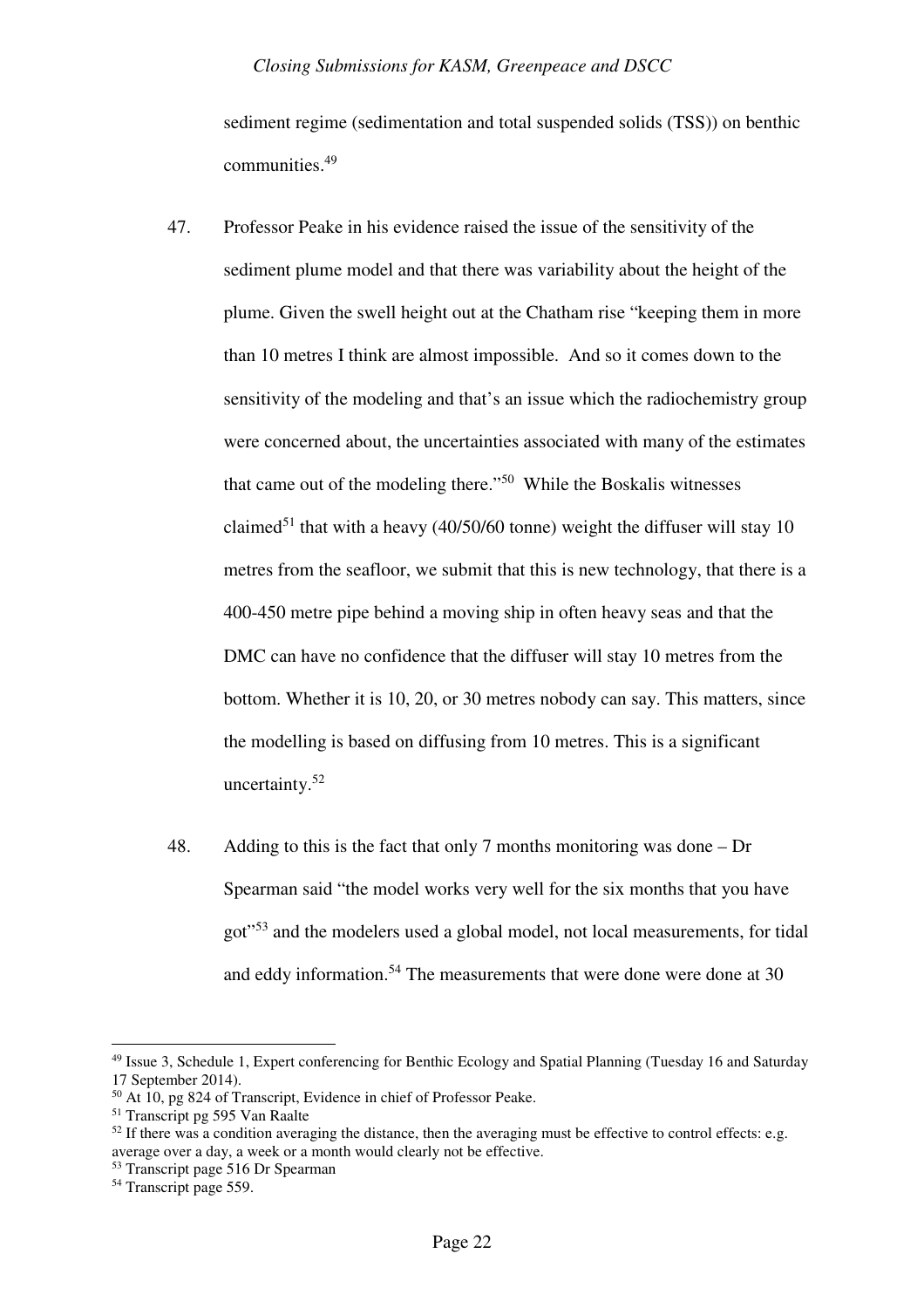metres above the seabed<sup>55</sup> where the currents are different. So the model is only as good as its inputs, which in our submission are inadequate.

49. Prof. Les Watling discussed the impact of the sediment being in the nature of a "soupy content" and that it may take years or even decades for that to be consolidated. This was agreed to by other experts<sup>56</sup> and is unchallenged evidence.

## **Toxicity**

- 50. The experts agreed<sup>57</sup> that CRP should undertake research to establish toxicity values based on species relevant to the site, that the size of the plume will be a factor determining the effects of multiple stressors on CR ecology over the long term,<sup>58</sup> baseline data on metal concentrations in key commercial/customary species must be collected before any mining is undertaken, and there is no internationally recognized toxicity threshold for uranium in the marine environment.<sup>59</sup>
- 51. The experts also agreed that background levels of trace metal concentrations in the water column, or the levels of trace metals in sediments outside of the mining permit area (MP55549) have not been characterised.<sup>60</sup> It would be difficult to set any conditions to mitigate because CRP haven't identified whether there definitely are no toxic effects. $61$

<sup>&</sup>lt;sup>55</sup> Transcript page 638 (Dr Nodder) and se page 660 (2 October) Dr Longdill

<sup>56</sup> At 20, pg 410 of Transcript, Evidence in chief of Les Watling.

<sup>57</sup> JWS Toxicity Issue 3

<sup>58</sup> JWS Toxicity Issue 4

<sup>59</sup> JWS Toxicity Issue 5,6

 $60$  Issue 1. Schedule 1, Expert conferencing for toxicology and Water quality (Friday 19 September 2014).

<sup>61</sup> At 25, pg 805 of the Transcript, Evidence in chief of Dr Philips.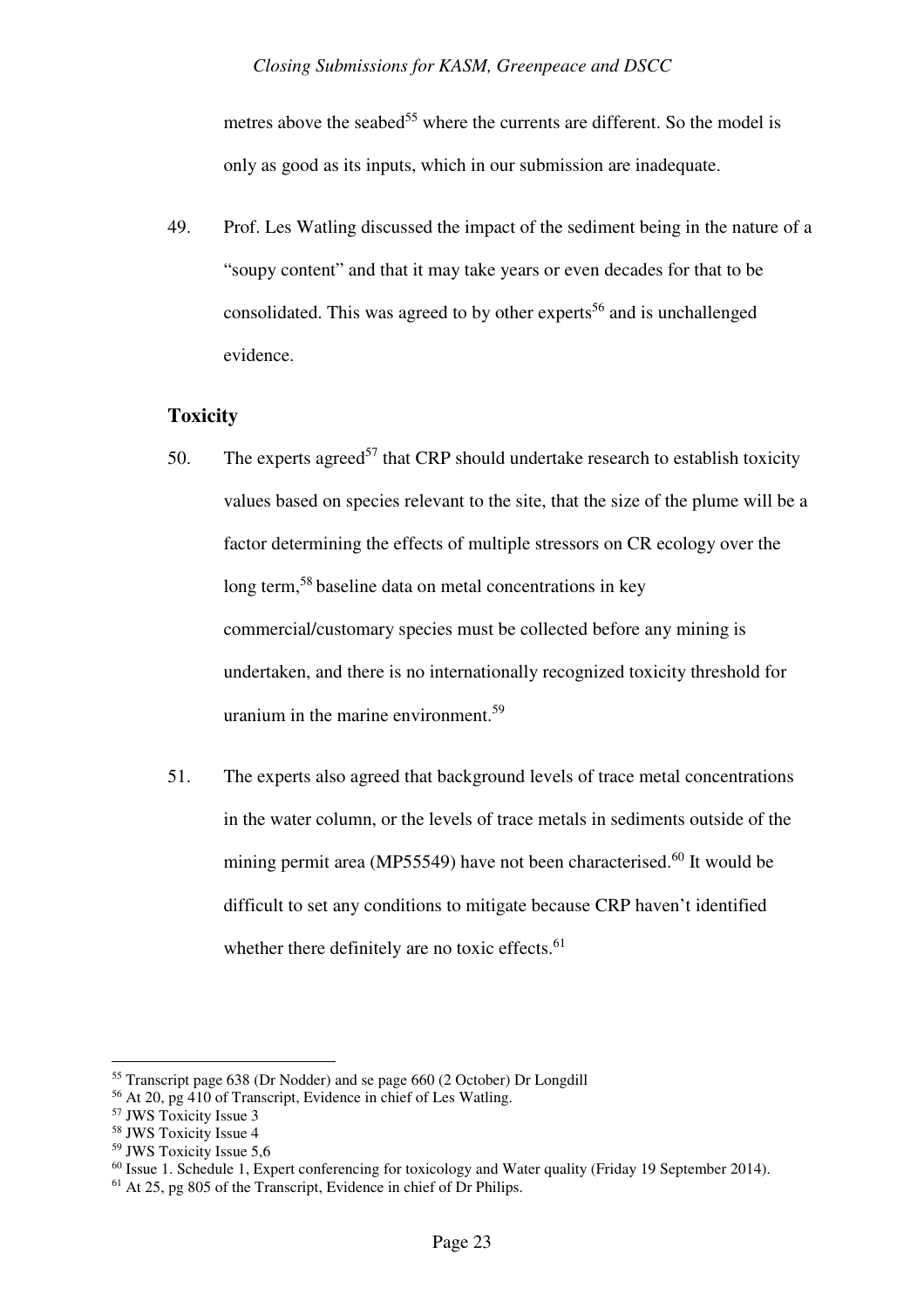52. There is also a total absence of baseline data on bioaccumulation of metals in important customary and commercial fisheries undertaken on the Chatham Rise.<sup>62</sup> This is a significant issue as the area supports a significant commercial and customary fishery and such baseline data would enable monitoring of the medium to long-term effects of the operation.<sup>63</sup>

## **Uranium**

- 53. Uranium is chemically toxic to humans, plants, animals at some elevated level of intake or exposure.<sup>64</sup> Assoc. Prof. Peake believes that it is necessary to establish a uranium toxicity level for species and then compare that with the maximum – a starting point would be the maximum possible level of uranium that would be discharged after processing on the ship.<sup>65</sup> Measuring the toxicity for the four pelagic species, comparing it with the total possible uranium content in the water at the point of discharge from the discharge pipe, must be done before any mining starts.<sup>66</sup> "In the absence of a value we just don't know in terms of toxicity and also the background content of uranium in those four pelagic species at present."<sup>67</sup>
- 54. If the uranium levels discharged from the pipe are not very much less than the toxic levels, no mining or any shape or form should take place.<sup>68</sup> If mining has already started, what happens if the results of this research indicate that toxicity may be an issue for the species more relevant to the site? $69$  Globally there is limited information on the toxicological effects of uranium in marine

<sup>&</sup>lt;sup>62</sup> Issue 5, Schedule 1, Expert conferencing for Toxicology and Water Quality (Friday 19 September 2014).

<sup>&</sup>lt;sup>63</sup> Issue 5, Schedule 1, Expert conferencing for Toxicology and Water Quality (Friday 19 September 2014).

 $64$  At 25, pg 864 of the Transcript, Evidence in chief of Dr Bull.

<sup>65</sup> At 5 pg 830 of the Transcript, Evidence in chief of Assoc. Professor Peake.

<sup>66</sup> At 5 pg 831 of the Transcript, Evidence in chief of Assoc. Professor Peake.

<sup>67</sup> At 5 pg 830 of the Transcript, Evidence in chief of Assoc. Professor Peake.

<sup>68</sup> At 30, pg 823 of the transcript, Evidence in chief of Assoc. Professor Peake.

<sup>69</sup> Issue 3, Schedule 1, Expert conferencing for Toxicology and Water Quality (Friday 19 September 2014).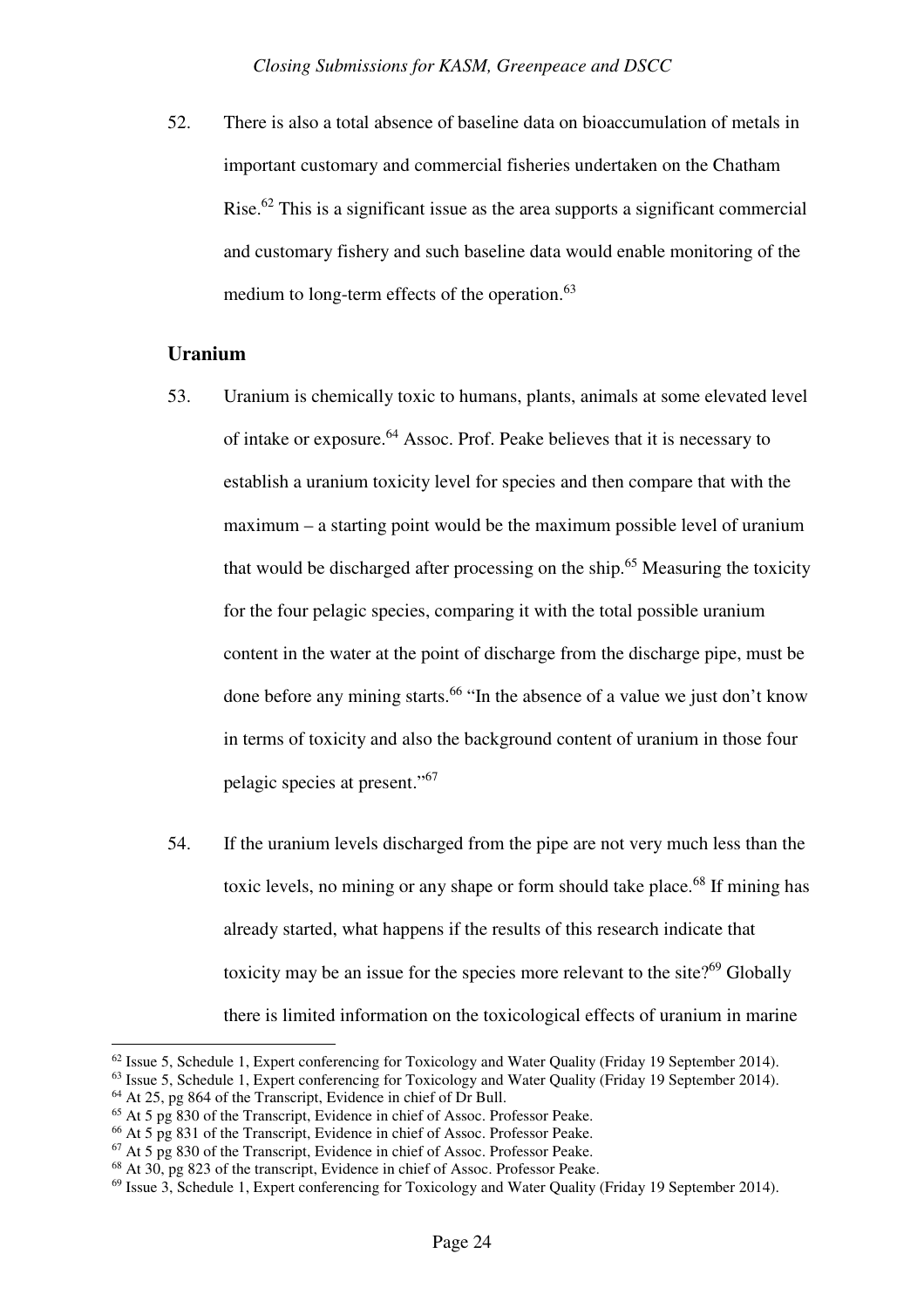environments and what has been undertaken indicates significant variability in

different groups of organisms.<sup>70</sup>

In terms of radiation, there is a need for an assessment<sup> $71$ </sup> involving the

National Radiation Laboratory.

## **Adaptive Management**

55. A crucial issue in this hearing is adaptive management. As the TTR DMC noted in its decision (para 10), s 61(2) and (3) provide that:

"(2) If, in relation to making a decision under this Act, the information available is uncertain or inadequate, the EPA must favour caution and environmental protection.

(3) If favouring caution and environmental protection means that an activity is likely to be refused, the EPA must first consider whether taking an adaptive management approach would allow the activity to be undertaken."

56. The Supreme Court in *Sustain Our Sounds v NZ King Salmon* SC 84/2013

[2014] NZSC 40 ('SOS') "*[t]he overall question is whether any adaptive* 

*management regime can be considered consistent with a precautionary* 

*approach."* If the DMC preferred, this could be rephrased for this application

as *"[t]he overall question is whether any adaptive management regime can* 

*be considered consistent with favouring caution and environmental protection* 

*in the face of uncertain information".* While we submit that the Supreme

Court's approach is to be preferred, the latter approach is clearly consistent

with the words and context of the Act*. 72*

 $\overline{a}$ <sup>70</sup> At 25, pg 796 of the transcript, Evidence in chief of Dr Philips.

 $71$  Transcript pg. 1193 of David Santillos evidence

 $72$  We discussed this in greater detail in our opening submissions:

<sup>&</sup>quot;73. At para [139] the Supreme Court found that "The answer to the overall question from [129](d) of whether risk and uncertainty will be diminished sufficiently for an adaptive management regime to be consistent with a precautionary approach will depend on the extent of risk and uncertainty remaining and the gravity of the consequences if the risk is realised. For example, a small remaining risk of annihilation of an endangered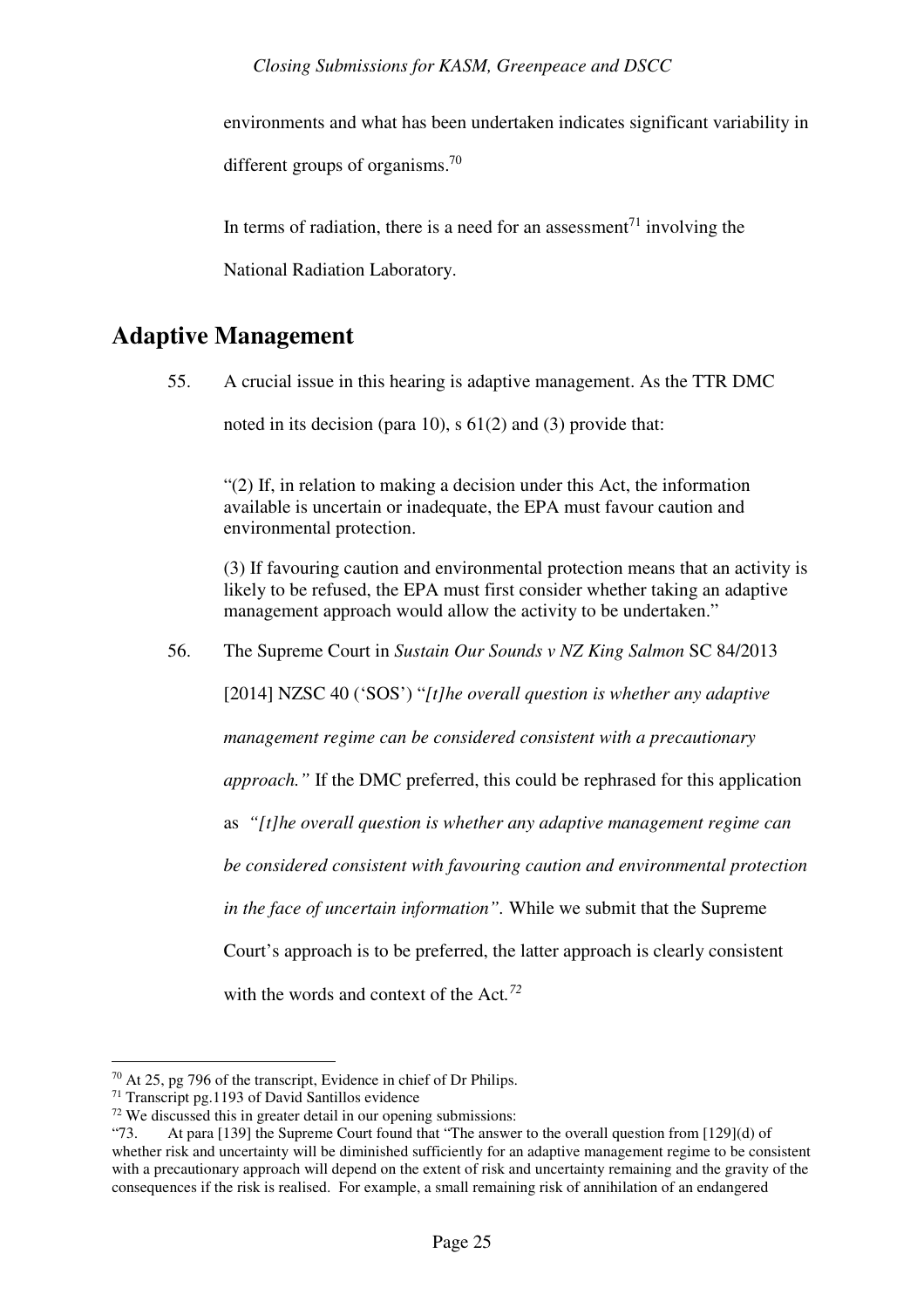57. We submitted in our opening submissions that:

"70. Section 64 (2) provides that an adaptive management approach includes—

*(a) allowing an activity to commence on a small scale or for a short period so that its effects on the environment and existing interests can be monitored:* 

*(b) any other approach that allows an activity to be undertaken so that its effects can be assessed and the activity discontinued, or continued with or without amendment, on the basis of those effects.* 

(3) In order to incorporate an adaptive management approach into a marine consent, the EPA may impose conditions under section 63 that authorise the activity to be undertaken in stages, with a requirement for regular monitoring and reporting before the next stage of the activity may be undertaken or the activity continued for the next period.

(4) A stage may relate to the duration of the consent, the area over which the consent is granted, the scale or intensity of the activity, or the nature of the activity.

In our submission, this means adaptive management requires a small scale or a short period –or "(b) any **other** approach that allows an activity to be undertaken so that its effects can be assessed and the activity discontinued, or continued with or without amendment, **on the basis of those effects**." Being able to assess effects, and discontinue the mining activity, or amend the activity, are essential."

58. It is the effects of the activity that must be assessed: in this case, the actual

effects of the mining that are of concern – the destruction of the benthos, the

species may mean an adaptive management approach is unavailable. A larger risk of consequences of less gravity may leave room for an adaptive management approach."

<sup>74.</sup> While that case was under the Resource Management Act 1991, the reasoning of the Supreme Court and the wording of the EEZ/CCZ Act show that the principles laid down there are applicable under the EEZ/CCZ Act. We submit that the Supreme Court's decision is highly relevant because the underlying principles are equally applicable to this legislation. In fact, they are applicable a fortiori. We submit this because of the specific provisions in the EEZCS Act:

a. Under s 61(2), if the information available is uncertain or inadequate, the EPA must favour caution and environmental protection and not only caution, but also environmental protection must be favoured.

b. Under s 61(3), if favouring caution and environmental protection means that an activity is likely to be refused, the EPA must first consider whether taking an adaptive management approach would allow the activity to be undertaken. In other words, the governing principle is that the EPA must favour caution and environmental protection. The adaptive management approach is only to be taken – conditionally – if it would allow the activity to be undertaken.

c. S 62(3) puts the matter beyond doubt: "To avoid doubt, the EPA may refuse an application for a consent if it considers that it does not have adequate information to determine the application." As submitted earlier, this is entirely consistent with the precautionary approach, which was endorsed by the Supreme Court."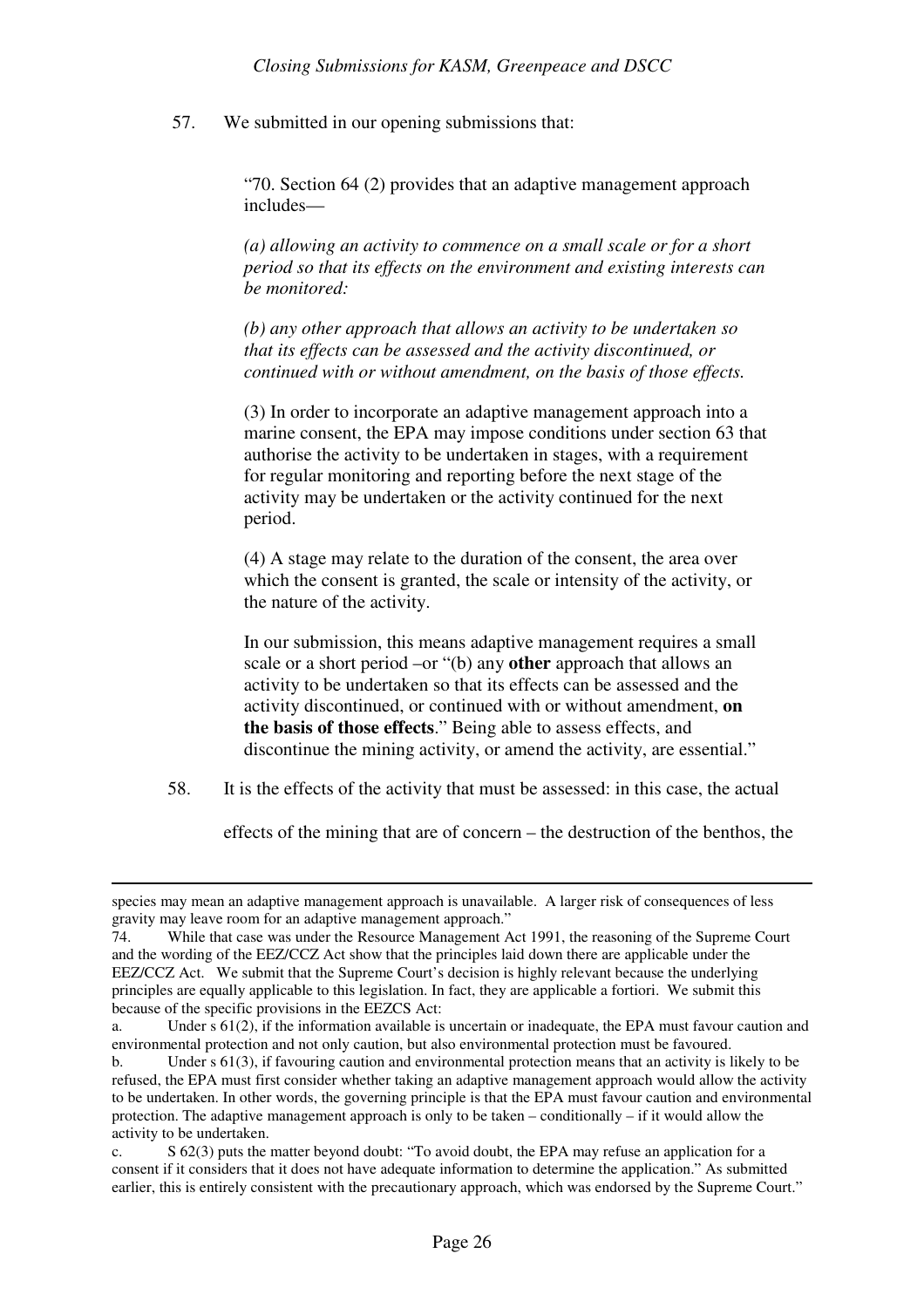sediment and the plume, its toxicity and the noise and other effects on marine mammals. That is one reason we say that the Applicant's proposed paragraph 41 is not adaptive management. It merely draws a line around the mining and suggests that if effects beyond the mining are greater than predicted, the consent be reviewed. Adaptive management, on the other hand, looks at not only 'outside envelope' effects but the core effects: the uncertainties. In this case, the mining. That is why we say that staging is the essence of the adaptive management approach. Simply put, it is starting small, seeing what the effects are, and increasing if the effects are found to be consistent with the Act. Once that is done, being able to assess effects, and discontinue the mining activity, or amend the activity, are essential.

### "(2) An **adaptive management approach** includes—

(a) allowing an activity to commence on a small scale or for a short period so that its effects on the environment and existing interests can be monitored:

(b) any other approach that allows an activity to be undertaken so that its effects can be assessed and the activity discontinued, or continued with or without amendment, on the basis of those effects."

Subsection 3 of s 64 describes how this can occur: through staging:

"(3) In order to incorporate an adaptive management approach into a marine consent, the EPA may impose conditions under section 63 that authorise the activity to be undertaken **in stages**, with a requirement for regular monitoring and reporting **before the next stage of the activity** may be undertaken or the activity continued for the next period.

(4) A stage may relate to the **duration** of the consent, the **area** over which the consent is granted, the **scale or intensity** of the activity, or the **nature** of the activity."

59. Staging is a clear thread running through s 62(2) and(3): starting small, or for

a short duration, scale or intensity, or nature: all of which allow monitoring so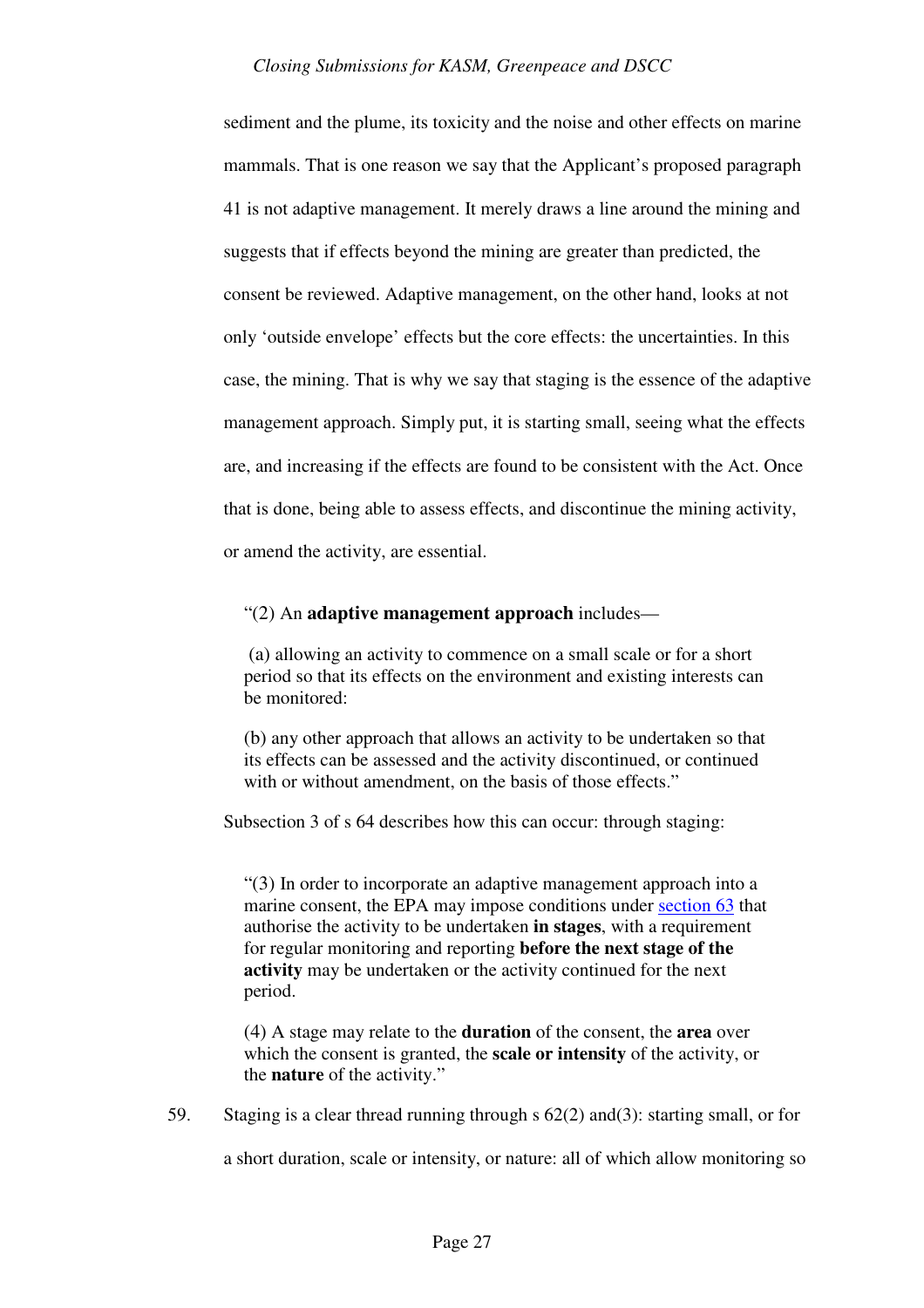effects of concern can be monitored, assessed, and the activity discontinued, or continued with or without amendment. However s 64(2)(b) makes it clear that the essence is

(i) an approach that

(ii) allows an activity to be undertaken

(iii) so that its effects can be assessed and

(iv) the activity (a) discontinued, or (b) continued (with or without amendment), on the basis of those effects.

We also emphasise here that the activity must be able to be (1) discontinued (2) continued with amendment or (3) continued without amendment.

## **The Applicant's Proposed Approach**

- 60. The approach the Applicant calls the 'Adaptive Management Approach' in its paragraph 41 is, in our submission, not only not an adequate adaptive management approach: it is not an adaptive management approach at all. There is no staging. It sets environmental thresholds in Schedule 1, and is triggered only when one of the thresholds is exceeded, or "an unexpected adverse impact" associated with the mining operation occurs.
- 61. With respect to the latter: an adaptive management approach would address expected as well as unexpected adverse impacts. The Applicant could argue later on that any of the adverse impacts identified in this hearing are 'expected'. The problem with the application is not *unexpected* adverse impacts. It is that adverse impacts are indeed expected: what we do not know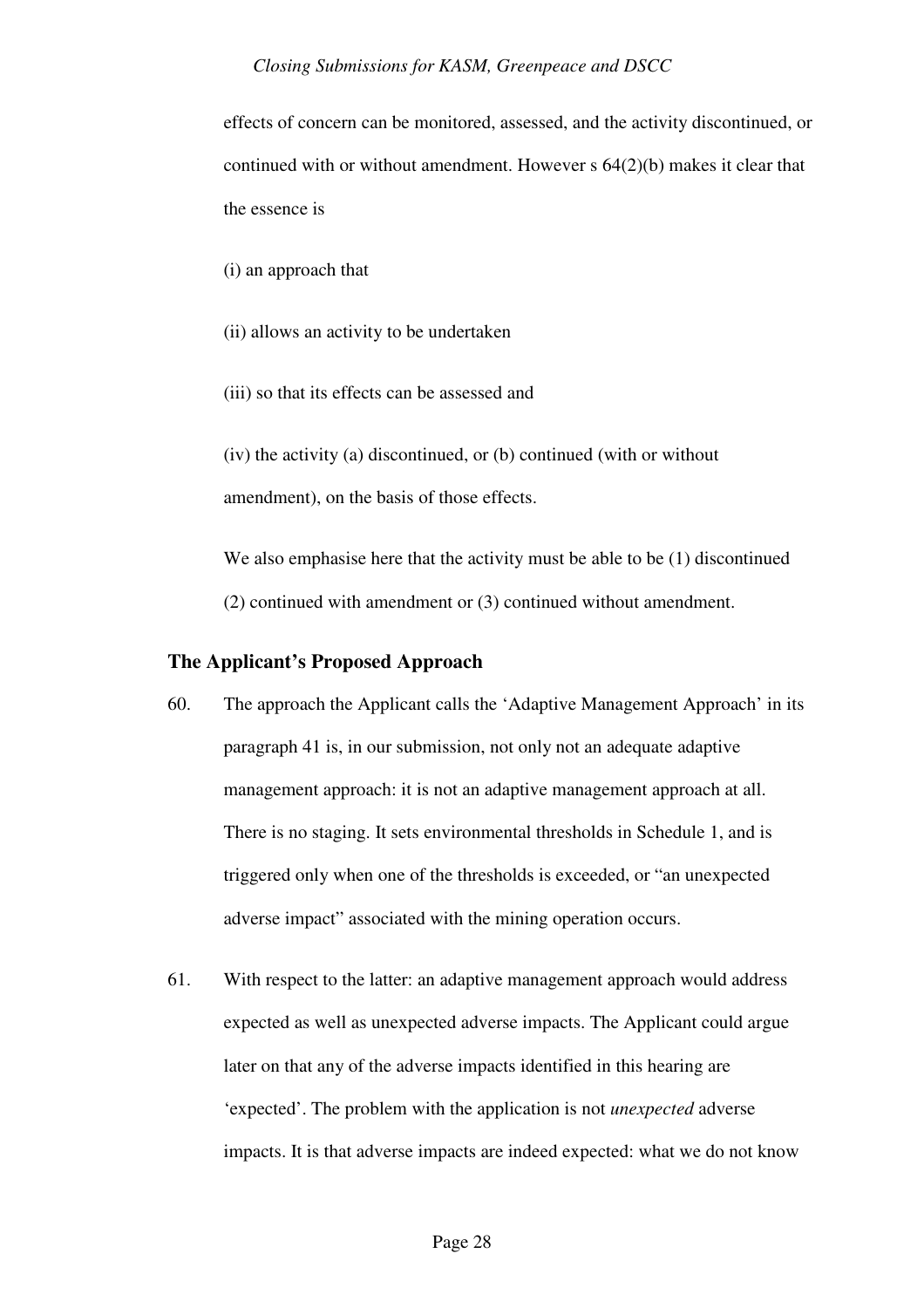is the magnitude, severity and duration of them, particularly in the case of benthic damage. We know that corals and sponges will be destroyed. We know that habitat will be destroyed. We know that a 'soupy' sediment will result in which benthic life cannot be properly sustained. We know that noises will be emitted harmful to marine mammals, and we know that toxicity will be increased. None of these are unexpected impacts. They are expected, and indeed virtually inevitable. It is their extent and nature of the effects that are unknown or uncertain.

With respect to the stated exceedances: we said in our Hamilton submissions that

"60. Simply reporting exceedance of an "environmental threshold" or an "unexpected adverse impact" and then proposing measures presupposes that the environmental thresholds are known and acceptable, that the expected adverse impacts are also known and acceptable. Neither are the case, in our submission. The condition proposed by the applicant is simply a normal consent condition stating that the applicant will keep within stated parameters and expected effects, given an adaptive management name."

62. Nor can the Applicant claim that the uncertainties of crucial concern are within environmental thresholds. Sedimentation would be covered only where there is "no observed impacts on benthic organisms beyond the distance predicted for 1 mm sedimentation from the mining of one mining block", determined at a point no more than 7 km from the edge of a mined mining block. In other words, anything within that distance would be considered acceptable. Quite simply, the consent would allow smothering of all benthic life for 7 km around the mining. Unlimited turbidity would be permitted up to 5 km from the mining site, or 50 metres above the seabed. Again, all marine life can be smothered, up to 50 metres, for 5 km in each direction.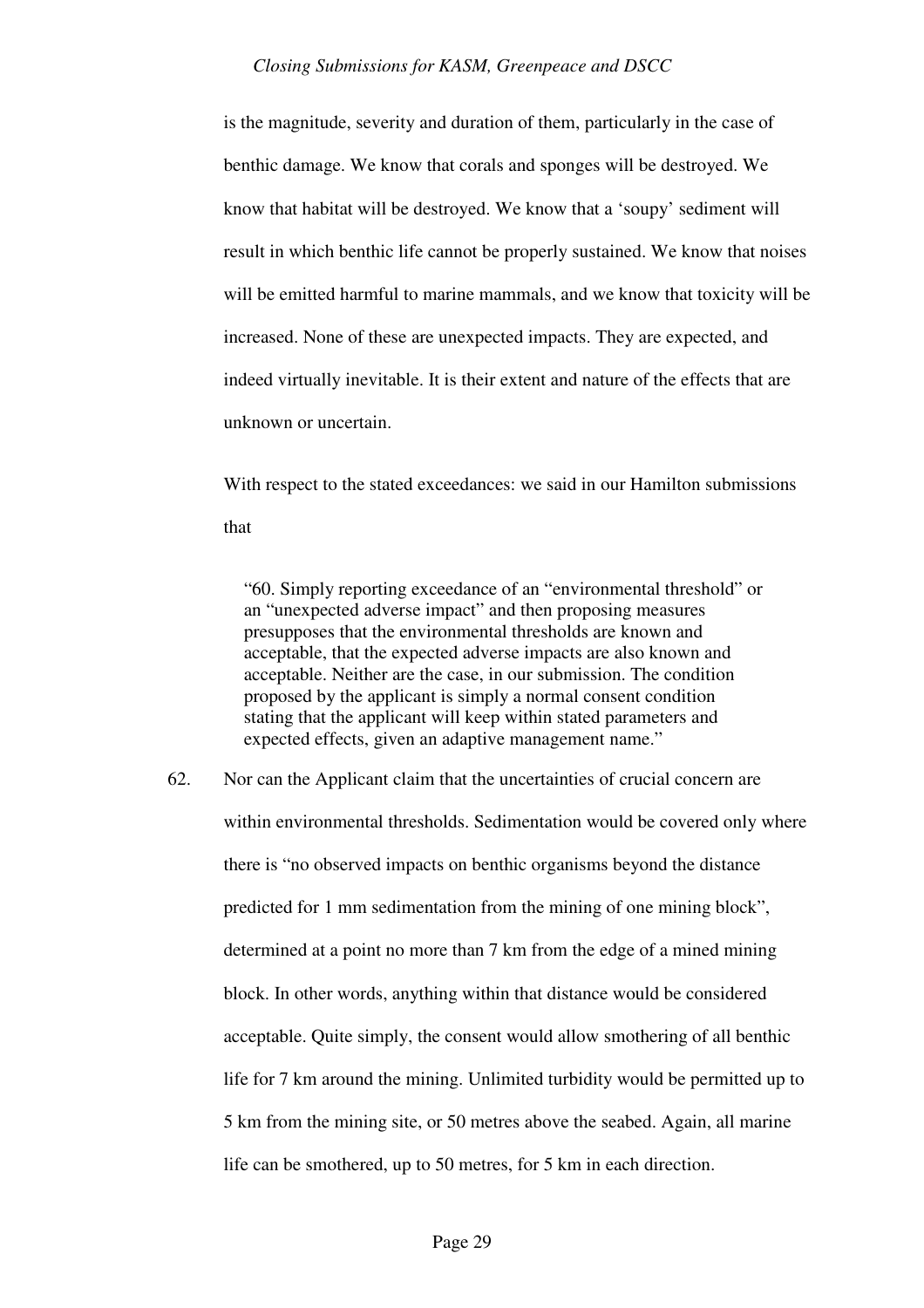That is not adaptive management. It assumes all effects within that "black hole" are both known and environmentally acceptable, whatever they are.

- 63. If the DMC considers that it is adaptive management and it can only be to the extent that it addresses sediment and TSS at the stated distance from the mining - then it is only adaptive management applied to the extent of the plume (sediment and turbidity), and seabirds. Nothing more. No other uncertainties are addressed.
- 64. There is no proposed marine mammal 'environmental threshold' and no toxicity 'environmental threshold'; nor are a long list of uncertainties addressed.

## **A list of some Uncertainties**

We have listed some of the uncertainties we have covered in these submissions. There

will be others.

- 1. Boskalis as contractor whether evidence accurate at all responsibility of Boskalis as third party –environmental track record of Boskalis
- 2. Marine mammals:
	- a. Marine mammals present: habitat, feeding species, behaviour, etc.
	- b. Effects of plume etc on marine mammals/food chain
	- c. noise especially the risers, frequencies > 40 khz and the magnitude of the pumps (3 pumps, 12 MW, extrapolated from a2.7 MW pump)
- 3. Benthic:
	- a. detailed descriptions of major components of benthic community, organisms and community responses to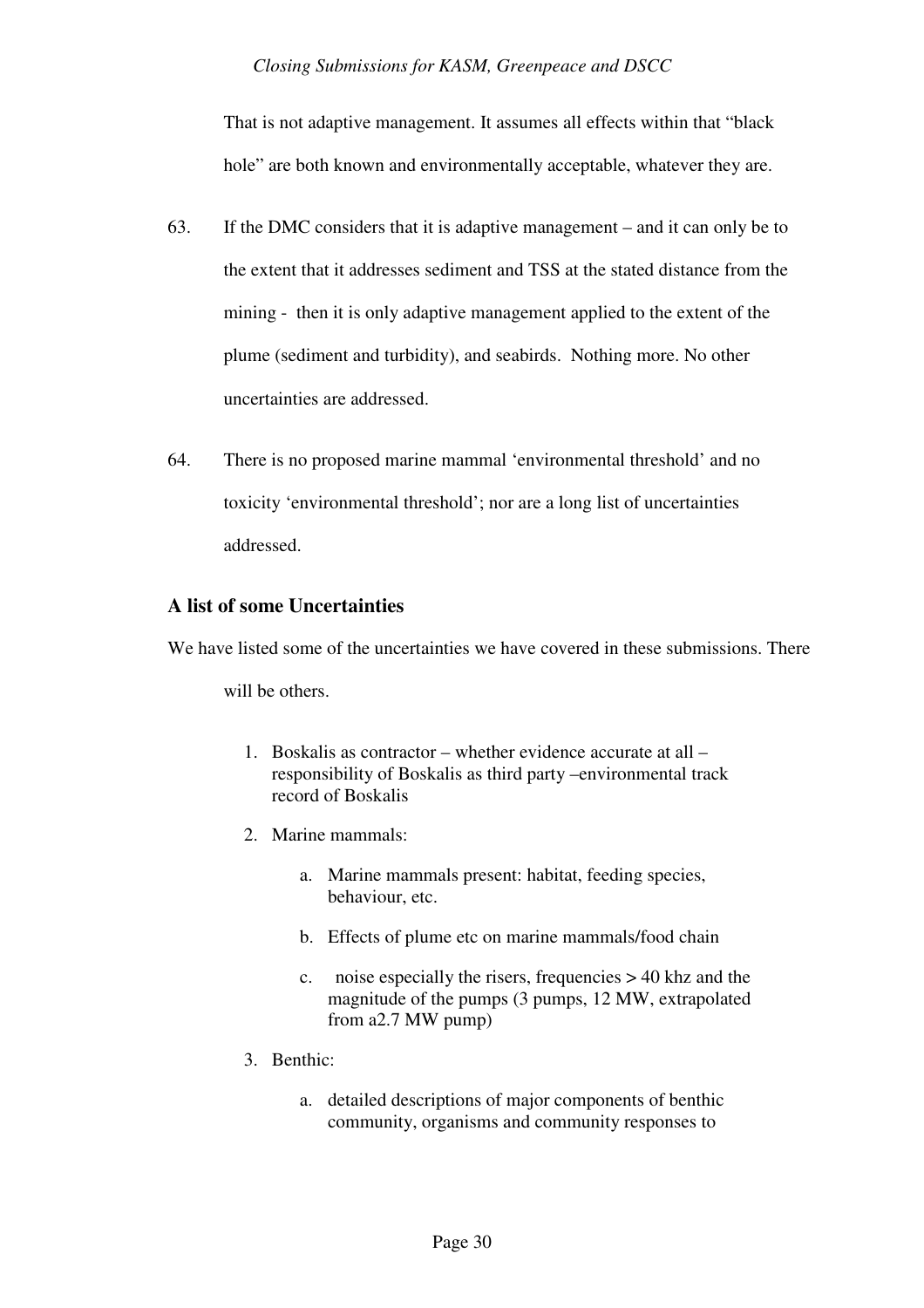mining impacts, and recovery and recolonisation potential<sup>73</sup>

- b. Inadequate geographical coverage of information in the surrounds so we cannot predict with confidence the overall impacts of mining on organisms, communities and ecosystems at the broader Chatham Rise scale."<sup>74</sup>
- 4. Sedimentation:
	- a. insufficient information to assess the indirect effects of changes to the sediment regime (sedimentation and total suspended solids  $(TSS)$  on benthic communities.<sup>75</sup>
	- b. Modelling done measurements of 7 months data (no seasonal);<sup>76</sup> not tides or eddy data<sup>77</sup> and 30 metres above seabed.<sup>78</sup>
	- c. 'Soupy' nature hence uncertainties of recolonisation<sup>79</sup>
	- 5. Toxicity:
	- a. -no toxicity values based on species relevant to the site
	- b. the size of the plume will be a factor determining the effects of multiple stressors on CR ecology over the long term.<sup>80</sup>
	- c. no baseline data on metal concentrations in key commercial/customary species.
	- d. no internationally recognized toxicity threshold for uranium in the marine environment.<sup>81</sup>
	- e. background levels of trace metal concentrations in the water column, or the levels of trace metals in sediments outside of the mining permit area (MP55549) have not been characterised.<sup>82</sup>

l

<sup>73</sup> Ibid.

<sup>74</sup> Issue 1, Schedule 1, Expert Conferencing for Benthic Ecology and Spatial Planning (Tuesday 16 and Saturday 27 Sepetmebr 2014.

<sup>75</sup> Issue 3, Schedule 1, Expert conferencing for Benthic Ecology and Spatial Planning (Tuesday 16 and Saturday 17 September 2014).

<sup>76</sup> Transcript page 516 Dr Spearman

<sup>77</sup> Transcript page 559.

<sup>78</sup> Transcript page 638 (Dr Nodder) and se page 660 (2 October) Dr Longdill

<sup>79</sup> At 20, pg 410 of Transcript, Evidence in chief of Les Watling.

<sup>80</sup> JWS Toxicity Issue 4

<sup>81</sup> JWS Toxicity Issue 5,6

<sup>&</sup>lt;sup>82</sup> Issue 1. Schedule 1, Expert conferencing for toxicology and Water quality (Friday 19 September 2014).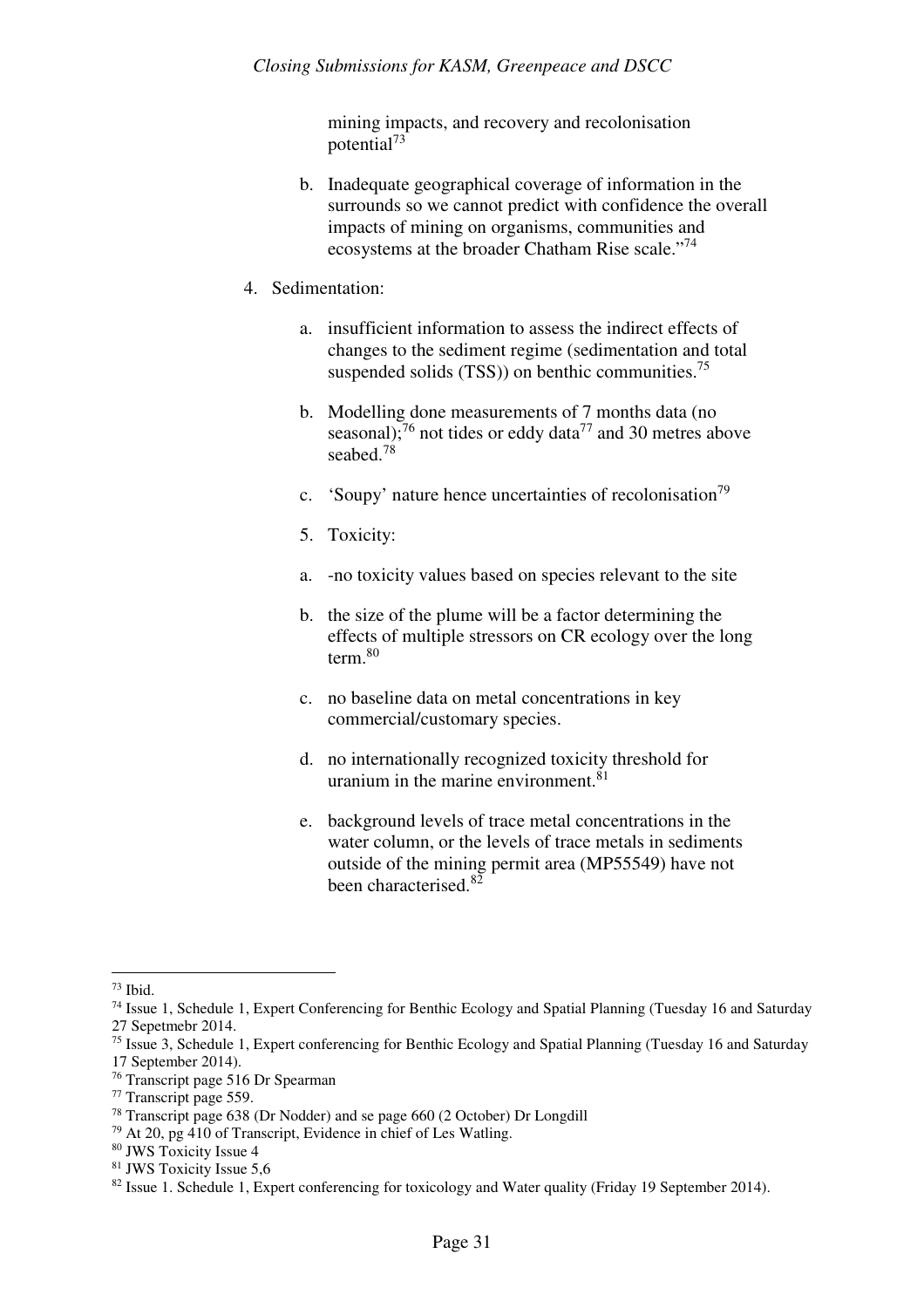- f. a total absence of baseline data on bioaccumulation of metals in important customary and commercial fisheries undertaken on the Chatham Rise.<sup>83</sup>
- g. Globally there is limited information on the toxicological effects of uranium in marine environments and what has been undertaken indicates significant variability in different groups of organisms.<sup>84</sup>

## **Application of the SOS Four Part Test**

65. The factors endorsed by the Supreme Court "at least in this case" were:

(a) there will be good baseline information about the receiving environment;

(b) the conditions provide for effective monitoring of adverse effects using appropriate indicators;

(c) thresholds are set to trigger remedial action before the effects become overly damaging; and

(d) effects that might arise can be remedied before they become irreversible.

We draw particular attention to (c) and (d), since, in our submission, they are

consistent with the essence of an adaptive management approach incorporated

in s 64(2). Leg (d) of the *SOS* test was the "part of the test deals with the risk

and uncertainty and the ability of an adaptive management regime to deal with

that risk and uncertainty." (*SOS* para 133).

66. We now turn to those criteria. We noted in our opening submissions that:

"72. The Supreme Court in SOS laid down a 4 part test for adaptive management. The Court held that:

"[129] The secondary question of whether the precautionary approach requires an activity to be prohibited until further information is available, rather than an adaptive management or other approach, will depend on an assessment of a combination of factors:

<sup>83</sup> Issue 5, Schedule 1, Expert conferencing for Toxicology and Water Quality (Friday 19 September 2014).

<sup>84</sup> Dr Philips pg 796 of the transcript,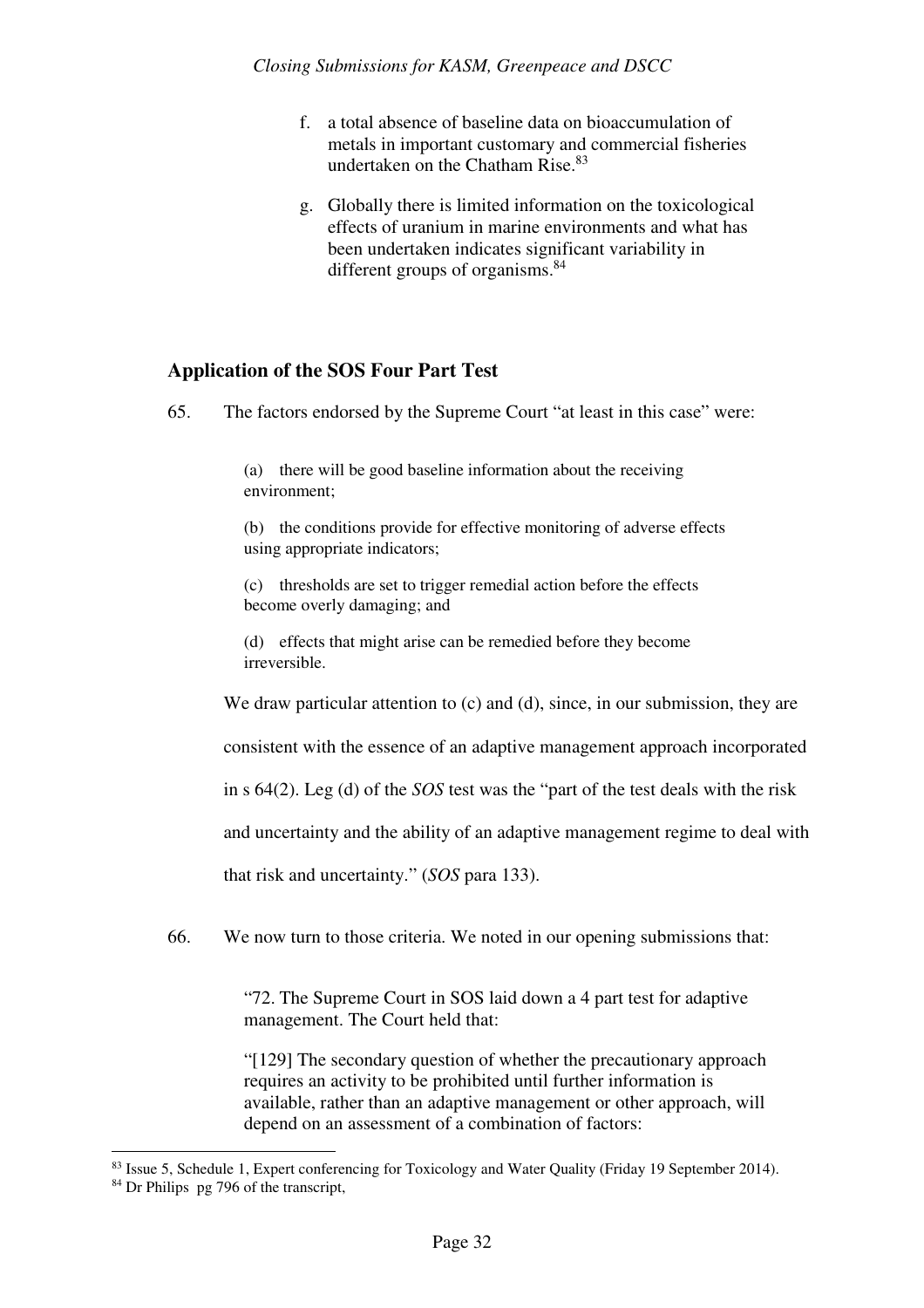(a) the extent of the environmental risk (including the gravity of the consequences if the risk is realised);

(b) the importance of the activity (which could in some circumstances be an activity it is hoped will protect the environment);

(c) the degree of uncertainty; and

(d) the extent to which an adaptive management approach will sufficiently diminish the risk and the uncertainty.

The overall question is whether any adaptive management regime can be considered consistent with a precautionary approach.

73. At para [139] the Supreme Court found that "The answer to the overall question from [129](d) of whether risk and uncertainty will be diminished sufficiently for an adaptive management regime to be consistent with a precautionary approach will depend on the extent of risk and uncertainty remaining and the gravity of the consequences if the risk is realised. For example, a small remaining risk of annihilation of an endangered species may mean an adaptive management approach is unavailable. A larger risk of consequences of less gravity may leave room for an adaptive management approach."

67. We then turn to an application of those tests.

*(a) the extent of the environmental risk (including the gravity of the consequences if the risk is realised);* 

The Chatham Rise is one of the most obvious and distinct ecosystems we have in the EEZ and it is one of the most productive.<sup>85</sup> Extinction of species: species such as amphipod taxa<sup>86</sup> unique to the area could be destroyed; $87$  as will unique coral communities. $88$  Limited sampling means you may not even find all of the endemic species that are in the area.<sup>89</sup> Mining will cause a "significant adverse impact" on vulnerable marine ecosystems: something the United Nations Food and

<sup>85</sup> Dr Rowden transcript pg. 2032: "Well certainly the Chatham Rise is one of the most obvious and distinct ecosystems we have in the EEZ and it is one of the most productive, so there is no debate I don't think from anyone on that."

<sup>86</sup> Transcript Day 21 6/11 Dr Rowden page 1996

<sup>&</sup>lt;sup>87</sup> "It is hard to tell for sure why it might be the case, but at least in terms the comparisons we made, this one particular infaunal community doesn't appear to occur anywhere else on the Chatham Rise or any of the other data that we have looked at… So this is a community obviously which is based upon the presence of phosphorite nodules, so that is not then going to be a surprise for you when you have phosphorite nodules relatively abundant within this particular area then the likelihood of development in this community is potentially going to be restricted to this area." Pg 1997.

 $88$  "The type of community is represented by community L, a coral dominated community in this sort of form does not seem to appear anywhere else in the New Zealand EEZ." Pg 1998.

<sup>89</sup> Transcript pg 2029.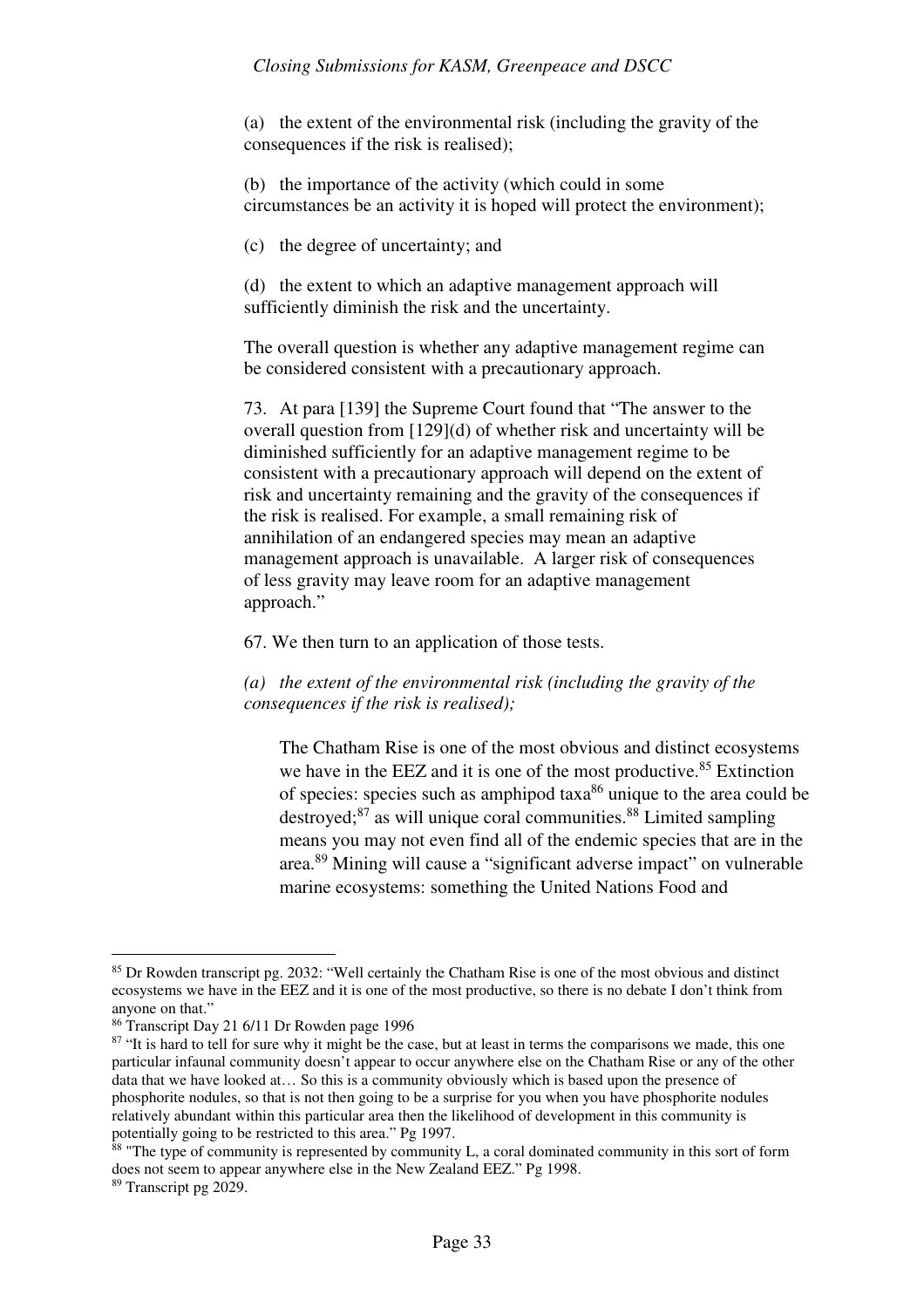Agriculture Deep Sea Guidelines direct fishing industry should strive to avoid.<sup>90</sup> It may even cause a regime shift.<sup>91</sup> Damage to the benthic communities on the sea floor, removal of the sediment and the phosphorite nodules thus the habitat for those communities; change to the nature of the sediment by injecting water into that sediment, that will change its consistency at least for some time; the sediment plume will be distributed and that will also have an impact on the organisms, through potentially influencing their biological function through their feeding and reproduction.<sup>92</sup>

*(b) the importance of the activity (which could in some circumstances be an activity it is hoped will protect the environment);* 

It would clearly not protect the environment, in our submission.

75% of the phosphate will be exported.<sup>93</sup> Therefore the benefits to New Zealand agriculture<sup>94</sup> are substantially lower than claimed, and the claimed climate miles would be reduced.<sup>95</sup> Most benefits will accrue to the company, while New Zealanders take all the risk and eventually also pay the cost of environmental harm.

## *(c) the degree of uncertainty*

Deep seabed mining at these depth is a new activity

Boskalis: the uncertainties that Boskalis will even get the contract to do the mining, or execute the contract; the conceptual nature of the proposed mining system and details; its third party status; the Cyprus flag of convenience.

Marine mammals: Uncertainty is very high, since the required research was not done. We do not know what marine mammals are

 $\overline{a}$ <sup>90</sup> Transcript pg 2029.

 $91$  Transcript pg 2020. "A regime shift, that is definitely a bigger question, but that is something which really is and again, the purview of Matt Pinkerton because he looked at something on a much bigger scale than we did, so a regime shift, almost by definition, is something that is very large and of course, there is always a possibility that if you have a human disturbance on a large scale, that it can turn the ecosystem into something else, as you say, there is a shift, and there are examples of regime shifts around the world which have been caused by human disturbance but also by natural changes like climate change and such like."

So our work is much too tight an area to postulate whether or not the changes on the benthic communities at that scale would result in a regime shift"

<sup>&</sup>lt;sup>92</sup> "Obviously the mining will have a direct impact on the benthic communities on the sea floor, and if you are going to remove the sediment and the phosphorite nodules then clearly you are removing a habitat for those communities. You are also going to change the nature of the sediment as you for instance during the mining you are going to inject water into that sediment, that will change its consistency at least for some time. The sediment plume of course will be distributed and that will also have an impact on the organisms through for instance potentially influencing their biological function through their feeding and reproduction and such like. So there is a number of impacts which are going to occur as a result of mining." Pg 1998. Transcript, Dr Rowden.

<sup>&</sup>lt;sup>93</sup> Chris Castle Supplementary evidence para 20.

<sup>&</sup>lt;sup>94</sup> Chris Castle evidence para 31.

<sup>95</sup> Chris Castle initial evidence para 31. (transcript 26/9).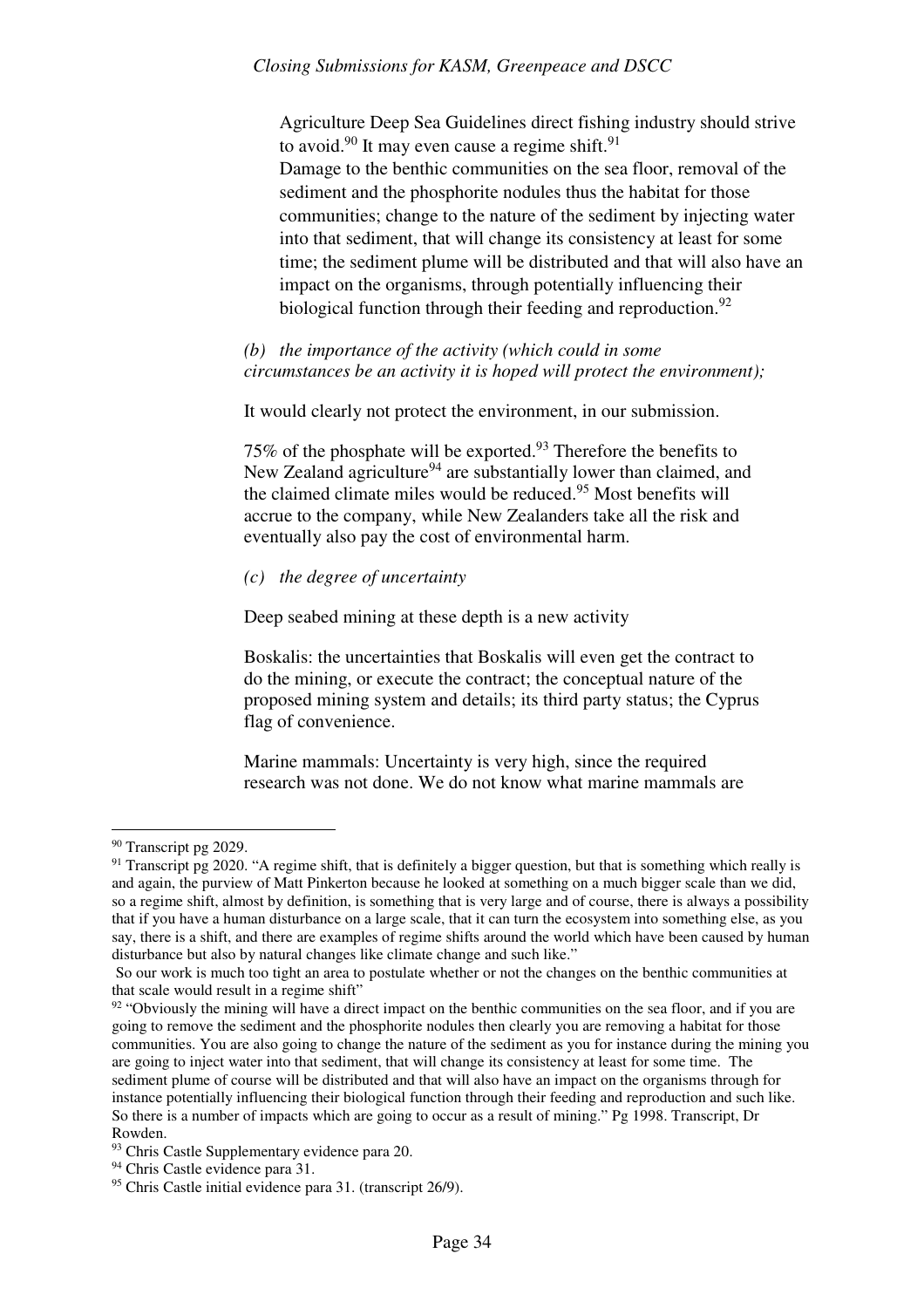there. There is either a possible risk or a moderate risk of TTS to 3 km, based on the noise modeling.

Noise: Lack of ambient measurement, no modeling of noise from the risers or frequencies above 40 dB, and extrapolation of the 12 MW three engines from a 2.7 MW engine.

Benthic and sedimentation: no detailed descriptions of major components of benthic community, organisms and community responses to mining impacts, and no recovery and recolonisation potential;<sup>96</sup> inadequate geographical coverage of information in the surrounds so we cannot predict with confidence the overall impacts of mining on organisms, communities and ecosystems at the broader Chatham Rise scale."<sup>97</sup>

We have made a list of uncertainties on page 30.

Toxicity: Again, refer to the list, toxicity values based on species relevant to the site;<sup>98</sup> no internationally recognized toxicity threshold for uranium in the marine environment;  $99$  baseline data on metal concentrations in key commercial/customary species must be collected before any mining is undertaken.<sup>100</sup> Total absence of baseline data on bioaccumulation of metals in important customary and commercial fisheries undertaken on the Chatham Rise.<sup>101</sup>

*(d) the extent to which an adaptive management approach will sufficiently diminish the risk and the uncertainty.* 

This can be broken down to:

*(a) there will be good baseline information about the receiving environment;* 

The baselines for marine mammals are almost entirely non-existent, and this is also the case for toxicity, notably uranium. The baseline information about the benthic community is in essence limited to that area sampled. The currents were sampled for 7 months and at 30 metres.

*(b) the conditions provide for effective monitoring of adverse effects using appropriate indicators;* 

With the proposed conditions, this is the case only beyond 5 km / 50 m (TSS) and 7 km (sediment)

*(c) thresholds are set to trigger remedial action before the effects become overly damaging; and* 

<sup>96</sup> Ibid.

<sup>&</sup>lt;sup>97</sup> Issue 1, Schedule 1, Expert Conferencing for Benthic Ecology and Spatial Planning (Tuesday 16 and Saturday 27 Sepetmebr 2014.

<sup>98</sup> JWS Toxicity Issue 3

<sup>99</sup> JWS Toxicity Issue 5,6

<sup>&</sup>lt;sup>100</sup> JWS Toxicity Issue 5,6

<sup>&</sup>lt;sup>101</sup> Issue 5, Schedule 1, Expert conferencing for Toxicology and Water Quality (Friday 19 September 2014).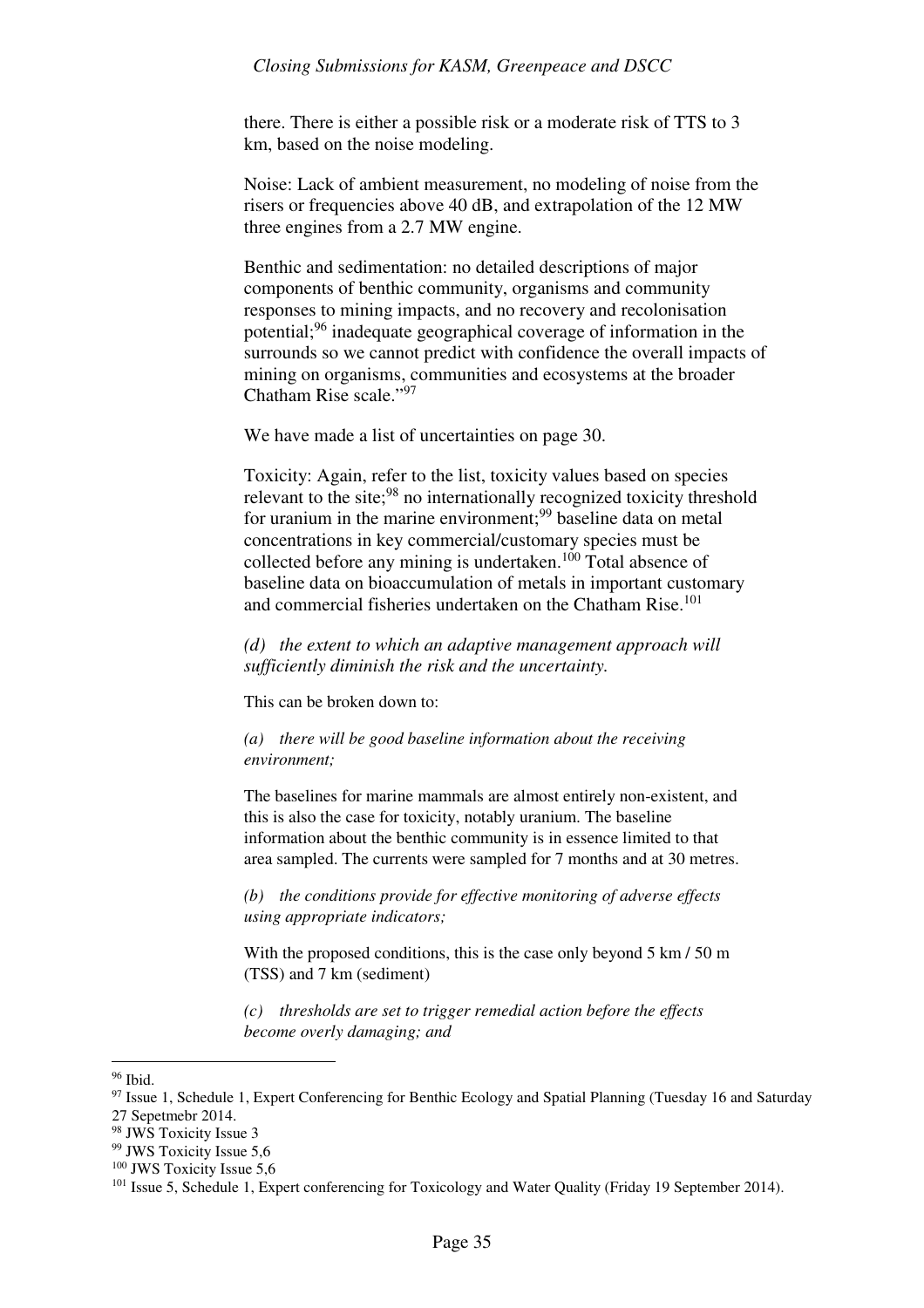With the proposed conditions, this is the case only beyond 5 km / 50 m (TSS) and 7 km (sediment).

 *(d) effects that might arise can be remedied before they become irreversible.* 

One the plume has been created, even before it reaches 5 km/7 km and/or 50 metres above the seabed, the effects on the benthos, in our submission, are in essence irreversible. The evidence shows that the damage caused will be in the order of decades, or much longer in the case of coral.

In summary, the Applicant's proposed approach will not, in our submission, diminish the risks or uncertainty of the mined area at all. It only applies to exceedance of one of the environmental thresholds stated in Schedule 1 (TSS, seabirds, sedimentation, an 'unexpected adverse impact"). It does not even mention marine mammals. The only uncertainties identified in this submission that it addresses is the extent of the plume, in terms of sediment and in terms of turbidity. For those, it does not apply at all to the actual mined area: it only applies to areas at the margins: 7 km in the case of sediment and 5 km, or 50 metres above the mined area, in the case of TSS/turbidity.

But it is not an approach "that allows an activity to be undertaken so that its effects can be assessed and the activity discontinued, or continued with or without amendment, on the basis of those effects."  $(s 64(2)(b)).$ 

68. We submit that the DMC would come to the conclusion that the adaptive management approach proposed by the Applicant is not an adaptive management approach at all, or if it is, it is only with respect to the stated effects (sediment/turbidity at the margins). Should they not take that view, we also submit that the answer to the overall question from test (*SOS* para 129(d)) of whether risk and uncertainty will be diminished sufficiently for an adaptive management regime to be consistent with a precautionary approach must be 'no'. Almost all the risk and uncertainty is remaining. There is, indeed," a small remaining risk of annihilation" of an endemic species, as well as massive destruction of the benthic environment.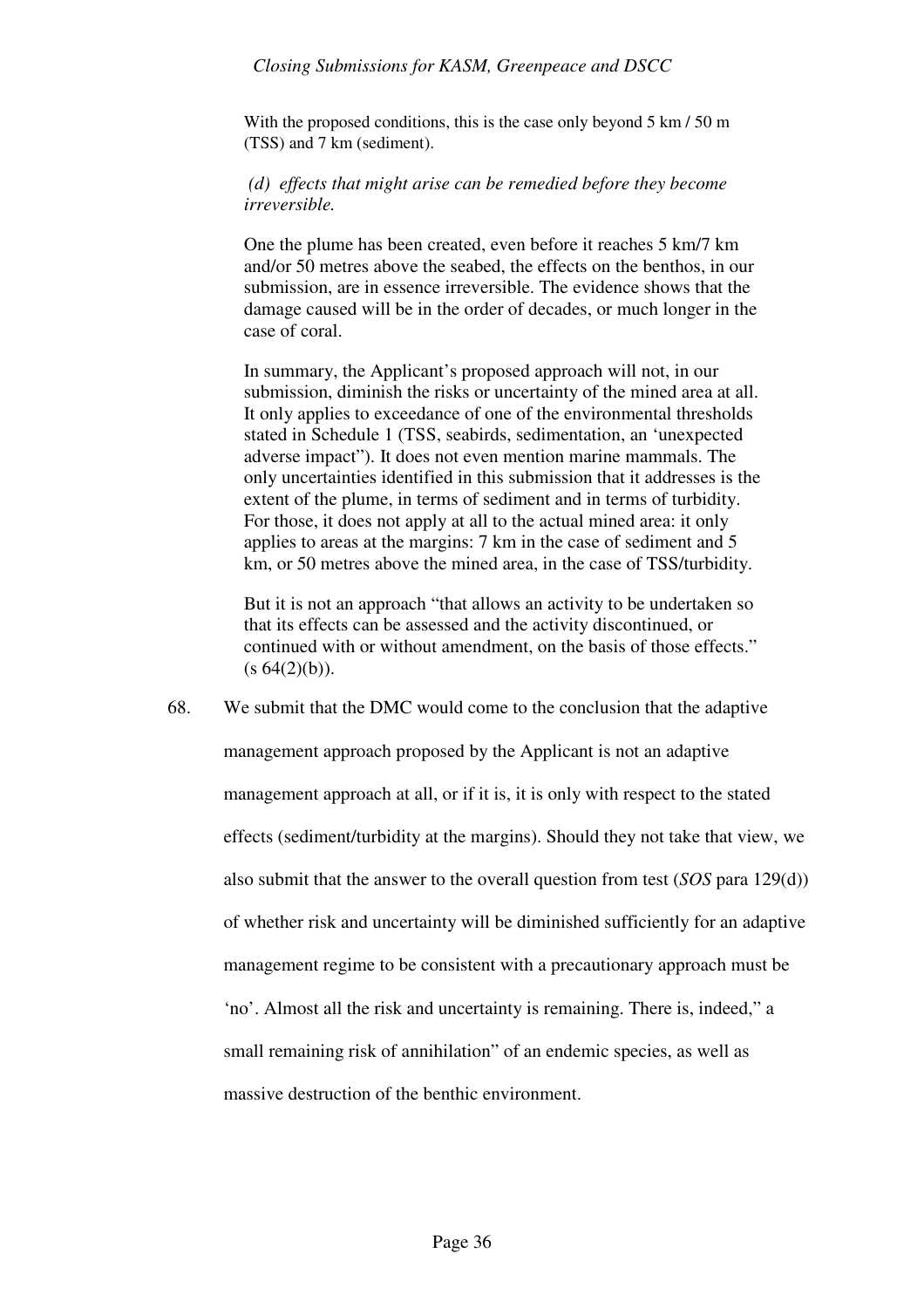- 69. We noted that the activity must be able to be (1) discontinued (2) continued with amendment or (3) continued without amendment under s 64(2)(b). It is far from clear whether the Applicant's proposed wording would in fact allow the activity to be discontinued. If not, it would not be adaptive management.
- 70. Putting the Applicant's proposed conditions aside: The Applicants have not established a baseline in crucial respects – benthic life, toxicology, marine mammals, noise - and have not established that the possible effects and stated outcomes will be acceptable and comply with the Act. Since there is no or an inadequate baseline in many respects, and since effects on the benthos will take years if not decades to be able to be assessed, and also since monitoring of these matters at 450 metres will pose real challenges, we submit that the evidence shows that this project simply cannot be saved by adaptive management. The DMC does not have enough information to allow this mining to go ahead as proposed. Any adaptive management approach would need to be such that the DMC has confidence that it can properly assess the effects. In our submission, it cannot do so for marine mammals (as there is no baseline or survey), or toxicity (as the information has not been collected). On other benthic matters, the DMC would need to be confident that the effects of mining on the benthos, and the effect of the plume – even of the plume as predicted – can be assessed. The depths and timescales mean, in our submission, that they cannot be meaningfully assessed.
- 71. This gives rise to another legal question: if the DMC only addresses the Applicant's paragraph 41, whether or not it considers it to constitute adaptive management, has it complied with section 61(3) which require it to consider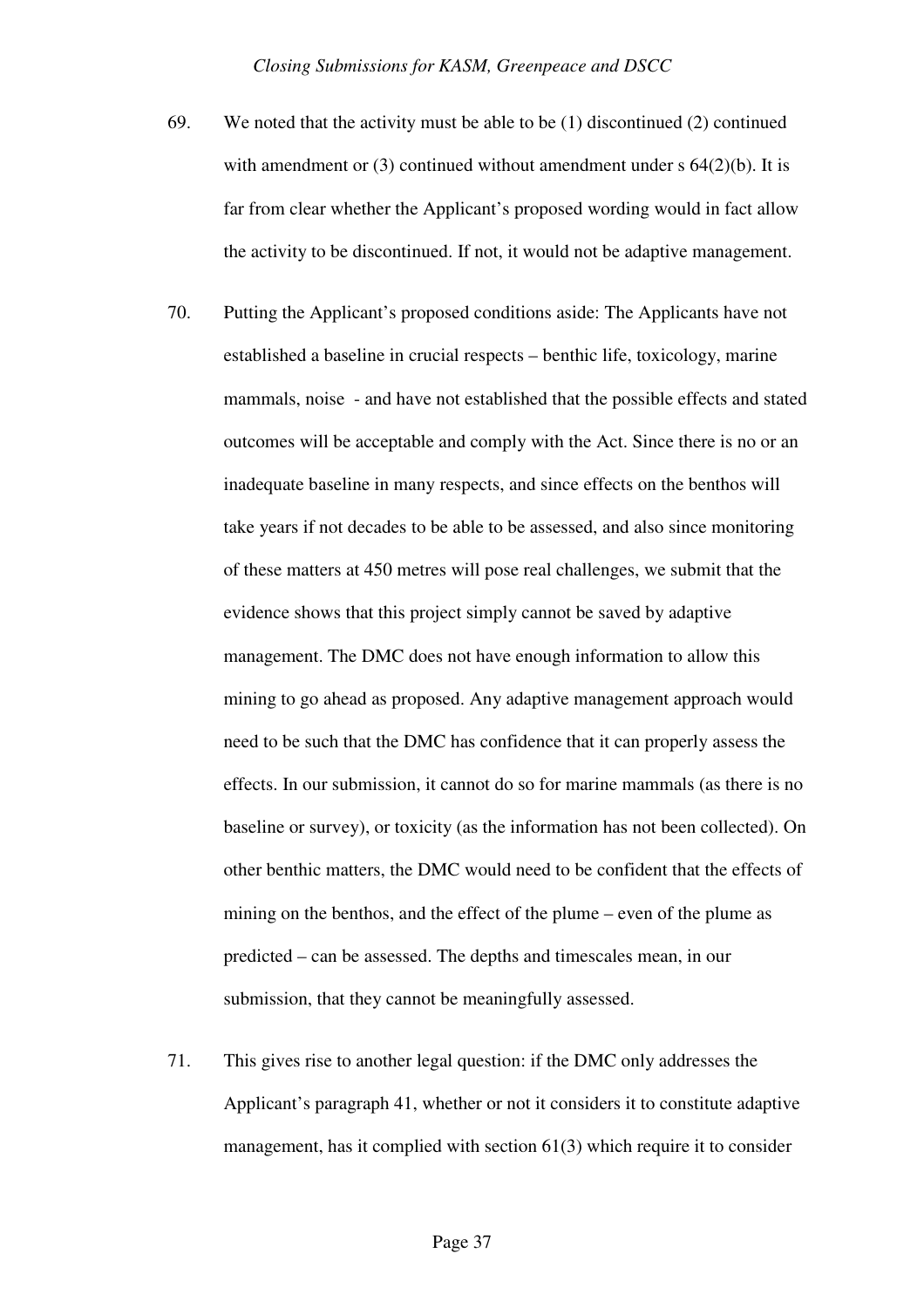whether an adaptive management approach would allow the activity to be undertaken? Very little or no evidence, to our knowledge, has been submitted or discussed about staging. Therefore whether the DMC has the best available information to make a decision on adaptive management seems to be a difficult question. If the Applicant had called evidence on adaptive management approaches, such as test mining, short term mining and/or small scale mining, then the matter would be different. We can only speculate why it did not. In any case, we submit that the proper course for the DMC would be to find that based on the evidence it has before it, an adaptive management approach would not allow the activity to be undertaken.

## **Exclusion Areas**

72. We addressed the 'exclusion areas', or the so called 'spatial management',

proposal in our opening submissions. There we said that:

50. Greenpeace, DSCC and KASM strongly submit that the DMC should resist the attempts by CRP to frame this exercise as one of spatial management. The DMC simply does not have the statutory mandate to undertake that role. Any offset, or areas not mined, are by way of avoidance and mitigation under  $s \, 25(1)(a)$ . It is not spatial planning. The decision to be made is under s 59-63 of the Act. Specifically, under s 62(1), "After complying with sections 59 to 61, the EPA may (a) grant an application for a marine consent, in whole or in part, and issue a consent; or (b) refuse the application." Nor may the DMC through conditions purport to engage in spatial management. Under s 63(1), the EPA "may grant a marine consent on any condition that it considers appropriate to deal with adverse effects of the activity authorised by the consent on the environment or existing interests." S 63(1) does not allow the EPA to allow adverse effects – of mining in a particular area – to carry on, justified by prohibiting mining in another area within the footprint of the application area. This is also common sense: otherwise any applicant can simply apply for a larger area than wanted, and then offer not to mine in part of it. Finally, any condition would not control other sectoral activities such as fishing. It would be *ultra vires* the DMC to impose a condition on the fishing industry, for example, to mitigate the effects of seabed mining by the applicant.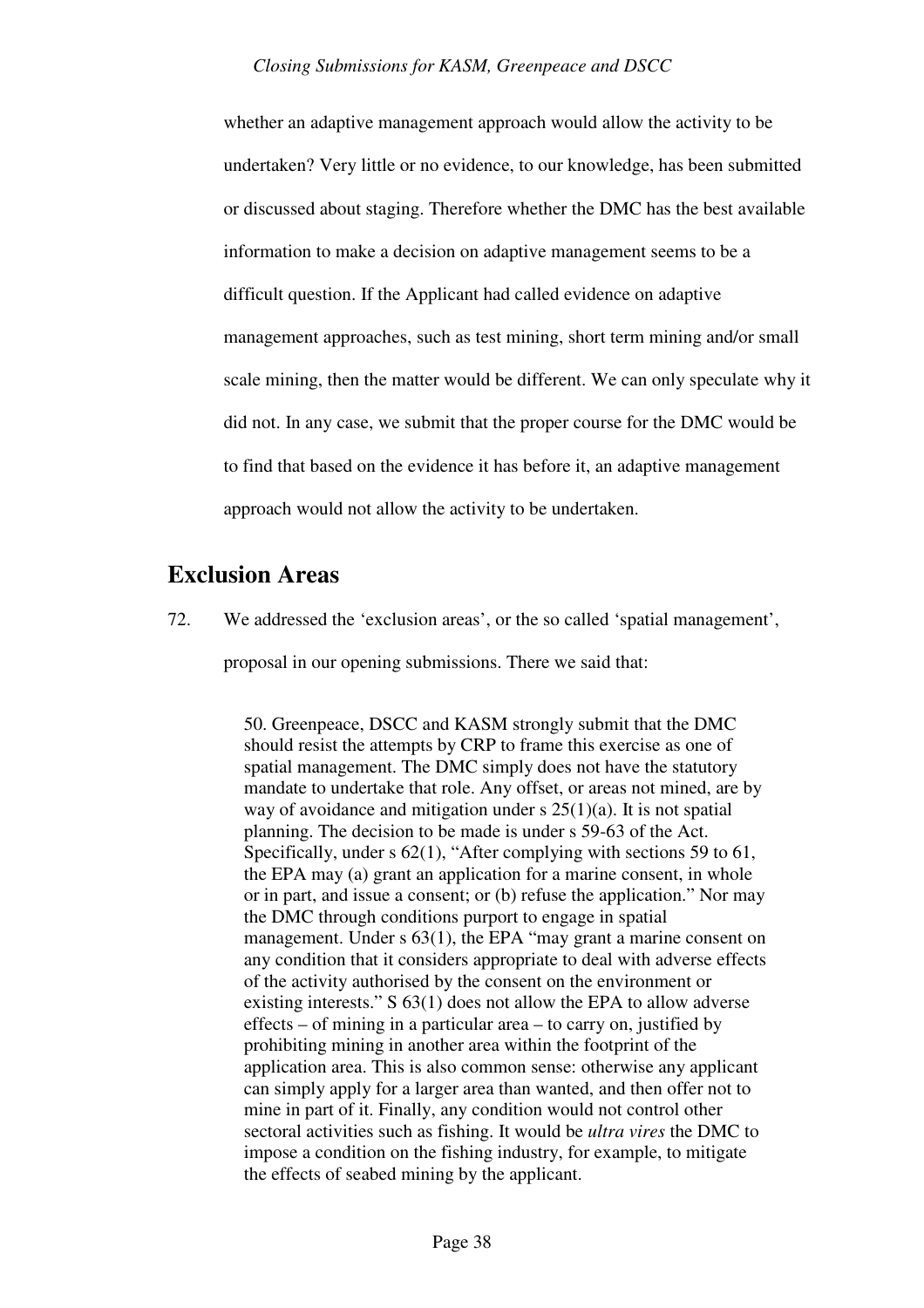51. To be clear: in another context, the Three Submitters are in favour of a strategic environmental assessment of the Chatham Rise, involving all stakeholders and all sectoral activities. But this, quite simply, is not the place for it. The DMC simply cannot undertake that exercise under this statute and under this consent application. To do so would be ultra vires. We note that the Applicant does state that "In all likelihood, such protection would be most achieved through future marine protected areas legislation." [CRP opening submissions para 159]. This appears to acknowledge that different legislation would be required. We would add that an entirely different process with entirely different participants is required as well. Suffice it to submit that spatial planning is outside the scope of the current hearing and the current Act.

73. The proposed exclusion areas will not avoid, remedy or mitigate any of the affects. They do not directly relate to the adverse effects of mining the proposed mined area. They are not even a financial contribution in a sense sometimes used in the Resource Management Act context: forsaking mining does not cost the applicant anything other than the research done. Simply speaking, the applicant applied for a greater area than it needed, and is prepared to forsake mining some of it. Others may mine it in the future. Again, we submit that spatial management is to be encouraged. But this is not the place for it. The proposed advice note – "Condition 0 [presumably they mean 14] provides a best endeavours approach for the Consent Holder to advocate and support for striving to ensure protection mechanisms from a range of activities, such as mining, for the exclusion areas identified under parts (a) and (b) of this condition." This, in our submission, is window-dressing to make the 'exclusion areas' something they are not: spatial management. To the extent that they would involve non-mining activities, it would probably be *ultra vires*, if it was not only an advice note. The fact that it is in Benthic Protection Area adds irony to the spatial management: fishing is already prohibited. The DMC has seen an active conflict between the mining and fishing sectors play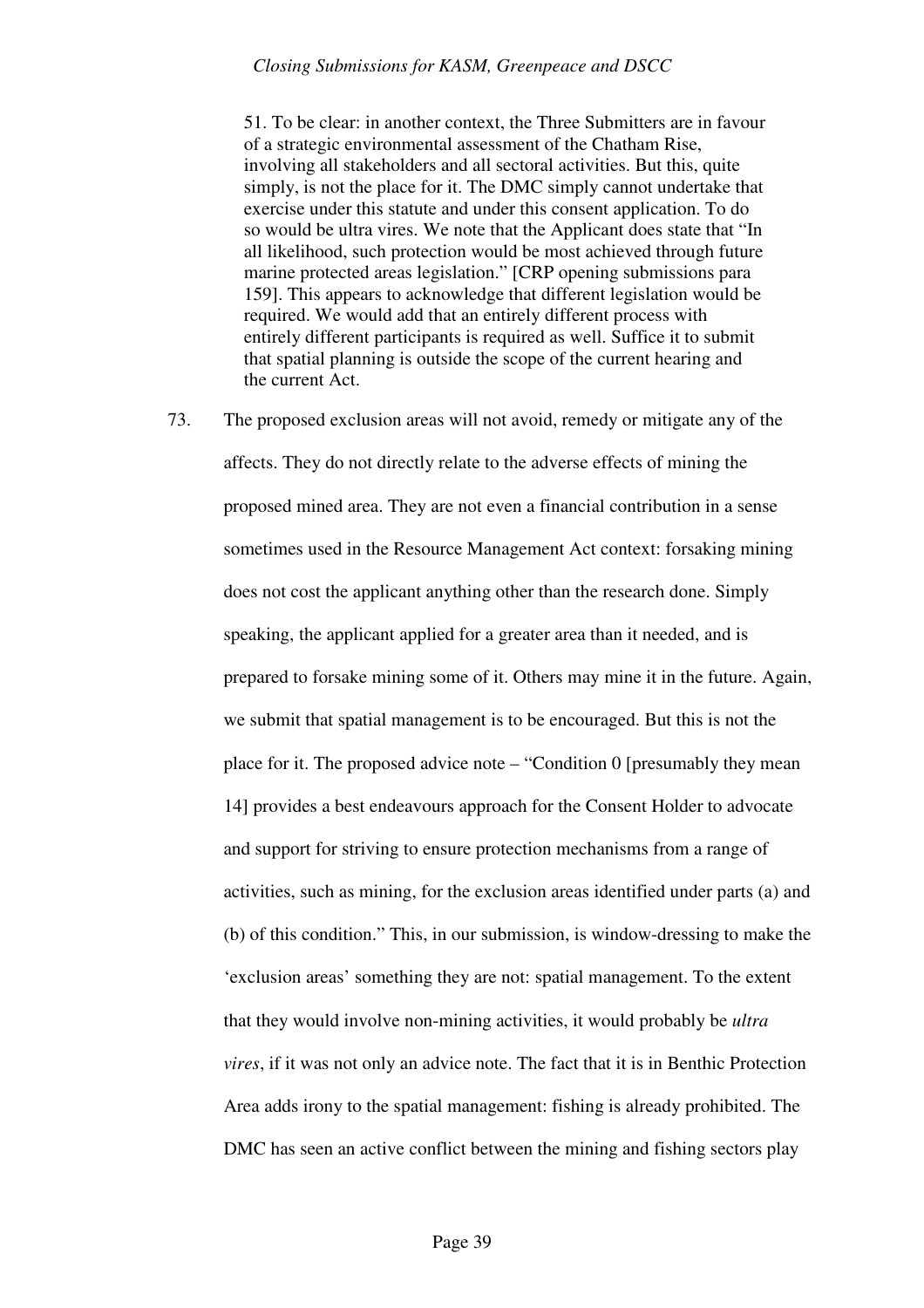itself out in this hearing. That is unfortunate, and that should, in our submission, have done so in a spatial management framework. But this is not a framework; it is a hearing on a specific mining proposal in a specific area.

## **Legal Considerations: RMA Caselaw**

74. There is no definition of mitigate in the EEZ/CCZ Act. In the Resource Management Act (RMA) "offset" is used only once, in s 108(10), which is the section addressing conditions of resource consents. Section 108(9) defines "financial contribution" as meaning a contribution of money or land, or a combination.

The High Court in *Royal Forest and Bird Protection Society of New Zealand Inc v Buller District Council* [2013] NZHC 1346 considered whether or not for a mining consent under the RMA, a company could offer to undertake predator control nearby and also in a national park, as a key part of their mitigation measures.

The High Court held that offset is not mitigation as used in s 5(2)(c) of the RMA [para 62]:

"I agree that offset is "mitigation" as the word is used in  $s \, 5(2)(c)$ . There is no reason to go beyond the normal meaning of the term mitigate, particularly as it occurs in a phrase, "avoiding, remedying or mitigating."

We note that mitigate appears in the same phrase in the EEZ/CCS Act in s

10(2)(c), as well as in s 25(a), s  $39(1)(g)$ , and s 39(4)).

The Court also held that offsets do not directly mitigate any adverse effects of

the activities coming with the resource consents on the environment.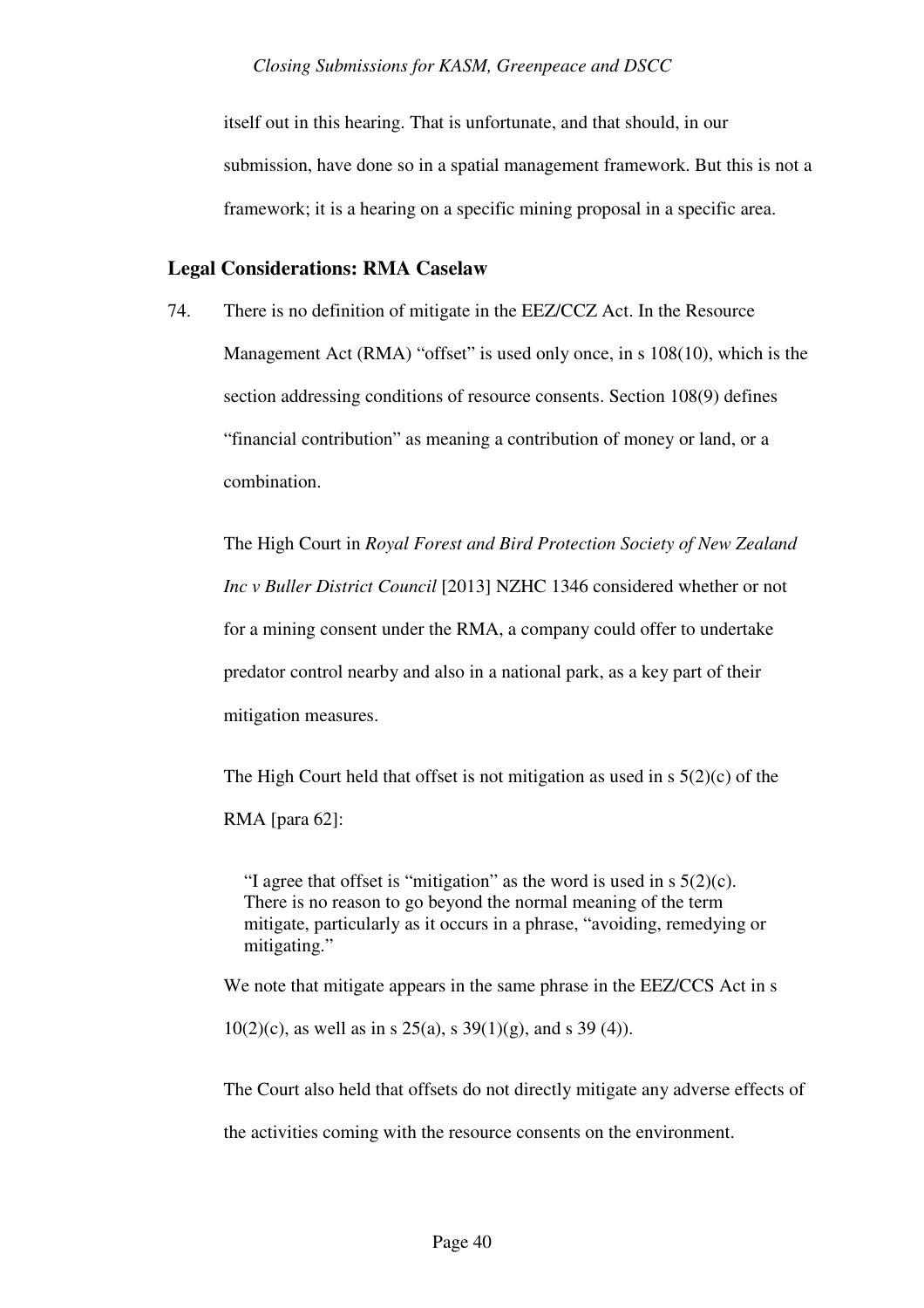[72] "So, for example, if open cast mining will destroy the habitat of an important species of snails, an adverse effect, it cannot be said logically that enhancing the habitat of snails elsewhere in the environment mitigates that adverse effect, unless possibly the population that was on the environment that is being destroyed was lifted and placed in the new environment. Merely to say that the positive benefit offered relates to the values affected by an adverse effect is, in my view, applying mitigating outside the normal usage of that term."

- 75. Here, CRP is not even proposing lifting up corals and transplanting them (of course this is probably practically impossible), or taking other positive steps. It is far from this scenario, which itself fell short of 'mitigation'. The closest analogy is that if the mining company was promising not to do any mining in the Kahurangi National park, clearly that would not be considered mitigation. Nor is it an 'offset', since 'offset' requires some positive action. "The usual meaning of "mitigate" is to alleviate, or to abate, or to moderate the severity of something. Offsets do not do that. Rather, they offer a positive new effect, one which did not exist before." [72] "[Offsets] "are not mitigating, in that they do not address effects at the point of impact, they are better viewed as a positive environmental effect to be taken into account, pursuant to s  $104(1)(a)$  and (c), and s  $5(2)$ ." [74]
- 76. Fogarty J found that the Environment Court made a material error of law: "The proposed biodiversity offsets in the DEA and the HBEA do not mitigate the adverse effects of the activity on the environment. They cannot also be characterized as offset mitigation. They are offsets and are relevant considerations to be weighed in favour of the application by reason of s  $104(1)(a)$  and (c), and s  $5(2)$ ." [78]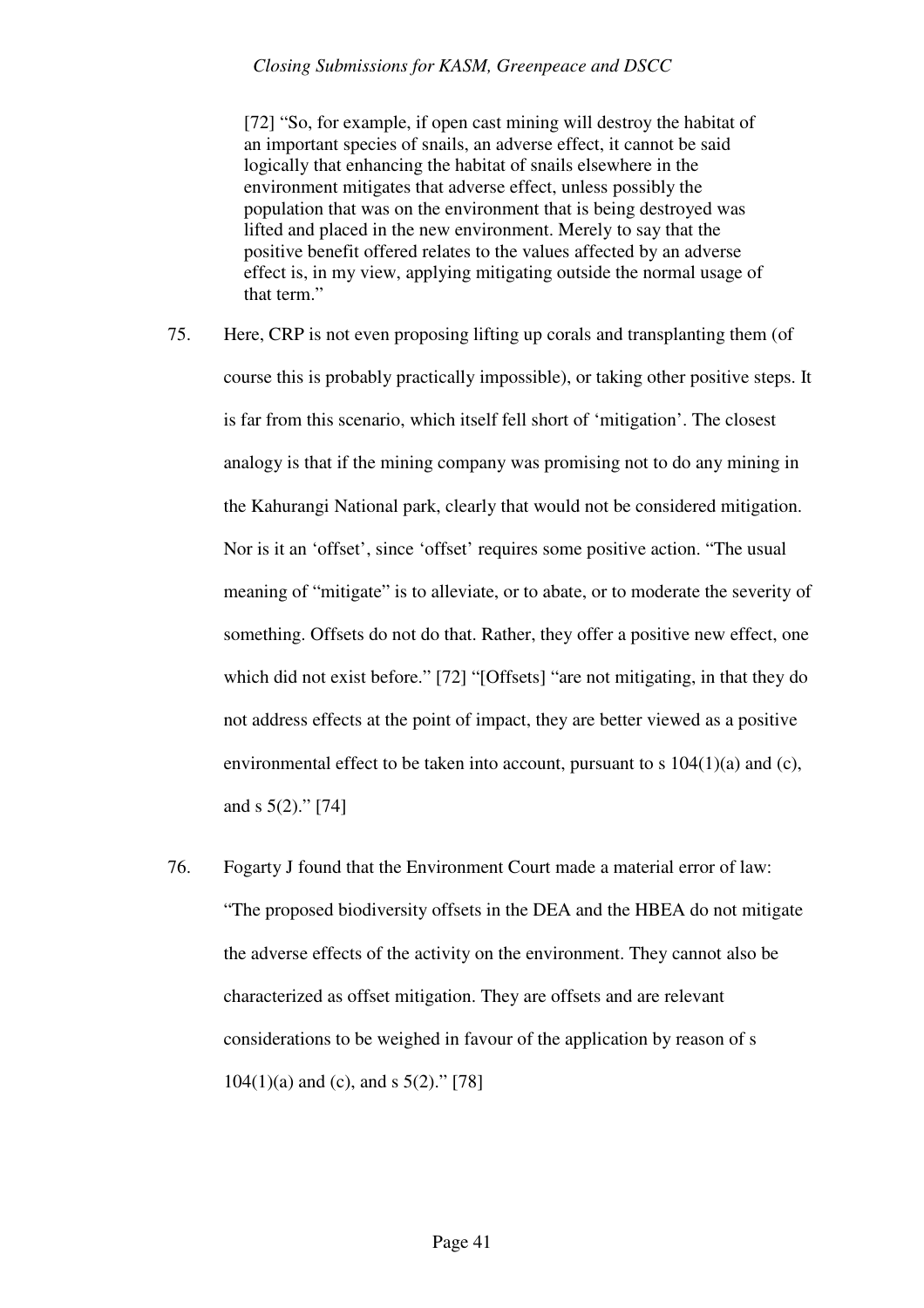- 77. Clearly, in this Application, the proposal for the exclusion areas is not mitigation, nor is it offset (a term which does not appear in the EEZ/CCZ Act). There is no positive action: the mining company is simply not mining there.
- 78. In addition, we note that the zonation models have not been ground-truthed, and as such could prove entirely wrong.<sup>102</sup> The experts group said that more work needs to be done.<sup>103</sup> The experts also said that future work should involve other stakeholders.<sup>104</sup> We agree, but as we submitted in our Opening Submissions, this is not the appropriate forum for such an exercise. Area based management would need a considered approach involving all stakeholders, including iwi, environmental groups, industry, government and community groups, many of which are not present in this hearing, and under a different legislative framework which is not yet established. We also note that moving the BPA $^{105}$  would also be well beyond the scope of the powers of this DMC. We would also note that any discussion of moving the BPA – a fisheries matter – would also need to involve all stakeholders, under an appropriate legislative framework.
- 79. In any case, any areas not to be mined would have to be for the life of the permit, within its boundaries, and (transcript page 1982 Mr McKenzie).

 $102$  "Dr Ryder: Well if we accepted for a moment that sort of approach in terms of using the modelling approach to identify other areas for protection as mitigation for disturbance or loss of habitat in a mined permit area, that is all very well – we go to validate that, oops the model's wrong, there is nothing there. There goes your mitigation. DR ROWDEN: Okay, sure.". Transcript day 21, 6/11, page 2022.

<sup>&</sup>lt;sup>103</sup> Benthic JWS Issue 5. <sup>104</sup> Benthic JWS Issue 5.

<sup>&</sup>lt;sup>105</sup> See for instance discussion on 17/10/014 on day 11, page 207 Dr. Nelson.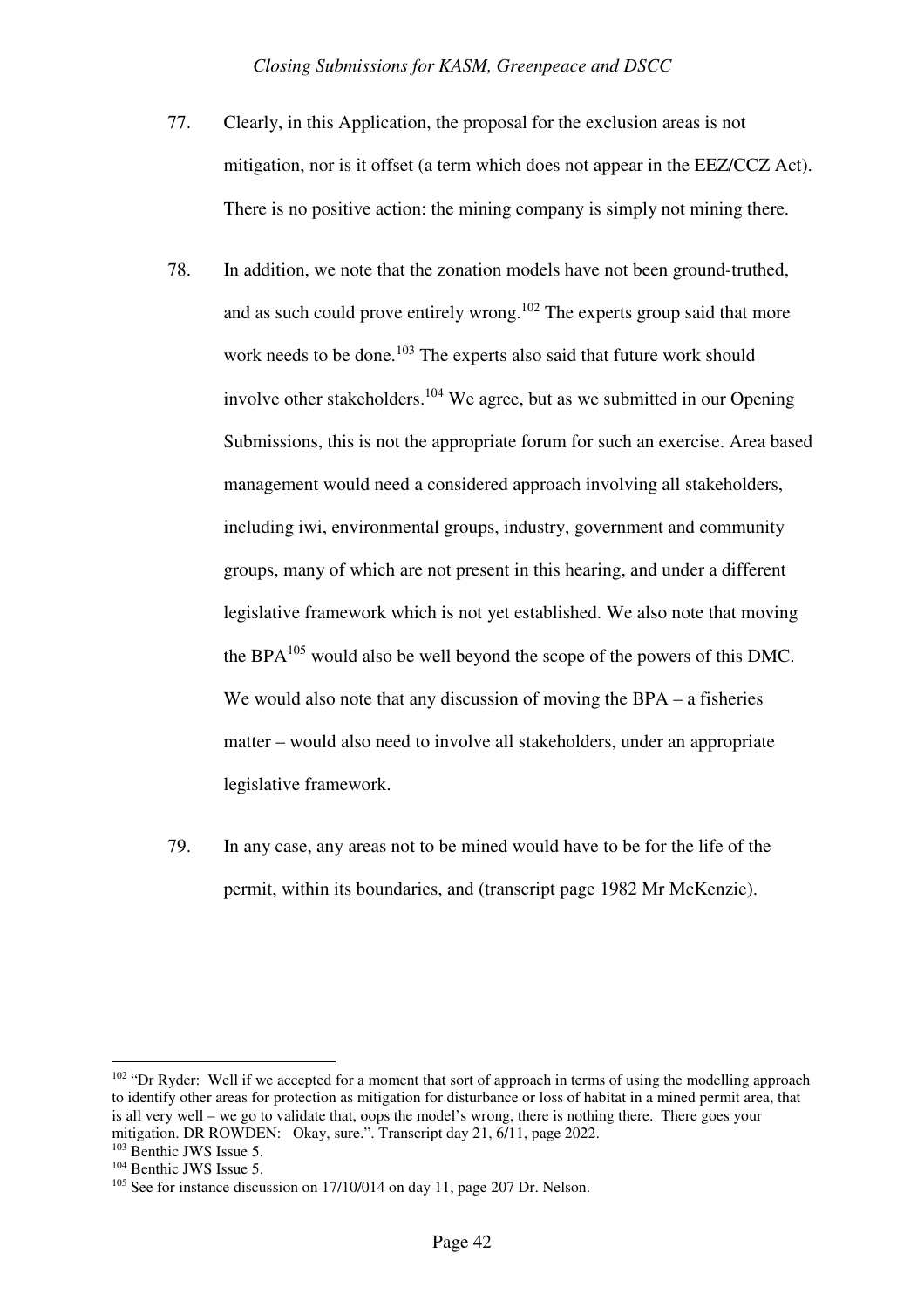We also note that the no-mining zones areas overall do not encompass habitat which is suitable at a high level for a couple of communities including one of the ones which is a coral based one.<sup>106</sup>

## **Recolonisation**

80. In our submission, recolonisation should be given no weight by the DMC. Dr Rowden said the recolonisation cannot yet even be accepted as mitigation, that we know "not much" about recolonisation recovery in the deep sea and for sulphite mining has been estimated at  $$700$  million per hectare.<sup>107</sup> Mr Wood accepted a possible cost of \$20 billion, which would make the project uneconomic.<sup>108</sup> Prof. Watling estimated that restoration, if possible, would take some 164 million blocks to cover 20% of the mining area (Watling evidence para. 35). None of this evidence has been substantively challenged.<sup>109</sup> The experts concluded "that the likely success of this measure of mitigation is currently unknown" and "the measure needs to be proven successful before it can be proposed as a mitigation technique." $110$ 

<sup>&</sup>lt;sup>106</sup> Transcript pg 2032: "no mining areas overall do not encompass habitat which is suitable at a high level for a couple of those communities including one of the ones which is a coral based one, that is true." Dr Rowden.  $107$  "So what do we know about re-colonisation recovery in the deep-sea, well unfortunately not very much, And that will be the same sort of process of course, if you take away the phosphorite nodules then you are taking away the habitat for the epifauna, and as you can see there is no nodules in the middle of that path and therefore it is not possible for those communities which are based upon the hard substrate like the manganese nodule or the phosphorite nodule to actually recover. And that picture for example is taken 28 years after that disturbance was created. So you are physically removing part of the habitat for the communities which exist in these sorts of areas. So when you remove the nodules you can't develop that community again because they rely upon those nodules. For example, it has been calculated that for mitigation measures associated with sulphite mining it might cost you \$5 million and in fact when you scale to a per hectare cost it is over \$700 million, whereas restoration on land is typically around about \$200,000 per hectare. Certainly, the re-colonisation trails need to prove their worth before being expanded and accepted as mitigation, so they are just trials, they have the potential to be a mitigation and strategy but until they have proven their worth, they cannot be accepted as mitigation per se." Dr Rowden, pg 1998.

<sup>&</sup>lt;sup>108</sup> Mr Hill transcript Day 2 26/9 pg. 238

<sup>&</sup>lt;sup>109</sup> Mr Winchester cross-examined on this point. Transcript day 4 30/9 pg. 429.

<sup>110</sup> Benthic Ecology JWS Issue 7.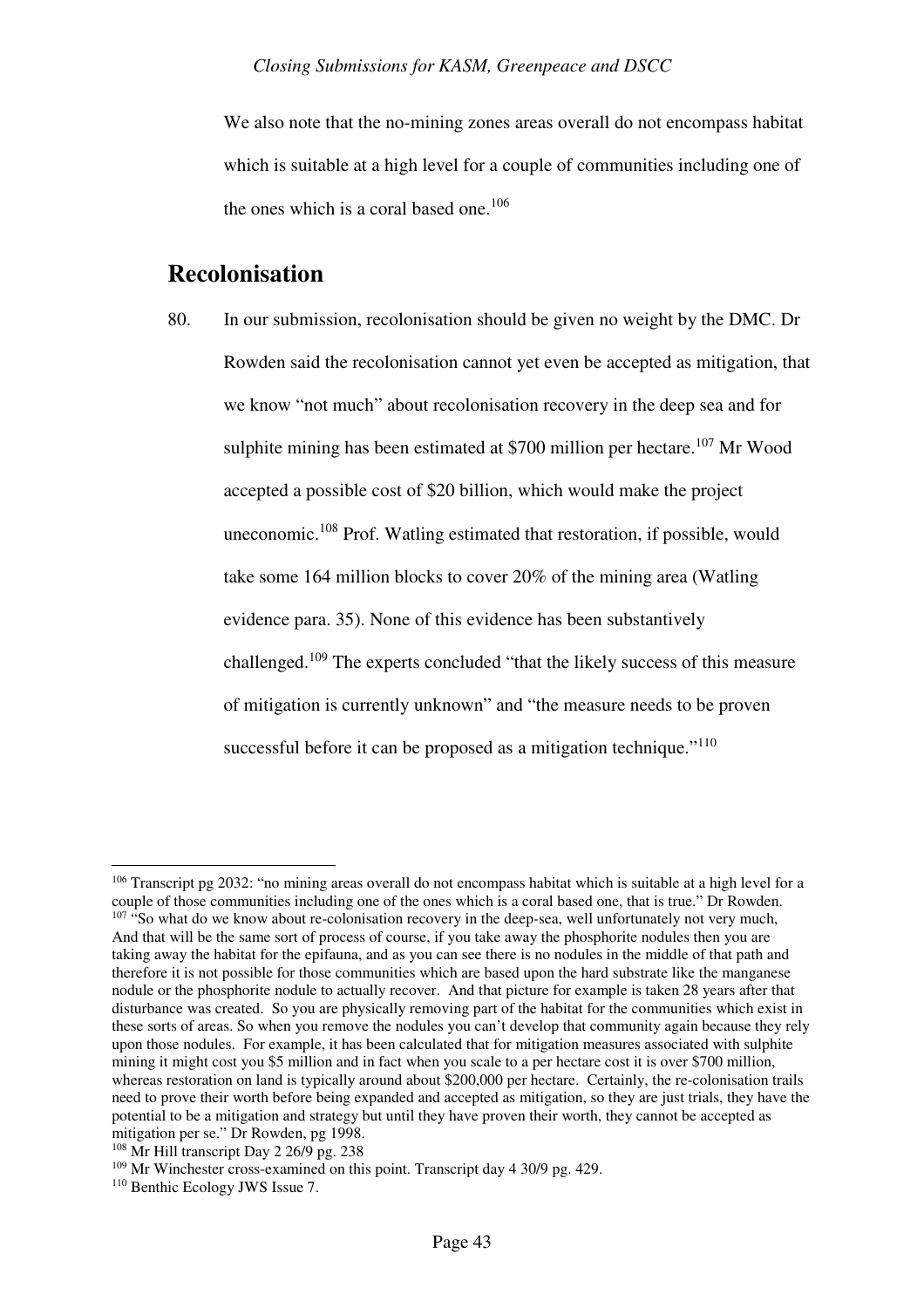## **Economic Matters**

81. In our submissions at Hamilton on the 29<sup>th</sup> October we discussed in detail the issues that had been raised around the applicability of the economic modeling to being able to draw a picture of the real economic benefit to New Zealand, we do not wish to address those again other than to state that in Mr Castle's most recent evidence he confirmed that 75% of phosphate would be exported and therefore the benefit to New Zealand which is based on the benefit to consumers would be even further reduced. Nor does the benefit to New Zealand farmers hold as much weight as the applicant suggests. This point was also touched on in the submissions of Maui Solomon from the Chatham Islands, who discredited the claim that phosphate would have the benefit to Chatham Island farming to the extent that the applicant states it will when he stated "the practical means of doing so through this process are limited"<sup>111</sup>. Overall, we submit that the applicant has over-emphasized the benefits of the project. Most benefits will accrue to the company, while New Zealanders take all the risk and eventually also pay the cost of environmental harm.

## **Adverse Environmental Impacts**

82. Under section 59, the DMC must consider the importance of protecting biological diversity and integrity of marine species, ecosystems and processes  $(s 59(2)(d))$ : and the importance of protecting rare and vulnerable ecosystems and the habitats of threatened species (s59(2)(e)). From the evidence presented before this commission we submit that there are adverse effects to benthic communities, marine mammals, fish and plankton and the overall ecosystem which require the DMC to apply section 59.

<sup>111</sup> Page 2118 of Transcript, Evidence of Maui Solomon, 10 November 2014.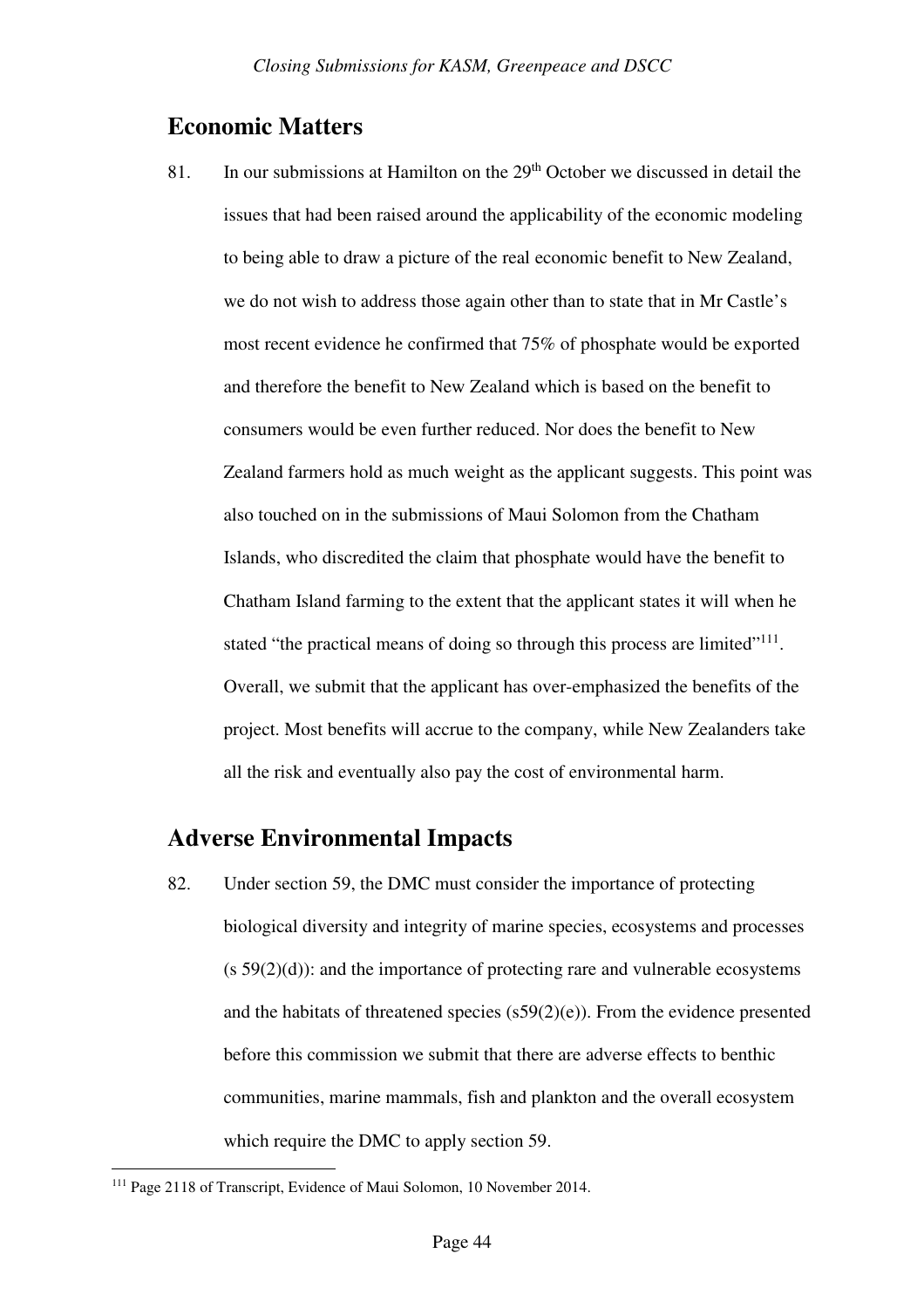## **Effects on Benthic Communities**

- 83. Benthic experts agreed that mining will permanently destroy the coral, its habitat and associated communities within the mined area.<sup>112</sup> It was agreed that the data includes potentially unique and ecologically important communities in the marine consent application area**<sup>113</sup>** but just how unique is still unknown.<sup>114</sup>,<sup>115</sup> Stony coral and other sessile organisms found in the marine consent area provide habitat for other species, thereby increasing overall biodiversity, and their dependence on hard substrate for settlement and attachment means that the removal of phosphorite nodules substantially reduces available habitat.<sup>116</sup> Longer-term impacts involve the biodiversity, trophic attachments and ecosystem functions in the marine consent application and adjacent areas.<sup>117</sup>
- 84. If we are to consider worst case scenarios, Dr Rowden confirmed that there is always a possibility of a regime shift and there are examples from around the world of regime shifts caused by human disturbance, including from bottom trawling<sup>118</sup>, whether or not that could happen on the Chatham Rise is unknown but the possibility has not been eliminated by the applicant.<sup>119</sup> Certainty the extent of damage that mining will cause makes it at least possible, and where

<sup>112</sup> Issue 3, Schedule 1, Expert Conferencing for Benthic Ecology and Spatial Planning (Tuesday 16 and Saturday 27 September 2014).

<sup>113</sup> Evidence for Ann-Katrin Berkenbusch for Ngāi Tahu (11 September 2014) at [21]. See also Evidence of Thomas Hourigan for the Crown (12 September 2014), at [B] to [G].Evidence of Thomas Hourigan for the Crown (12 September 2014), at [27]

<sup>114</sup> Page 1996-1999 of Transcript, Evidence of Dr Rowden, 6 November 2014.

<sup>&</sup>lt;sup>115</sup> Evidence for Ann-Katrin Berkenbusch for Ngāi Tahu (11 September 2014) at [21]. See also Evidence of Thomas Hourigan for the Crown (12 September 2014), at [B] to [G].Evidence of Thomas Hourigan for the Crown (12 September 2014), at [27]

<sup>116</sup> At 40, pg 296 of Transcript, Evidence in chief of Dr Berkenbusch.

<sup>&</sup>lt;sup>117</sup> At 15, pg 297 of the Transcript, Evidence in chief of Dr Berkenbusch.

<sup>&</sup>lt;sup>118</sup> Page 2070 of Transcript, Evidence of Dr Rowden, 6 November 2014.

<sup>119</sup> Paragraph 35 page 2030 of Transcript, Evidence of Dr Rowden, 6 November 2014.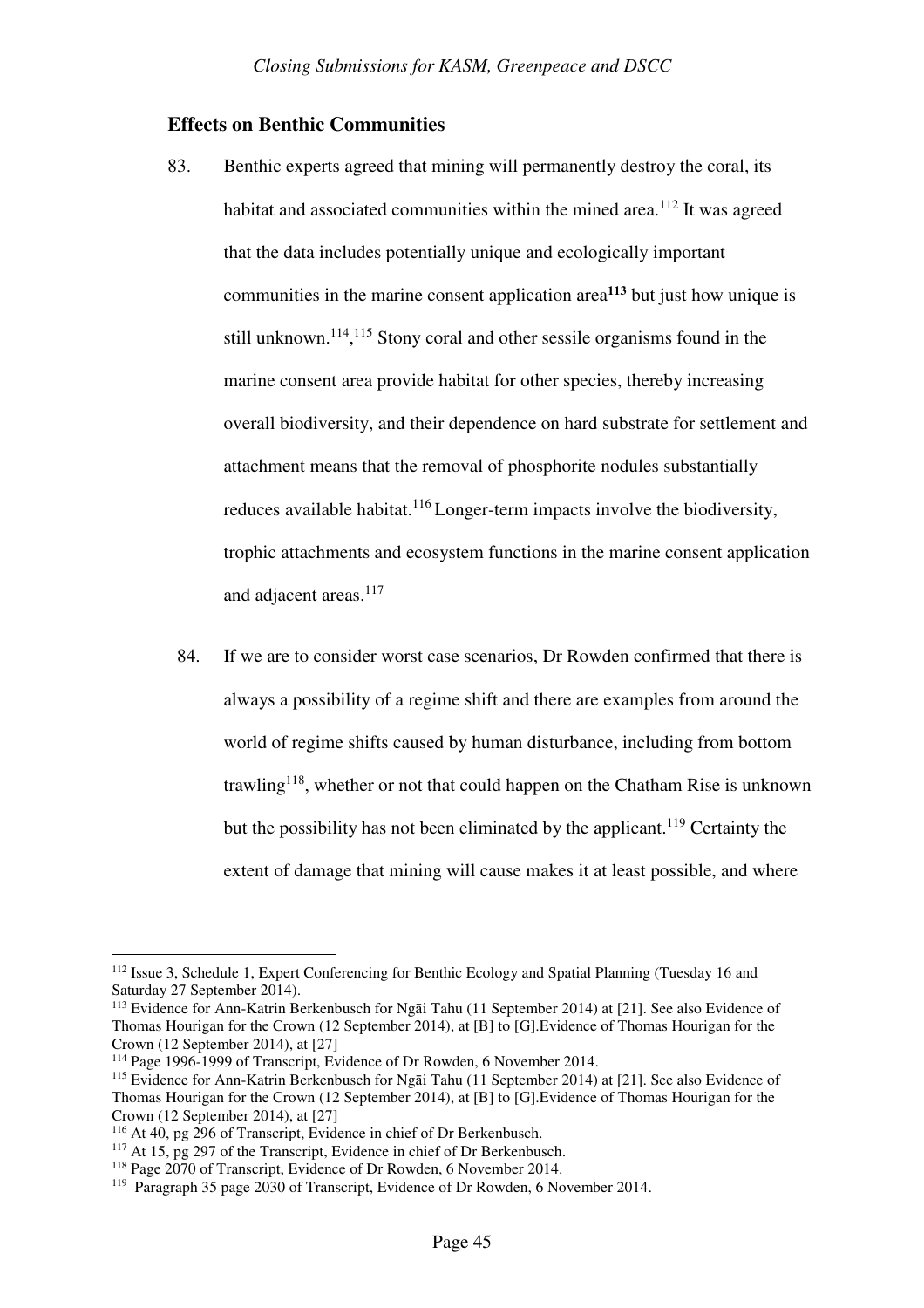this exists again we submit that the DMC must apply a precautionary approach.

- 85. With regard to ocean acidification, Dr Fulton observed that in the future, the Chatham Rise may become the only suitable habitat for deep sea corals:  $120$  as you go deeper in the water, the ocean is more saturated for certain chemical properties, which affects the ability of corals and other things to create their skeleton.<sup>121</sup> Ocean acidification, which is caused by carbon dioxide being dissolved in seawater, is expected to get significantly worse.<sup>122</sup>
- 86. Dr Rowden pointed out that ocean acidification will be harder for corals to regenerate in deeper water and in fact, shallow water, because it is the shoaling of the aragonite saturation carbonate in their skeleton. So because it is shoaling, it means that it places more emphasis on the shallow areas for maintaining populations of coral.<sup>123</sup> While this statement means that ocean acidification is less of an issue for coral at shallow depths than in deeper waters, at least in the early stages of ocean acidification, it also emphasis the importance of this benthic community because it is more resistance to ocean acidification then coral at greater depths in other areas of the EEZ.
- 87. Furthermore in Dr Rowden's evidence he acknowledges that hyperbenthos and meiofauna were just not considered in the work that Niwa undertook, but agreed that those animals are likely to form food sources for the small

<sup>120</sup> Page 1000 of Transcript, Evidence of Dr Fulton, 5 October 2014.

<sup>&</sup>lt;sup>121</sup> Page 1004 of Transcript, Evidence of Dr Fulton, 5 October 2014.

<sup>&</sup>lt;sup>122</sup> Page 1008 of Transcript, Evidence of Dr Fulton, 5 October 2014.

<sup>&</sup>lt;sup>123</sup> Paragraph 25 page 2032 of Transcript, Evidence of Dr Rowden, 6 November 2014.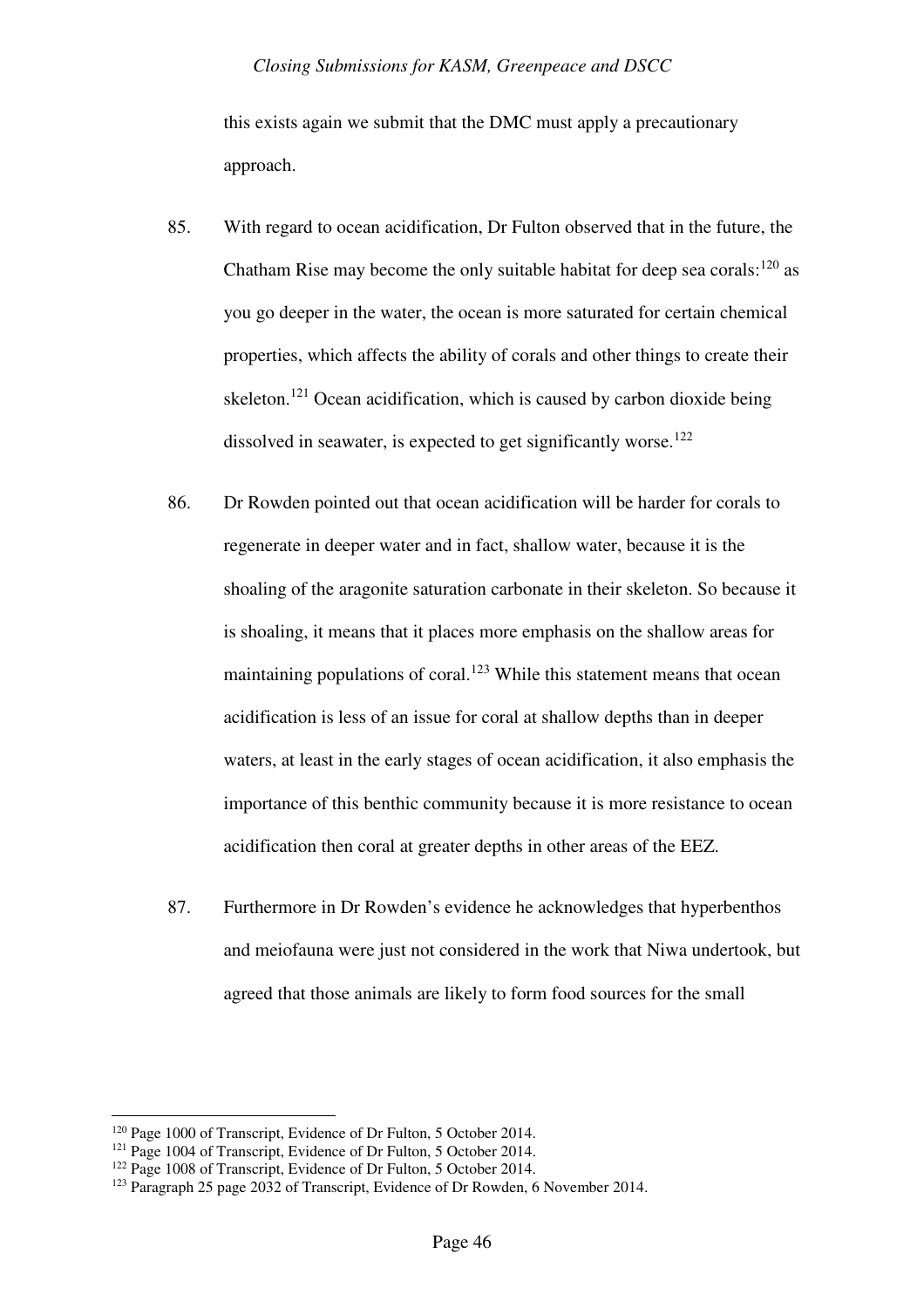demersal fish which Dr Pinkerton identified as being important within his trophic modeling.<sup>124</sup>

## **Effects on Marine Mammals**

- 88. Marine mammals have some of the greatest uncertainties, as discussed earlier. But we know that at least 27 different marine mammal species are recorded in the area; two of which are listed as nationally critical and two as nationally endangered in New Zealand, and a further four species are listed internationally as endangered and one is vulnerable.<sup>125</sup>
- 89. We also know that parts of the Chatham Rise are important as foraging and/or feeding areas for some species and are also likely to support mother calf groups for some species including sperm whales and dusky dolphins, as indicated in Torres *et al*. The Chatham Rise has also been identified as an important habitat for Southern Right Whales and Sperm Whales based on modelling of historic distribution of whaling catches by Torres *et al*.
- 90. The importance of the Chatham rise to marine mammals was set out by Dr Childerhouse in his evidence where he states that:

"The significance of The Rise for marine mammals is consistent with the known high productivity of the area, the high diversity and abundance of marine mammals, historic whaling data, information from non-systematic opportunistic sightings and stranding's, and

<sup>&</sup>lt;sup>124</sup> Paragraph 30, page 2033 of Transcript, Evidence of Dr Rowden, 6 November 2014.

<sup>&</sup>lt;sup>125</sup> At 35, pg 1552 of the Trainscript, Evidence in chief of Dr Childerhouse.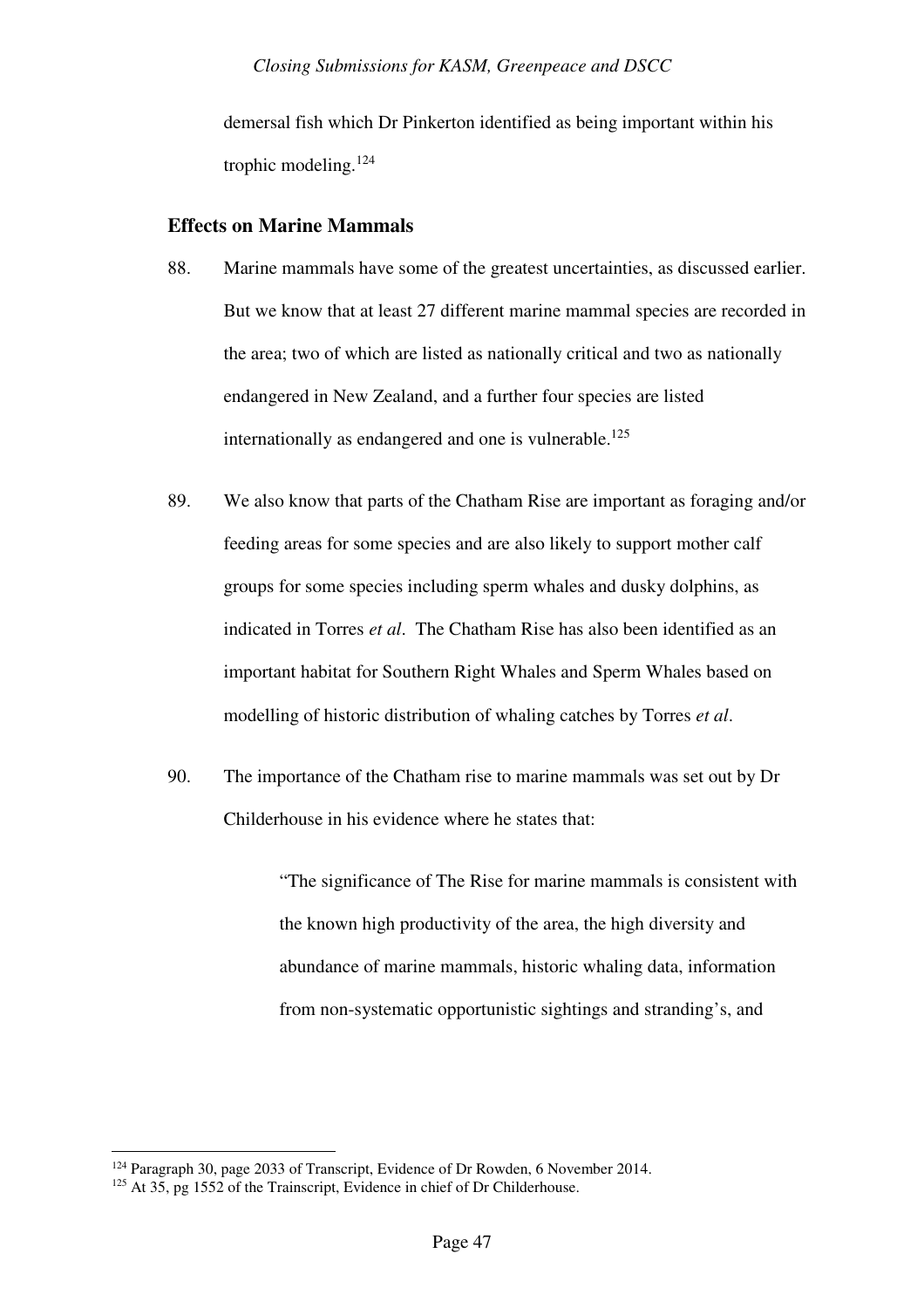general understanding of New Zealand marine mammal biology and ecology."<sup>126</sup>

- 91. Experts agreed that the area is significant for feeding marine mammals<sup>127</sup> and that the area could be significant.<sup>128</sup>
- 92. Potential adverse impacts include:
	- a. Permanent threshold shift (PTS) or permanent hearing impairment: that could happen close to the mining operation.<sup>129</sup>
	- b. Temporary threshold shift (TTS) is possible for some species dependent on their sensitivity and proximity to the source.<sup>130</sup>
	- c. Behavioural responses would range out to about 30 km: that is a more difficult area because different species and even different individuals will react very differently to noise. It is likely there will be some behavioural effects on some species. Behavioural changes could include altered diving, foraging, pod cohesion, masking of significant acoustic cues (e.g communication, echolocation from prey), reproduction, spatial distribution, and habitat use.<sup>131</sup>
	- d. Habituation could induce an animal to come closer to sound.<sup>132</sup>

l

<sup>&</sup>lt;sup>126</sup> At 35, pg 1552 of the Trainscript, Evidence in chief of Dr Childerhouse.

<sup>&</sup>lt;sup>127</sup> At 5, pg 1461 of the Transcript, Evidence in chief of Associate Professor Slooten. Paragraph 23 of Mr Cawthorns Evidence, 25 august 2014.

<sup>&</sup>lt;sup>128</sup> At 25, pg 1638 of the Transcript, Evidence in chief of Dr Huber.

<sup>&</sup>lt;sup>129</sup> Issue 1C. Schedule 1, Joint Witness Statement expert conferencing for Marine mammals (Wednesday 15 October 2014).

<sup>&</sup>lt;sup>130</sup> Issue 1C. Schedule 1, Joint Witness Statement expert conferencing for Marine mammals (Wednesday 15 October 2014).

<sup>&</sup>lt;sup>131</sup> Issue 1D, schedule 1, Joint Witness Statement expert conferncing for Marine mammals (Wednesday 15 October 2014).

<sup>&</sup>lt;sup>132</sup> Issue 1D, schedule 1, Joint Witness Statement expert conferencing for Marine mammals (Wednesday 15 October 2014).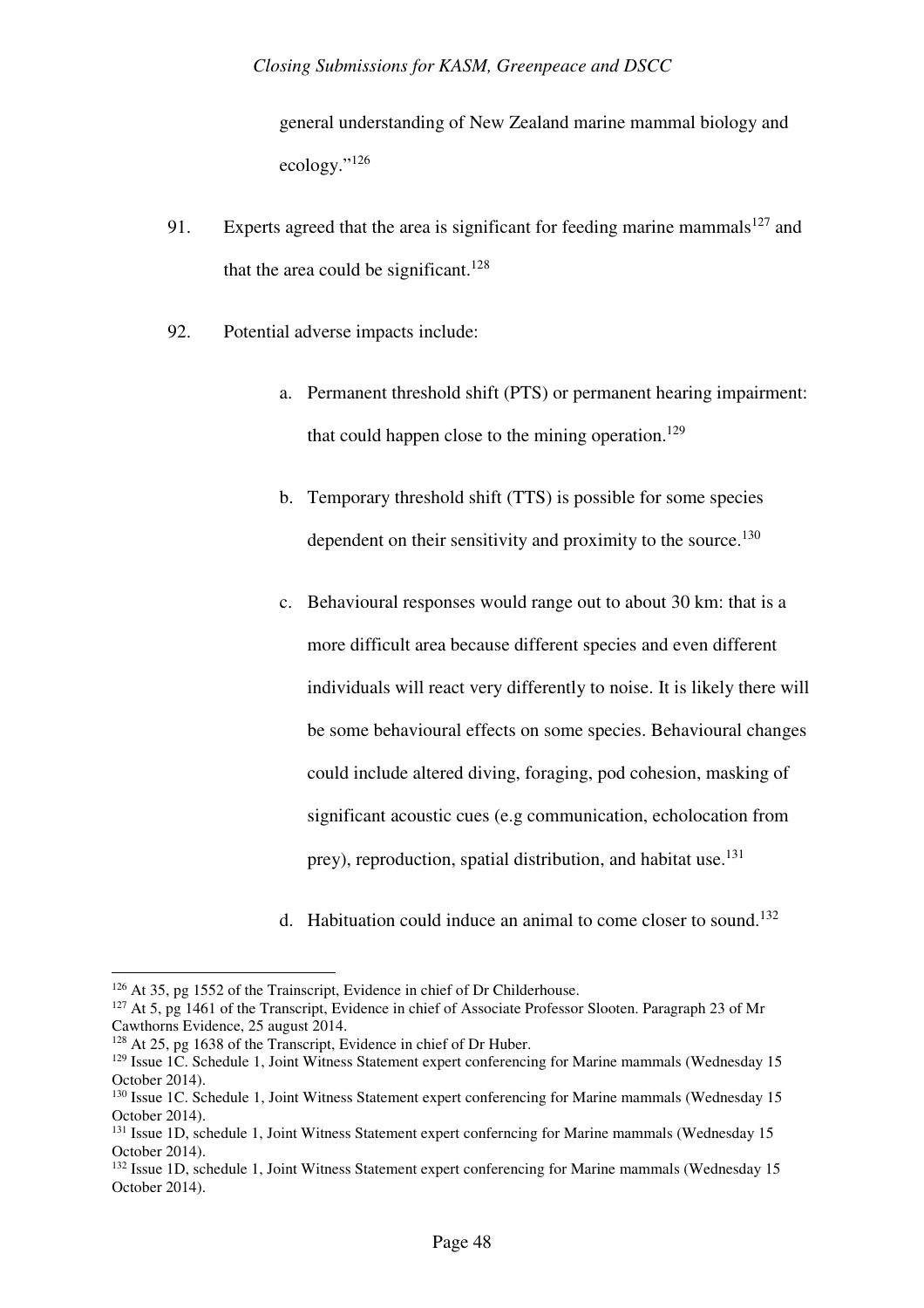- e. Distraction, annoyance and stress responses and habitat degradation, including direct damage to the benthic communities from mining and indirect impacts caused by the sediment plume which will reach far beyond the mining area itself.<sup>133</sup>
- 93. The experts agreed<sup>134</sup> that there is potential for TTS within 3 km and particularly within 1.5 km for a sensitive species: Assoc. Prof. estimated that as a "moderate" risk and Dr Ketten agreed that it "is possible for it [the risk] to be moderate."<sup>135</sup>
- 94. Only noise impacts were discussed in any detail at the marine mammal caucusing meeting and other impacts where not included in the Joint witness statement.

## **Effects on zooplankton, fish and cephalopods**

95. Loss of benthic habitats will have a high adverse effect on demersal fishes and cephalopods as the benthic environment provides structural habitat for these groups.<sup>136</sup> The effect of underwater noise on plankton, fish and cephalopods is low to moderate.<sup>137</sup> However in Pinkerton trophic modeling, it was shown that zooplankton moved up and down the water column and that zooplankton have a high trophic importance.<sup>138</sup> Assoc. Prof. Slooten also described the deep scattering layer: a layer of fish, squid and other organisms that migrates up and down during the day the experts had a very brief discussion about the deep

<sup>&</sup>lt;sup>133</sup> At 25, pg 1449 of the Transcript, Evidence in chief of Associate Professor Slooten.

<sup>&</sup>lt;sup>134</sup> Marine Mammal JWS Issue 1C

<sup>135</sup> Dr Ketten, day 13 Transcript 21/10/14 page 1543.

<sup>&</sup>lt;sup>136</sup> Evidence of Michael Huber for the DMC (12 September 2014), Annexure B at [5].

<sup>&</sup>lt;sup>137</sup> Evidence of Michael Huber for the DMC (12 September 2014), Annexure B at [6].

<sup>138</sup> From 25, pg 988 of Transcript, Evidence in Chief of Dr Pinkerton.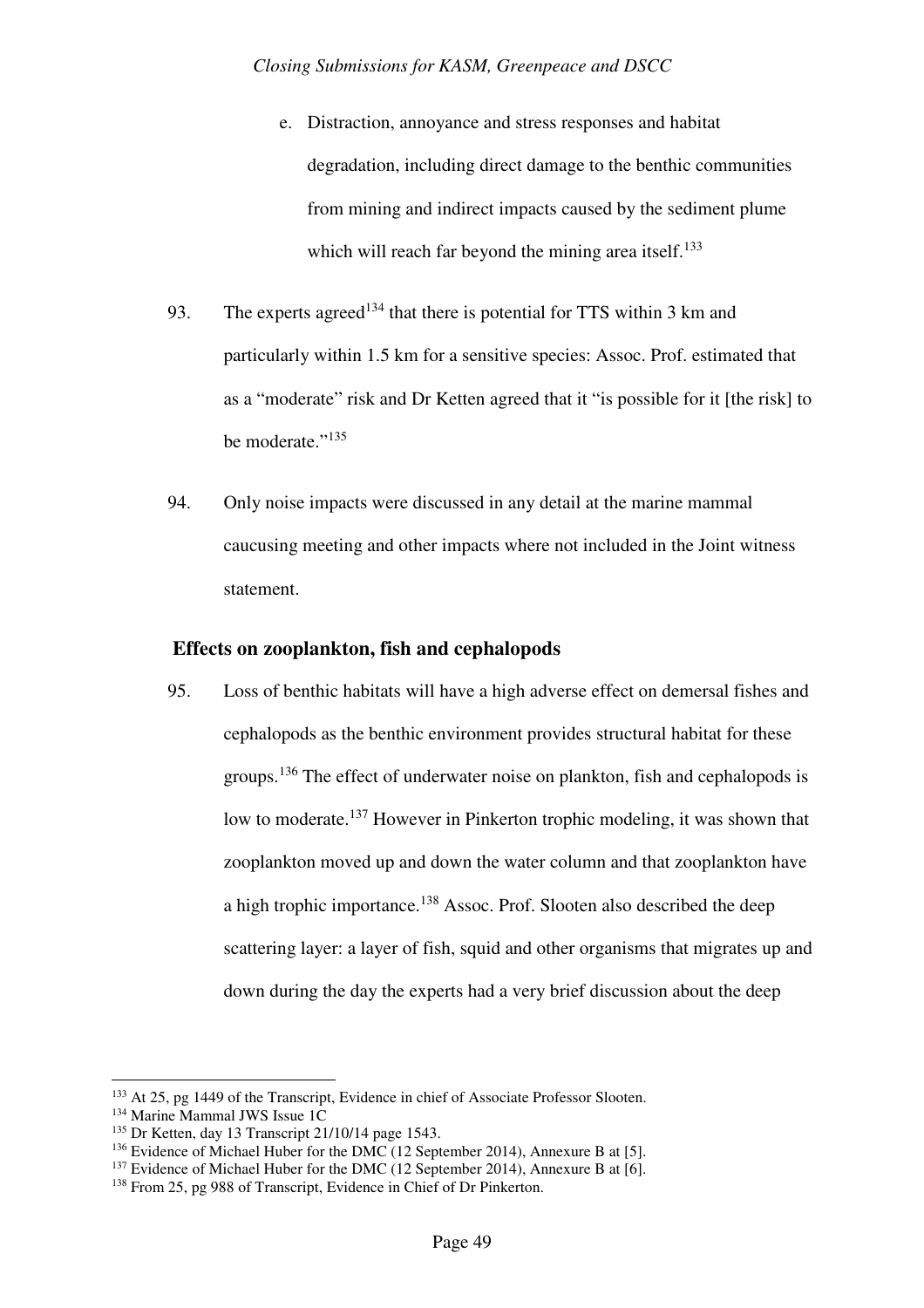scattering layer may move into the area of the sediment plume and then may move out again.<sup>139</sup>

Such adverse effects must be taken into account as potentially having a much greater effect over the entire ecosystem and biodiversity of the Chatham Rise.

## **Cumulative effects**

96. The cumulative effect of the mining proposal and existing effects is significant. Clearly the combined effects of bottom trawling and mining are such a cumulative effect, as are noises from shipping, fishing, mining and ocean acidification.

## **Conclusion**

97. The DMC in the TTR case concluded as follows:

14. In summary, on the evidence presented, we are not satisfied that the life-supporting capacity of the environment would be safeguarded or that the adverse effects of the proposal could be avoided, remedied or mitigated, nor do we consider that the proposed conditions (including the adaptive management approach) are sufficiently certain or robust for this application to be approved, given the uncertainty and inadequacy of the information presented to us about the potential adverse effects.

15. Overall, we think this application was premature. More time to have better understood the proposed operation and the receiving environment and engage more constructively with existing interests and other parties may have overcome many of the concerns we have set out in this decision. It is conceivable that at least some of these matters could have been addressed contemporaneously with the other investigative work the applicant undertook prior to lodging the application for consents.

98. In our submission, the CRP DMC finds itself in a very similar situation.

Stepping back, we submit that this is for a good underlying reason: the science

and engineering challenges of seabed mining are very challenging indeed. It is

<sup>139</sup> Slooten transcript pg 1471.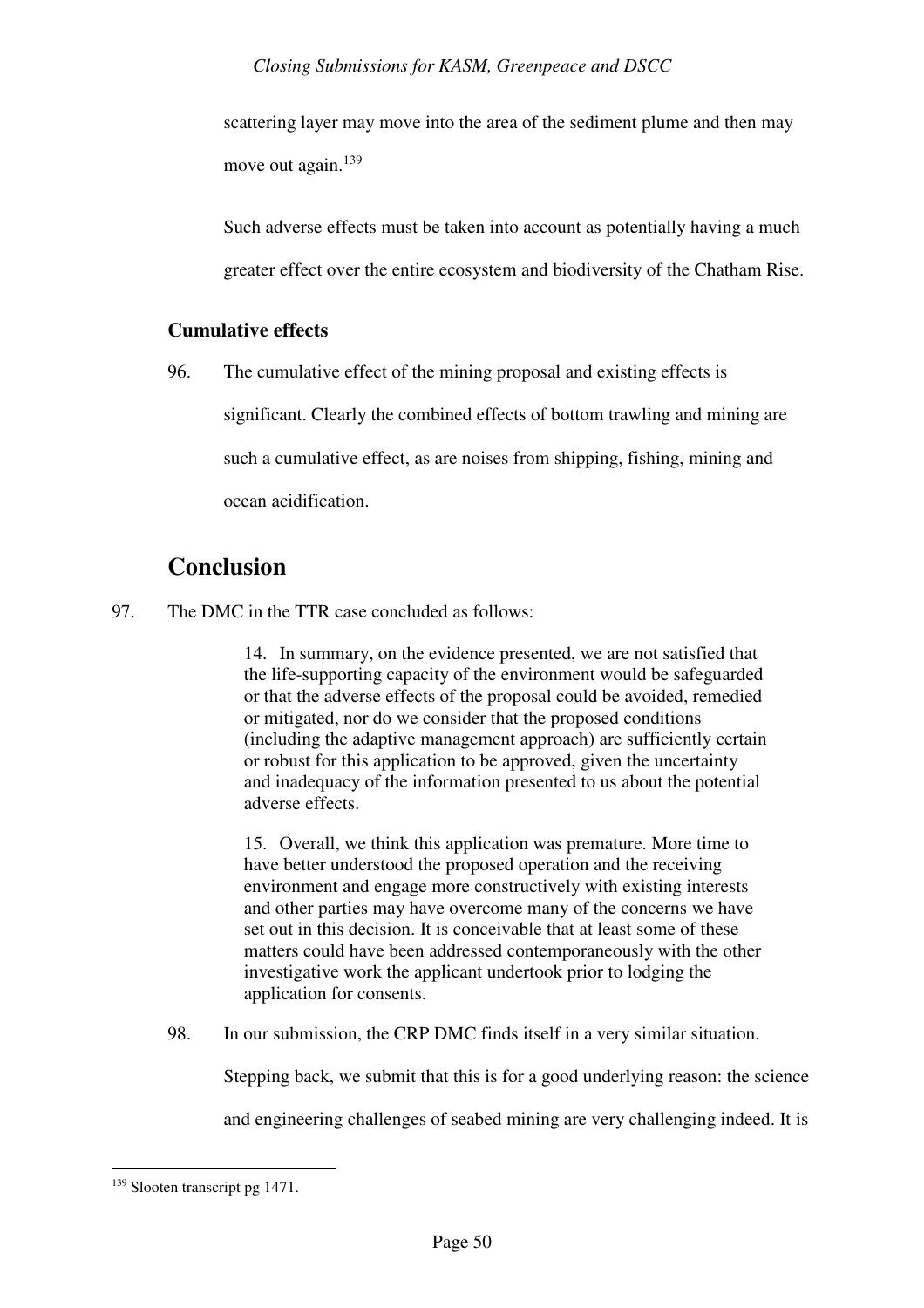a nascent industry. In this case, in many ways, the challenges are even greater than TTR, as is will be carried out at 450 metres. The destruction will be immediate: deepwater corals and other benthic life will undoubtedly be destroyed. The DMC must deal with this application as it is, and apply the principles of the Act. In doing so, in our submission, they should come to the conclusion that the consent should be refused.

- 99. The application is premature, as is shown by the many requests for information and scientific debate we have seen. The EIA was far from adequate. The information we know is inadequate, but what we do know is enough to justify refusing the consent. The mining will destroy virtually all life on hundreds of square kilometres of the seabed, including rare, vulnerable and endemic species. No reliable scientific information exists on recovery or restoration. A toxic plume, including high levels of uranium, will be released which will smother everything for hundreds of square kilometers. There is insufficient information on benthic effects, and the effects we do know about, on destruction of deep sea corals and benthic life and habitat are severe. The most basic baseline on toxicity is missing. The information on marine mammals is woefully deficient, the evidence on noise is partial and incomplete but even so shows capacity for lasting injury to marine mammals, the effects of the uranium and its derivatives on the marine life and food chain are unknown and effects on wider ecosystem, including fish and fisheries, is unknown.
- 100. At Hamilton we left with the Committee the 2014 International Seabed Authority Secretary-General's report for 2014. This shows the status of seabed